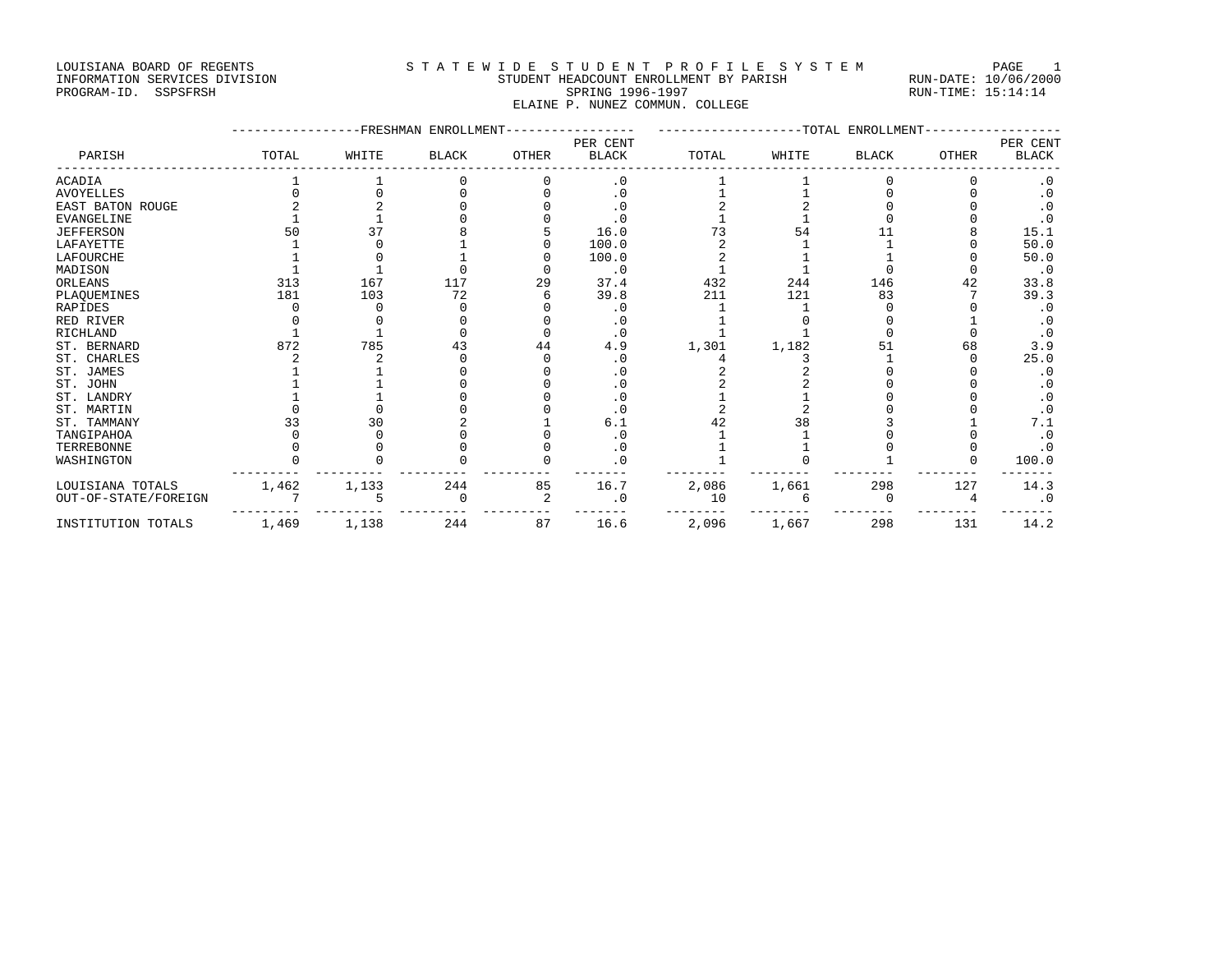#### LOUISIANA BOARD OF REGENTS STATEWIDE STUDENT PROFILE SYSTEM PAGE 2 INFORMATION SERVICES DIVISION STUDENT HEADCOUNT ENROLLMENT BY PARISH RUN-DATE: 10/06/2000

## PROGRAM-ID. SSPSFRSH SPRING 1996-1997 SPRING 1996-1997 RUN-TIME: 15:14:14 DELGADO COMMUNITY COLLEGE

|                   | ------------FRESHMAN ENROLLMENT<br>---------------- |                |                |                |              | -------------------TOTAL ENROLLMENT<br>-------------- |                |                |                |              |  |
|-------------------|-----------------------------------------------------|----------------|----------------|----------------|--------------|-------------------------------------------------------|----------------|----------------|----------------|--------------|--|
|                   |                                                     |                |                |                | PER CENT     |                                                       |                |                |                | PER CENT     |  |
| PARISH            | TOTAL                                               | WHITE          | <b>BLACK</b>   | OTHER          | <b>BLACK</b> | TOTAL                                                 | WHITE          | BLACK          | OTHER          | <b>BLACK</b> |  |
| ACADIA            | 5                                                   | 3              | 1              | 1              | 20.0         | 9                                                     | 5              | 3              | 1              | 33.3         |  |
| <b>ALLEN</b>      | $\overline{2}$                                      | $\mathbf 0$    | $\mathbf 0$    | $\sqrt{2}$     | $\cdot$ 0    | $\overline{c}$                                        | $\mathbf 0$    | $\Omega$       | $\overline{2}$ | $\cdot$ 0    |  |
| ASCENSION         | 18                                                  | 11             | 5              | 2              | 27.8         | 25                                                    | 17             | 6              | $\overline{2}$ | 24.0         |  |
| ASSUMPTION        | 4                                                   | $\mathbf 0$    |                | $\mathbf 0$    | 100.0        | 6                                                     | $\overline{2}$ | 4              | $\mathbf 0$    | 66.7         |  |
| AVOYELLES         | 1                                                   | $\mathbf{1}$   | O              | $\Omega$       | $\cdot$ 0    | 3                                                     | 3              | $\Omega$       | $\mathbf 0$    | $\cdot$ 0    |  |
| <b>BEAUREGARD</b> | $\mathbf 0$                                         | $\Omega$       | $\Omega$       | U              | $\cdot$ 0    | 1                                                     | $\mathbf{1}$   | $\Omega$       | $\Omega$       | $\cdot$ 0    |  |
| <b>BOSSIER</b>    | $\overline{2}$                                      | $\overline{c}$ |                | O              | $\cdot$ 0    | 2                                                     | $\overline{2}$ |                | $\Omega$       | $\cdot$ 0    |  |
| CADDO             | 1                                                   | $\mathbf{1}$   | U              | $\Omega$       | $\cdot$ 0    | 3                                                     | 3              |                | $\Omega$       | $\cdot$ 0    |  |
| CALCASIEU         |                                                     | 6              |                | 1              | $\cdot$ 0    | 13                                                    | 11             |                | $\mathbf{1}$   | 7.7          |  |
| CALDWELL          |                                                     | -1             |                | $\Omega$       | $\cdot$ 0    | 1                                                     | 1              | $\Omega$       | $\Omega$       | $\cdot$ 0    |  |
| CAMERON           | 1                                                   | $\cap$         | 1              | $\mathbf 0$    | 100.0        | $\mathbf{1}$                                          | $\mathbf 0$    |                | $\Omega$       | 100.0        |  |
| CLAIBORNE         | $\Omega$                                            | $\Omega$       | U              | $\Omega$       | $\cdot$ 0    | $\mathbf{1}$                                          | $\mathbf{1}$   |                | $\Omega$       | $\cdot$ 0    |  |
| CONCORDIA         | 1                                                   | $\mathbf{1}$   | $\Omega$       | 0              | $\cdot$ 0    | 3                                                     | $\overline{c}$ |                | $\mathbf 0$    | 33.3         |  |
| DE SOTO           | 2                                                   | $\mathbf{1}$   |                | 0              | 50.0         | 2                                                     | $\mathbf{1}$   |                | $\Omega$       | 50.0         |  |
| EAST BATON ROUGE  | 23                                                  | 13             |                | 3              | 30.4         | 59                                                    | 33             | 18             | 8              | 30.5         |  |
|                   | 3                                                   | $\overline{2}$ | 1              | 0              | 33.3         | 3                                                     | $\overline{2}$ | $\mathbf{1}$   | $\Omega$       |              |  |
| EAST FELICIANA    | 2                                                   | $\mathbf{1}$   | $\mathbf{1}$   | $\Omega$       | 50.0         | 3                                                     | $\overline{2}$ | 1              | $\Omega$       | 33.3<br>33.3 |  |
| <b>EVANGELINE</b> |                                                     | $\Omega$       |                |                |              |                                                       |                | $\overline{2}$ |                |              |  |
| FRANKLIN          | $\overline{c}$                                      |                | $\overline{2}$ | $\mathbf 0$    | 100.0        | 2                                                     | $\mathbf 0$    |                | $\mathbf 0$    | 100.0        |  |
| IBERIA            | 6                                                   | $\overline{4}$ | 2              | $\Omega$       | 33.3         | 8                                                     | 5              | 2              | 1              | 25.0         |  |
| IBERVILLE         | $\overline{a}$                                      | $\overline{c}$ | $\Omega$       | $\Omega$       | $\cdot$ 0    | 5                                                     | 5              | $\Omega$       | $\Omega$       | $\cdot$ 0    |  |
| <b>JACKSON</b>    | $\mathbf{1}$                                        | $\mathbf{1}$   | $\Omega$       | $\mathbf 0$    | $\cdot$ 0    | 2                                                     | 2              | $\Omega$       | $\mathbf{0}$   | $\cdot$ 0    |  |
| <b>JEFFERSON</b>  | 2,718                                               | 1,665          | 629            | 424            | 23.1         | 5,475                                                 | 3,568          | 1,038          | 869            | 19.0         |  |
| JEFFERSON DAVIS   | 1                                                   | 1              | 0              | 0              | $\cdot$ 0    | 1                                                     | 1              | 0              | $\mathbf 0$    | $\cdot$ 0    |  |
| LAFAYETTE         | 21                                                  | 17             | 3              | $\mathbf{1}$   | 14.3         | 31                                                    | 26             | $\overline{4}$ | $\mathbf{1}$   | 12.9         |  |
| LAFOURCHE         | 34                                                  | 31             |                | 2              | 2.9          | 107                                                   | 97             | 5              | 5              | 4.7          |  |
| LA SALLE          | 2                                                   | $\overline{2}$ | $\Omega$       | 0              | $\cdot$ 0    | 2                                                     | $\overline{2}$ | $\Omega$       | 0              | $\cdot$ 0    |  |
| LINCOLN           | 1                                                   | $\mathbf{1}$   | $\Omega$       | $\mathbf 0$    | $\cdot$ 0    | 1                                                     | $\mathbf{1}$   |                | $\mathbf{0}$   | $\cdot$ 0    |  |
| LIVINGSTON        | 6                                                   |                | 1              | 1              | 16.7         | 7                                                     | 5              |                | $\mathbf{1}$   | 14.3         |  |
| MADISON           | $\overline{2}$                                      | $\Omega$       |                | $\mathbf 0$    | 100.0        | 3                                                     | $\mathbf{1}$   | $\overline{c}$ | $\Omega$       | 66.7         |  |
| MOREHOUSE         | 1                                                   | 1              | 0              | 0              | $\cdot$ 0    | 1                                                     | $\mathbf{1}$   |                | 0              | $\cdot$ 0    |  |
| NATCHITOCHES      | 1                                                   | $\mathbf{1}$   | $\Omega$       | $\mathbf 0$    | $\cdot$ 0    | 2                                                     | $\mathbf{1}$   | -1             | $\Omega$       | 50.0         |  |
| ORLEANS           | 3,113                                               | 644            | 2,214          | 255            | 71.1         | 5,542                                                 | 1,384          | 3,644          | 514            | 65.8         |  |
| <b>OUACHITA</b>   | 3                                                   | $\overline{2}$ | $\mathbf 0$    | $\mathbf{1}$   | $\cdot$ 0    | 6                                                     | $\overline{4}$ | 1              | $\mathbf{1}$   | 16.7         |  |
| PLAQUEMINES       | 143                                                 | 96             | 34             | 13             | 23.8         | 245                                                   | 163            | 61             | 21             | 24.9         |  |
| POINTE COUPEE     | 0                                                   | 0              | $\Omega$       | 0              | $\cdot$ 0    | 1                                                     | 1              | $\Omega$       | 0              | $\cdot$ 0    |  |
| RAPIDES           | 9                                                   | 7              | 1              | 1              | 11.1         | 10                                                    | 8              |                | $\mathbf 1$    | 10.0         |  |
| RED RIVER         |                                                     | $\Omega$       | 1              | 0              | 100.0        | 1                                                     | $\Omega$       |                | $\Omega$       | 100.0        |  |
| RICHLAND          | $\Omega$                                            | $\Omega$       | $\Omega$       | $\Omega$       | $\cdot$ 0    | 1                                                     | $\mathbf{1}$   |                | $\Omega$       | $\cdot$ 0    |  |
| SABINE            | 3                                                   | $\overline{2}$ | 0              | 1              | $\cdot$ 0    | 4                                                     | 3              | $\mathbf 0$    | $\mathbf{1}$   | $\cdot$ 0    |  |
| ST. BERNARD       | 104                                                 | 82             | 9              | 13             | 8.7          | 247                                                   | 213            | 16             | 18             | 6.5          |  |
| ST. CHARLES       | 119                                                 | 77             | 34             | 8              | 28.6         | 253                                                   | 177            | 64             | 12             | 25.3         |  |
| ST. HELENA        | 6                                                   | $\overline{2}$ | 4              | $\mathbf 0$    | 66.7         | 6                                                     | $\overline{2}$ | $\overline{4}$ | $\mathbf{0}$   | 66.7         |  |
| ST. JAMES         | 20                                                  | 16             | 2              | $\overline{a}$ | 10.0         | 42                                                    | 30             | 10             | $\overline{2}$ | 23.8         |  |
| ST. JOHN          | 119                                                 | 54             | 47             | 18             | 39.5         | 251                                                   | 129            | 98             | 24             | 39.0         |  |
| ST. LANDRY        | $\overline{4}$                                      | 1              | 2              | $\mathbf{1}$   | 50.0         | 8                                                     | 5              | 2              | 1              | 25.0         |  |
| ST. MARTIN        | 3                                                   | 3              | $\Omega$       | $\Omega$       | $\cdot$ 0    | 6                                                     | $\overline{4}$ | 2              | $\Omega$       | 33.3         |  |
| ST. MARY          | 11                                                  | 6              | 4              | 1              | 36.4         | 44                                                    | 34             | 5              | 5              | 11.4         |  |
| ST. TAMMANY       | 565                                                 | 462            | 54             | 49             | 9.6          | 941                                                   | 779            | 94             | 68             | 10.0         |  |
| TANGIPAHOA        | 18                                                  | 14             | 4              | $\mathbf 0$    | 22.2         | 43                                                    | 29             | 13             | 1              | 30.2         |  |
| TENSAS            | 3                                                   | $\mathbf 0$    | $\overline{a}$ | $\mathbf{1}$   | 66.7         | 5                                                     | 1              | 3              | $\mathbf{1}$   | 60.0         |  |
|                   |                                                     |                |                |                |              |                                                       |                |                |                |              |  |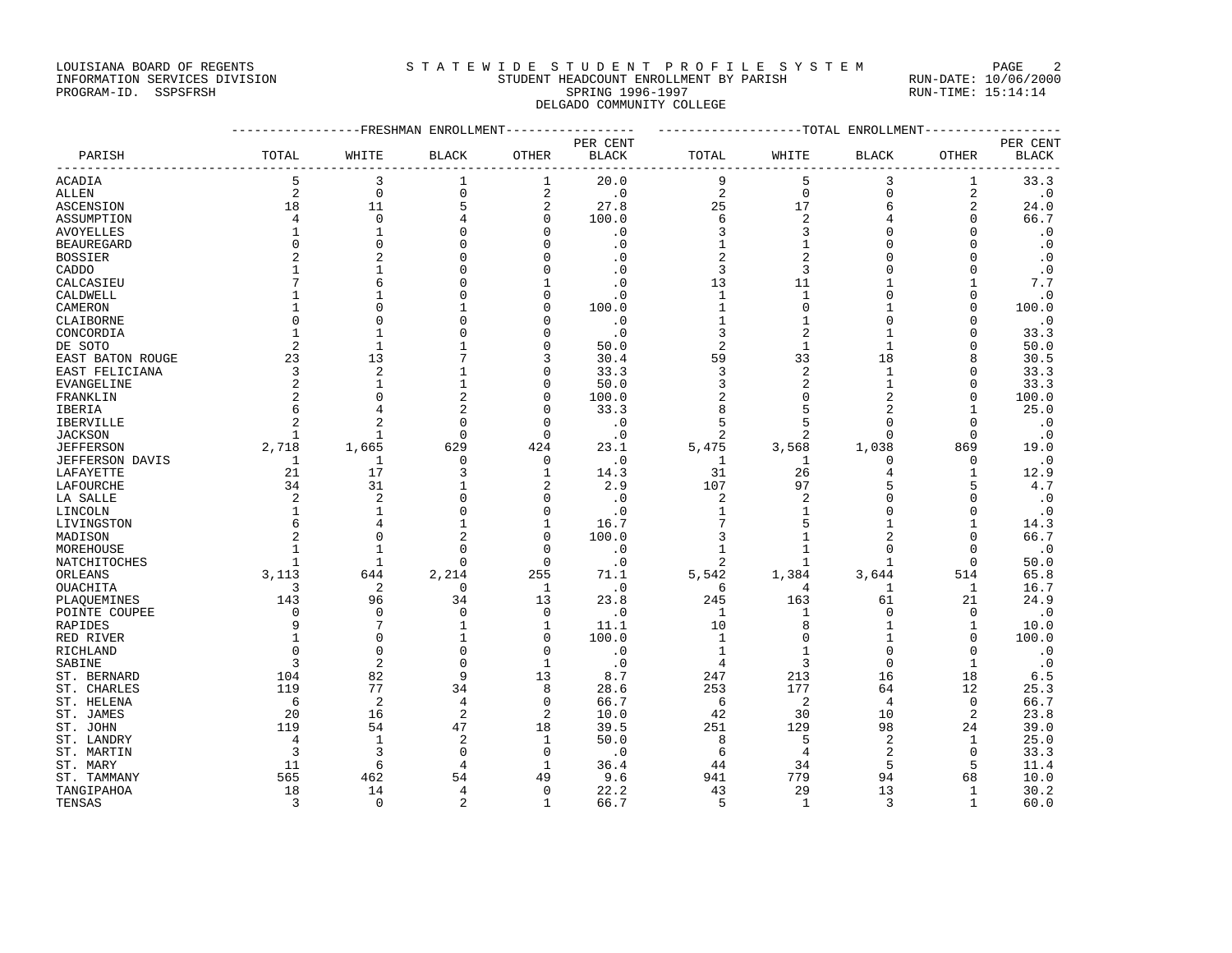#### LOUISIANA BOARD OF REGENTS STATEWIDE STUDENT PROFILE SYSTEM PAGE 3 INFORMATION SERVICES DIVISION STUDENT HEADCOUNT ENROLLMENT BY PARISH RUN-DATE: 10/06/2000 PROGRAM-ID. SSPSFRSH SPRING 1996-1997 SPRING 1996-1997 RUN-TIME: 15:14:14 DELGADO COMMUNITY COLLEGE

|                      |       |       | -FRESHMAN ENROLLMENT- |       |                          |        |       | -TOTAL ENROLLMENT- |       |                          |
|----------------------|-------|-------|-----------------------|-------|--------------------------|--------|-------|--------------------|-------|--------------------------|
| PARISH               | TOTAL | WHITE | <b>BLACK</b>          | OTHER | PER CENT<br><b>BLACK</b> | TOTAL  | WHITE | <b>BLACK</b>       | OTHER | PER CENT<br><b>BLACK</b> |
| TERREBONNE           | 63    | 47    | 10                    | 6     | 15.9                     | 145    | 124   | 12                 |       | 8.3                      |
| UNION                |       |       |                       |       |                          |        |       |                    |       | . 0                      |
| VERMILLION           |       |       |                       |       |                          |        |       |                    |       | 16.7                     |
| <b>VERNON</b>        |       |       |                       |       | 16.7                     |        |       |                    |       | 16.7                     |
| WASHINGTON           |       |       |                       |       | 57.1                     | 20     | 10    | 10                 |       | 50.0                     |
| WEBSTER              |       |       |                       |       |                          |        |       |                    |       | . 0                      |
| WEST BATON ROUGE     |       |       |                       |       |                          |        |       |                    |       | . 0                      |
| WINN                 |       |       |                       |       | 50.0                     |        |       |                    |       | 50.0                     |
| LOUISIANA TOTALS     | 7,202 | 3,303 | 3,089                 | 810   | 42.9                     | 13,627 | 6,918 | 5,136              | 1,573 | 37.7                     |
| OUT-OF-STATE/FOREIGN | 422   | 250   | 38                    | 134   | 9.0                      | 558    | 291   | 57                 | 210   | 10.2                     |
| INSTITUTION TOTALS   | 7,624 | 3,553 | 3,127                 | 944   | 41.0                     | 14,185 | 7,209 | 5,193              | 1,783 | 36.6                     |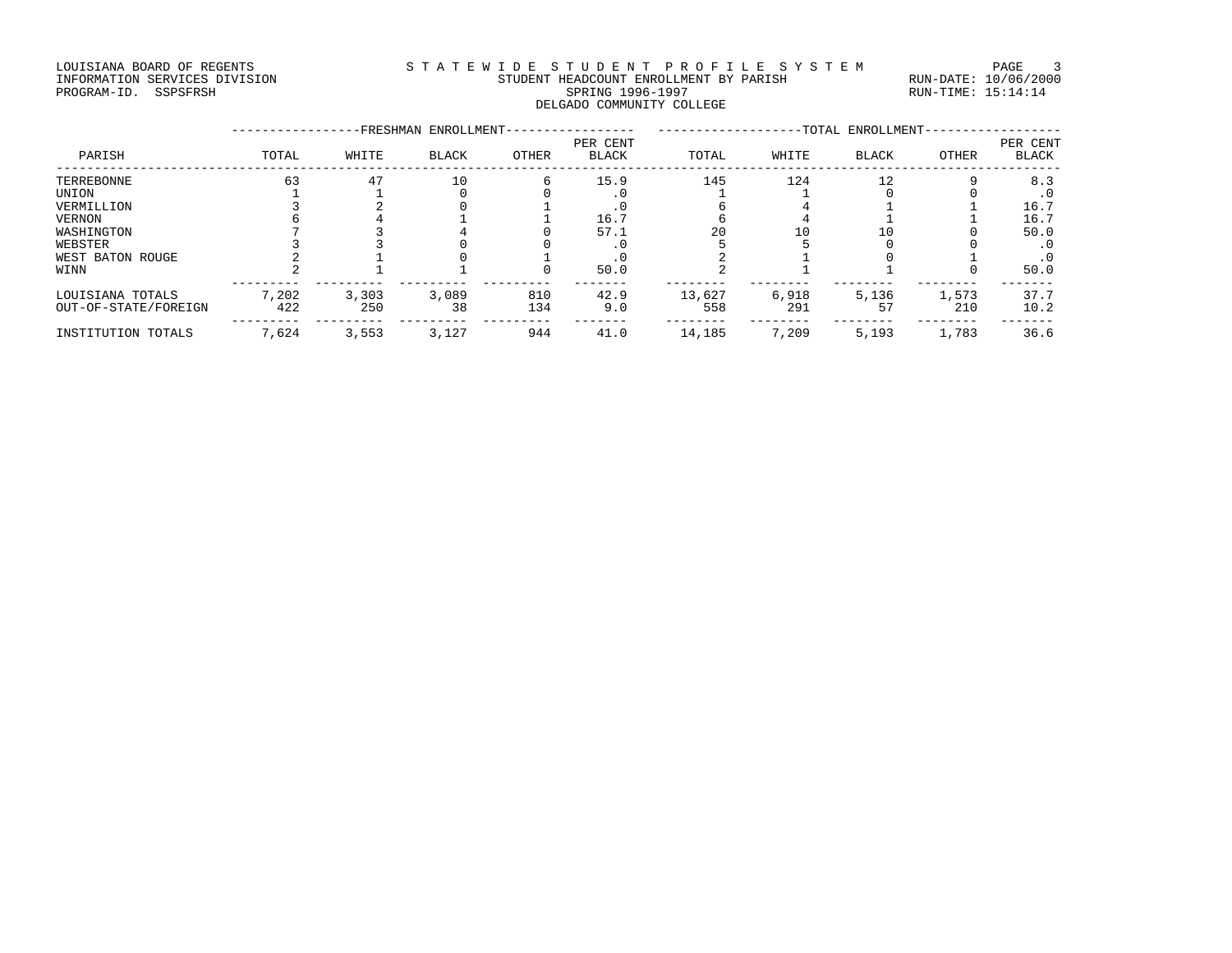#### LOUISIANA BOARD OF REGENTS STA TEWIDE STUDENT PROFILE SYSTEM PAGE 4 INFORMATION SERVICES DIVISION STUDENT HEADCOUNT ENROLLMENT BY PARISH RUN-DATE: 10/06/2000

## PROGRAM-ID. SSPSFRSH SPRING 1996-1997 SPRING 1996-1997 RUN-TIME: 15:14:14 GRAMBLING STATE UNIVERSITY

|                   |                      | ------------FRESHMAN ENROLLMENT----------------- |                |             |              | -------------------TOTAL ENROLLMENT- |                |                |                |           |  |
|-------------------|----------------------|--------------------------------------------------|----------------|-------------|--------------|--------------------------------------|----------------|----------------|----------------|-----------|--|
|                   |                      |                                                  |                |             | PER CENT     |                                      |                |                |                | PER CENT  |  |
| PARISH            | TOTAL                | WHITE                                            | <b>BLACK</b>   | OTHER       | <b>BLACK</b> | TOTAL                                | WHITE          | <b>BLACK</b>   | OTHER          | BLACK     |  |
| ACADIA            | 9                    | $\mathbf{0}$                                     | 9              | $\mathbf 0$ | 100.0        | 28                                   | 1              | 27             | 0              | 96.4      |  |
| <b>ALLEN</b>      | 5                    | $\mathbf{0}$                                     | 5              | $\mathbf 0$ | 100.0        | 14                                   | $\mathsf 0$    | 14             | $\Omega$       | 100.0     |  |
| ASCENSION         | $\overline{3}$       | $\mathbf{0}$                                     | 3              | $\mathbf 0$ | 100.0        | 16                                   | $\mathbf{0}$   | 16             | $\mathbf 0$    | 100.0     |  |
| ASSUMPTION        | $\mathbf{1}$         | $\mathbf{0}$                                     | $\mathbf{1}$   | $\mathbf 0$ | 100.0        | 11                                   | $\mathbf{0}$   | 11             | $\Omega$       | 100.0     |  |
| <b>AVOYELLES</b>  | 6                    | $\mathbf{1}$                                     | 5              | $\Omega$    | 83.3         | 29                                   | $\mathbf 1$    | 28             | $\mathbf 0$    | 96.6      |  |
| <b>BEAUREGARD</b> | $\mathbf{1}$         | $\Omega$                                         | $\mathbf{1}$   | $\Omega$    | 100.0        | 9                                    | $\mathbf 0$    | 9              | $\Omega$       | 100.0     |  |
| <b>BIENVILLE</b>  | 29                   | $\Omega$                                         | 29             | $\Omega$    | 100.0        | 108                                  | $\overline{a}$ | 104            | $\overline{2}$ | 96.3      |  |
| <b>BOSSIER</b>    | 10                   | $\mathbf{1}$                                     | 9              | $\Omega$    | 90.0         | 59                                   | 9              | 47             | 3              | 79.7      |  |
| CADDO             | 85                   | $\overline{2}$                                   | 83             | 0           | 97.6         | 359                                  | 9              | 341            | 9              | 95.0      |  |
| CALCASIEU         | 23                   | $\Omega$                                         | 23             | $\Omega$    | 100.0        | 65                                   | $\overline{a}$ | 63             | $\Omega$       | 96.9      |  |
| CALDWELL          | 3                    | $\Omega$                                         | $\overline{3}$ | 0           | 100.0        | 5                                    | $\mathbf 1$    | $\overline{4}$ | $\Omega$       | 80.0      |  |
| CAMERON           | $\mathbf{1}$         | $\Omega$                                         | $\mathbf{1}$   | 0           | 100.0        | $\mathbf{1}$                         | $\mathbf{0}$   | $\mathbf{1}$   | $\Omega$       | 100.0     |  |
| CATAHOULA         | 5                    | $\Omega$                                         | 5              | $\mathbf 0$ | 100.0        | 20                                   | $\mathbf 0$    | 19             | $\mathbf{1}$   | 95.0      |  |
| CLAIBORNE         | 27                   | $\Omega$                                         | 27             | 0           | 100.0        | 103                                  | $\overline{2}$ | 100            | 1              | 97.1      |  |
| CONCORDIA         | 7                    | $\Omega$                                         | 7              | $\Omega$    | 100.0        | 27                                   | $\Omega$       | 27             | $\Omega$       | 100.0     |  |
| DE SOTO           | 16                   | $\Omega$                                         | 15             | 1           | 93.8         | 41                                   | $\mathbf{0}$   | 39             | $\overline{2}$ | 95.1      |  |
| EAST BATON ROUGE  | 20                   | 1                                                | 18             | 1           | 90.0         | 88                                   | $\overline{2}$ | 84             | 2              | 95.5      |  |
| EAST CARROLL      | 15                   | $\Omega$                                         | 15             | $\Omega$    | 100.0        | 53                                   | $\mathbf{1}$   | 51             | $\mathbf{1}$   | 96.2      |  |
| EAST FELICIANA    | $\mathbf 0$          | $\Omega$                                         | $\Omega$       | $\Omega$    | $\cdot$ 0    | 5                                    | $\mathbf{0}$   | 5              | $\Omega$       | 100.0     |  |
|                   | 6                    | $\Omega$                                         | 6              | $\Omega$    | 100.0        | 19                                   | $\Omega$       | 19             | $\Omega$       | 100.0     |  |
| EVANGELINE        | 5                    | $\Omega$                                         | 5              | $\mathbf 0$ | 100.0        | 40                                   | $\overline{2}$ | 37             | $\mathbf{1}$   | 92.5      |  |
| FRANKLIN          | $\overline{4}$       | $\Omega$                                         | 4              | $\Omega$    |              | 14                                   | $\mathbf{0}$   | 13             | 1              | 92.9      |  |
| <b>GRANT</b>      |                      | $\Omega$                                         | 11             | $\Omega$    | 100.0        | 37                                   | $\mathbf{0}$   | 37             | $\mathbf 0$    |           |  |
| IBERIA            | 11<br>$\overline{4}$ | $\Omega$                                         | $\overline{4}$ |             | 100.0        |                                      | $\mathbf{0}$   | 11             | $\Omega$       | 100.0     |  |
| IBERVILLE         |                      | ζ                                                |                | $\Omega$    | 100.0        | 11                                   |                |                |                | 100.0     |  |
| <b>JACKSON</b>    | 28                   | $\cap$                                           | 25             | $\Omega$    | 89.3         | 87                                   | 3              | 82             | 2              | 94.3      |  |
| <b>JEFFERSON</b>  | 9                    |                                                  | 9              | 0           | 100.0        | 65                                   | $\mathbf{1}$   | 62             | 2              | 95.4      |  |
| JEFFERSON DAVIS   | $\overline{4}$       | $\Omega$                                         |                | $\Omega$    | 100.0        | 19                                   | $\Omega$       | 19             | $\Omega$       | 100.0     |  |
| LAFAYETTE         | 8                    | $\Omega$                                         |                | $\Omega$    | 100.0        | 35                                   | $\Omega$       | 35             | $\Omega$       | 100.0     |  |
| LAFOURCHE         | 2                    | $\Omega$                                         | $\overline{2}$ | 0           | 100.0        | 4                                    | $\Omega$       | $\overline{4}$ | $\Omega$       | 100.0     |  |
| LA SALLE          | 1                    | $\Omega$                                         | $\mathbf 0$    | 1           | $\cdot$ 0    | $\mathbf{1}$                         | $\mathbf 0$    | $\mathbf 0$    | 1              | $\cdot$ 0 |  |
| LINCOLN           | 122                  | 9                                                | 111            | 2           | 91.0         | 412                                  | 22             | 374            | 16             | 90.8      |  |
| LIVINGSTON        | 2                    | $\Omega$                                         | $\overline{a}$ | 0           | 100.0        | 8                                    | $\mathbf 0$    | 7              | 1              | 87.5      |  |
| MADISON           | 26                   | $\mathbf{1}$                                     | 25             | $\Omega$    | 96.2         | 73                                   | $\mathbf{1}$   | 72             | $\Omega$       | 98.6      |  |
| MOREHOUSE         | 31                   | $\mathbf{1}$                                     | 30             | $\Omega$    | 96.8         | 114                                  | 6              | 108            | $\Omega$       | 94.7      |  |
| NATCHITOCHES      | 12                   | $\Omega$                                         | 12             | 0           | 100.0        | 34                                   | 1              | 32             | 1              | 94.1      |  |
| ORLEANS           | 61                   | $\Omega$                                         | 61             | $\Omega$    | 100.0        | 202                                  | $\mathbf{0}$   | 200            | $\overline{a}$ | 99.0      |  |
| OUACHITA          | 59                   | 9                                                | 50             | $\Omega$    | 84.7         | 307                                  | 45             | 257            | 5              | 83.7      |  |
| PLAQUEMINES       | 2                    | $\Omega$                                         | $\overline{2}$ | $\Omega$    | 100.0        | 6                                    | $\mathbf{1}$   | 5              | $\Omega$       | 83.3      |  |
| POINTE COUPEE     | 2                    | $\Omega$                                         | $\overline{2}$ | 0           | 100.0        | 9                                    | $\mathbf 0$    | 9              | $\mathbf 0$    | 100.0     |  |
| RAPIDES           | 48                   |                                                  | 46             | 1           | 95.8         | 140                                  | $\mathbf{1}$   | 137            | $\overline{2}$ | 97.9      |  |
| RED RIVER         | 9                    | $\Omega$                                         | 9              | $\mathbf 0$ | 100.0        | 15                                   | $\mathbf{0}$   | 15             | $\mathbf 0$    | 100.0     |  |
| RICHLAND          | 12                   | $\Omega$                                         | 12             | $\Omega$    | 100.0        | 53                                   | 10             | 42             | $\mathbf{1}$   | 79.2      |  |
| SABINE            | $\Omega$             | $\Omega$                                         | $\Omega$       | U           | $\cdot$ 0    | 5                                    | 1              | 4              | $\Omega$       | 80.0      |  |
| ST. BERNARD       | $\mathbf 0$          | $\cap$                                           | $\cap$         | 0           | $\cdot$ 0    | 3                                    | $\mathbf{0}$   | 3              | $\Omega$       | 100.0     |  |
| ST. CHARLES       | 3                    |                                                  |                | 0           | 100.0        | 10                                   | $\mathbf{0}$   | 9              | 1              | 90.0      |  |
| ST. HELENA        | ζ                    |                                                  |                | U           | 100.0        | 14                                   | $\Omega$       | 14             | $\Omega$       | 100.0     |  |
| ST. JAMES         | 6                    |                                                  | 6              | O           | 100.0        | 9                                    | $\Omega$       | 9              | $\Omega$       | 100.0     |  |
| ST. JOHN          |                      |                                                  | 6              | 0           | 85.7         | 17                                   |                | 16             | 0              | 94.1      |  |
| ST. LANDRY        | 25                   | $\Omega$                                         | 25             | $\mathbf 0$ | 100.0        | 82                                   | $\Omega$       | 82             | $\mathbf 0$    | 100.0     |  |
| ST. MARTIN        | 2                    | $\Omega$                                         | $\overline{2}$ | $\Omega$    | 100.0        | 7                                    | $\Omega$       | 7              | $\Omega$       | 100.0     |  |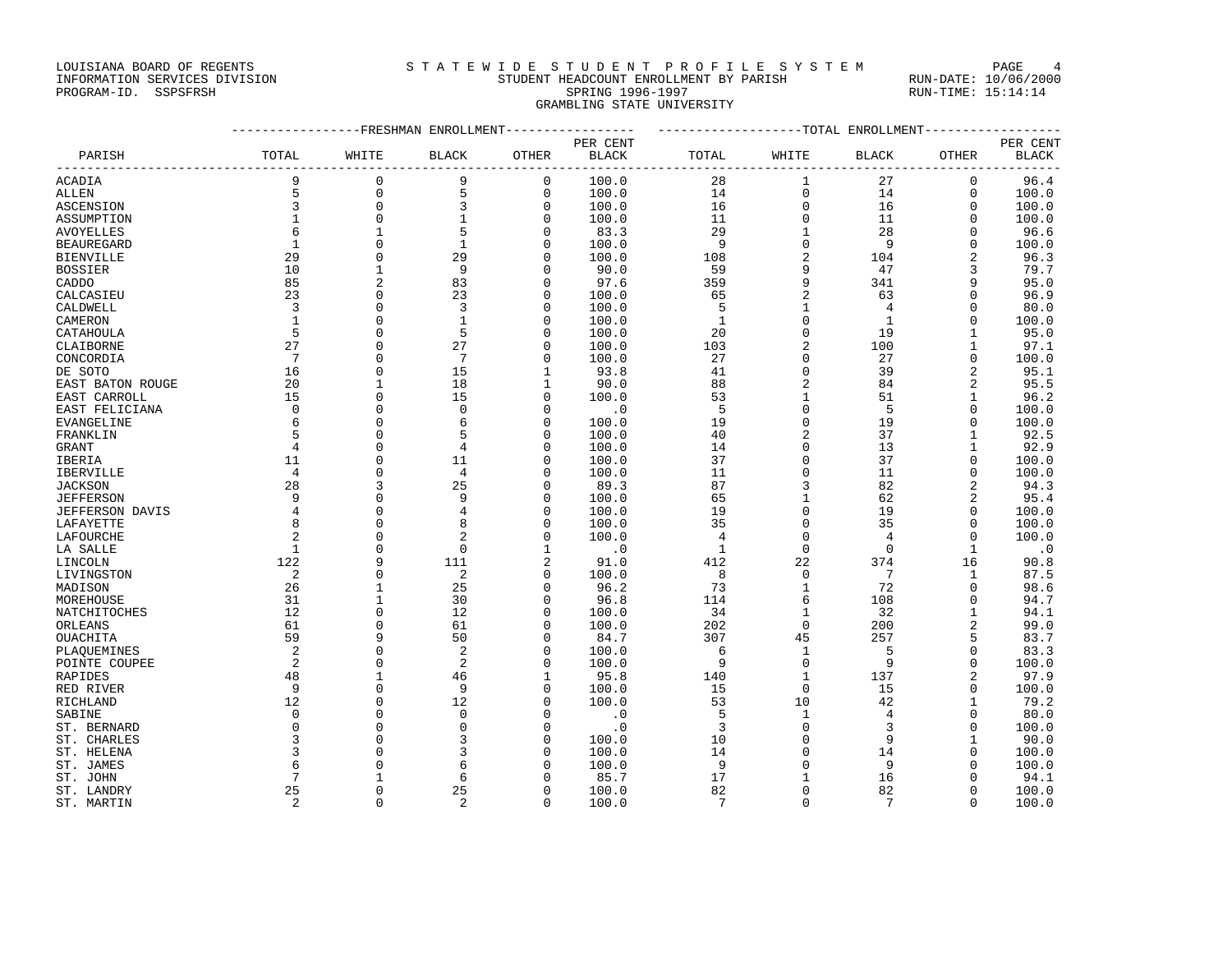## LOUISIANA BOARD OF REGENTS STATEWIDE STUDENT PROFILE SYSTEM PAGE 5 INFORMATION SERVICES DIVISION STUDENT HEADCOUNT ENROLLMENT BY PARISH RUN-DATE: 10/06/2000

## PROGRAM-ID. SSPSFRSH SPRING 1996-1997 SPRING 1996-1997 RUN-TIME: 15:14:14 GRAMBLING STATE UNIVERSITY

|                      | -FRESHMAN ENROLLMENT- |       |              |       |                          | -TOTAL ENROLLMENT- |       |       |       |                          |
|----------------------|-----------------------|-------|--------------|-------|--------------------------|--------------------|-------|-------|-------|--------------------------|
| PARISH               | TOTAL                 | WHITE | <b>BLACK</b> | OTHER | PER CENT<br><b>BLACK</b> | TOTAL              | WHITE | BLACK | OTHER | PER CENT<br><b>BLACK</b> |
| ST. MARY             |                       |       |              |       | 87.5                     | 37                 |       | 36    |       | 97.3                     |
| ST. TAMMANY          |                       |       |              |       | 75.0                     | 14                 |       | 13    |       | 92.9                     |
| TANGIPAHOA           |                       |       | 10           |       | 100.0                    | 38                 |       | 38    |       | 100.0                    |
| TENSAS               |                       |       |              |       | 100.0                    | 32                 |       | 28    |       | 87.5                     |
| TERREBONNE           |                       |       |              |       | 100.0                    | 26                 |       | 26    |       | 100.0                    |
| UNION                |                       |       |              |       | 89.5                     | 58                 |       | 53    |       | 91.4                     |
| VERMILLION           |                       |       |              |       |                          |                    |       |       |       | 100.0                    |
| VERNON               |                       |       |              |       | 100.0                    |                    |       |       |       | 100.0                    |
| WASHINGTON           |                       |       |              |       | 80.0                     | 20                 |       | 19    |       | 95.0                     |
| WEBSTER              |                       |       | 34           |       | 97.1                     | 117                |       | 111   |       | 94.9                     |
| WEST BATON ROUGE     |                       |       |              |       | $\cdot$ 0                |                    |       |       |       | 100.0                    |
| WEST CARROLL         |                       |       |              |       | 66.7                     |                    |       |       |       | 63.6                     |
| WEST FELICIANA       |                       |       |              |       | . 0                      |                    |       |       |       | 100.0                    |
| WINN                 |                       |       |              |       | 83.3                     | 32                 |       | 31    |       | 96.9                     |
| LOUISIANA TOTALS     | 889                   | 36    | 845          | 8     | 95.1                     | 3,297              | 142   | 3,092 | 63    | 93.8                     |
| OUT-OF-STATE/FOREIGN | 812                   |       | 785          | 24    | 96.7                     | 2,875              | 20    | 2,763 | 92    | 96.1                     |
| INSTITUTION TOTALS   | 1,701                 | 39    | 1,630        | 32    | 95.8                     | 6,172              | 162   | 5,855 | 155   | 94.9                     |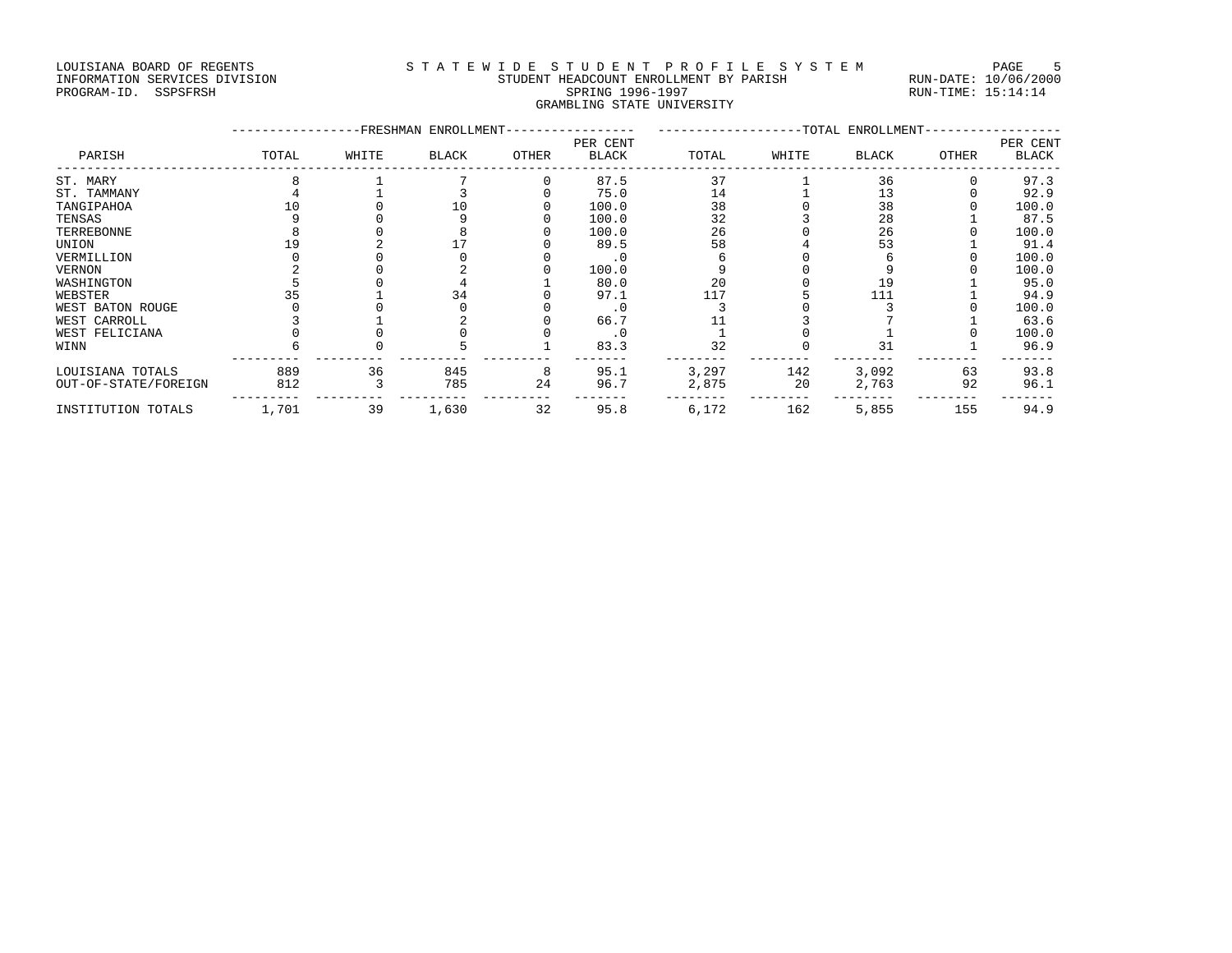#### LOUISIANA BOARD OF REGENTS STATEWIDE STUDENT PROFILE SYSTEM PAGE 6 INFORMATION SERVICES DIVISION STUDENT HEADCOUNT ENROLLMENT BY PARISH RUN-DATE: 10/06/2000 PROGRAM-ID. SSPSFRSH SPRING 1996-1997 SPRING 1996-1997 RUN-TIME: 15:14:14 LOUISIANA TECH UNIVERSITY

| PARISH            | TOTAL          | WHITE          | <b>BLACK</b>   | OTHER          | PER CENT<br>BLACK           | TOTAL          | WHITE           | <b>BLACK</b>   | OTHER          | PER CENT<br><b>BLACK</b> |
|-------------------|----------------|----------------|----------------|----------------|-----------------------------|----------------|-----------------|----------------|----------------|--------------------------|
| ACADIA            | $\mathbf{1}$   | $\mathbf{1}$   | $\mathbf 0$    | $\mathbf 0$    | $\cdot$ 0                   | 10             | 9               | $\mathbf{1}$   | $\mathbf 0$    | 10.0                     |
| ALLEN             | 6              | 5              | $\mathbf{1}$   | 0              | 16.7                        | 21             | 16              | 5              | $\mathbf 0$    | 23.8                     |
| ASCENSION         | $\overline{4}$ | 4              | $\mathbf 0$    | $\Omega$       | $\cdot$ 0                   | 23             | 20              | $\overline{c}$ | 1              | 8.7                      |
| ASSUMPTION        | 3              | $\overline{3}$ | $\Omega$       | $\Omega$       | $\cdot$ 0                   | 14             | 14              | $\mathbf 0$    | $\Omega$       | $\cdot$ 0                |
| AVOYELLES         | $\overline{2}$ | 2              | $\mathbf 0$    | $\mathbf 0$    | $\cdot$ 0                   | 20             | 18              | $\mathbf{1}$   | 1              | 5.0                      |
| <b>BEAUREGARD</b> | 16             | 14             | $\overline{2}$ | $\mathbf 0$    | 12.5                        | 58             | 50              | 5              | 3              | 8.6                      |
| BIENVILLE         | 31             | 19             | 10             | 2              | 32.3                        | 141            | 104             | 22             | 15             | 15.6                     |
| BOSSIER           | 206            | 141            | 21             | 44             | 10.2                        | 765            | 574             | 94             | 97             | 12.3                     |
| CADDO             | 208            | 144            | 42             | 22             | 20.2                        | 990            | 722             | 201            | 67             | 20.3                     |
| CALCASIEU         | 22             | 19             | 2              | 1              | 9.1                         | 90             | 84              | 4              | 2              | 4.4                      |
| CALDWELL          | 5              | 5              | $\Omega$       | $\Omega$       | $\cdot$ . 0                 | 23             | 20              | 3              | $\Omega$       | 13.0                     |
| CAMERON           | 1              | $\mathbf{1}$   | $\Omega$       | $\Omega$       | $\cdot$ 0                   | 2              | 2               | $\mathbf 0$    | $\Omega$       | $\cdot$ 0                |
| CATAHOULA         | 11             | 9              | $\mathbf{1}$   | 1              | 9.1                         | 47             | 42              | 3              | 2              | 6.4                      |
| CLAIBORNE         | 21             | 18             | 3              | $\Omega$       | 14.3                        | 106            | 88              | 14             | 4              | 13.2                     |
| CONCORDIA         | 29             | 27             | $\overline{2}$ | $\Omega$       | 6.9                         | 87             | 76              | 9              | 2              | 10.3                     |
| DE SOTO           | 10             | 2              | 8              | $\Omega$       | 80.0                        | 45             | 25              | 19             | 1              | 42.2                     |
| EAST BATON ROUGE  | 81             | 72             | 5              |                | 6.2                         | 329            | 293             | 23             | 13             | 7.0                      |
| EAST CARROLL      | 7              | 6              | $\mathbf{1}$   | $\Omega$       | 14.3                        | 23             | 18              | 5              | $\Omega$       | 21.7                     |
| EAST FELICIANA    | 3              | 3              | $\Omega$       | $\Omega$       | $\cdot$ 0                   | 11             | 11              | $\mathbf 0$    | $\Omega$       | $\cdot$ 0                |
| EVANGELINE        | $\overline{2}$ | 2              | $\Omega$       | $\Omega$       | $\cdot$ 0                   | 9              | 9               | $\Omega$       | $\Omega$       | $\cdot$ 0                |
| FRANKLIN          | 17             | 15             | $\overline{2}$ | 0              | 11.8                        | 73             | 62              | 9              | $\overline{2}$ | 12.3                     |
| GRANT             | 8              | 8              | $\mathbf 0$    | $\Omega$       | $\cdot$ 0                   | 35             | 31              | 3              | 1              | 8.6                      |
| IBERIA            | 8              | 7              | 1              | $\Omega$       | 12.5                        | 16             | 13              | 3              | $\Omega$       | 18.8                     |
| IBERVILLE         | 3              | 2              | $\mathbf 0$    | -1             | $\cdot$ 0                   | 8              | 6               | 1              | 1              | 12.5                     |
| JACKSON           | 51             | 38             | 12             | $\mathbf{1}$   | 23.5                        | 219            | 170             | 40             | 9              | 18.3                     |
| JEFFERSON         | 31             | 21             | 8              | $\overline{a}$ | 25.8                        | 109            | 78              | 17             | 14             | 15.6                     |
| JEFFERSON DAVIS   | 2              | 2              | $\mathbf 0$    | $\Omega$       | $\cdot$ 0                   | 4              | $\overline{4}$  | $\overline{0}$ | $\Omega$       | $\cdot$ 0                |
| LAFAYETTE         | 18             | 15             | 3              | $\Omega$       | 16.7                        | 63             | 55              | 7              | 1              | 11.1                     |
| LAFOURCHE         | $\mathbf 0$    | $\Omega$       | $\mathbf 0$    | $\mathbf 0$    | $\cdot$ 0                   | 17             | 15              | 1              | 1              | 5.9                      |
| LA SALLE          | $\overline{3}$ | 3              | $\Omega$       | $\Omega$       | $\cdot$ 0                   | 20             | 18              | $\Omega$       | 2              | $\cdot$ 0                |
| LINCOLN           | 254            | 214            | 28             | 12             | 11.0                        | 1,325          | 1,159           | 124            | 42             | 9.4                      |
| LIVINGSTON        | 13             | 12             | $\mathbf 0$    | 1              | $\cdot$ 0                   | 38             | 37              | $\overline{0}$ | 1              | $\cdot$ 0                |
| MADISON           | - 8            | $\overline{3}$ | 5              | $\mathbf 0$    | 62.5                        | 27             | 14              | 12             | $\mathbf{1}$   | 44.4                     |
| MOREHOUSE         | 17             | 11             | 6              | $\Omega$       | 35.3                        | 77             | 49              | 27             | $\mathbf{1}$   | 35.1                     |
| NATCHITOCHES      | 20             | 16             | 4              | $\Omega$       | 20.0                        | 62             | 50              | -9             | 3              | 14.5                     |
| ORLEANS           | 23             | 12             | 8              | 3              | 34.8                        | 99             | 57              | 31             | 11             | 31.3                     |
| OUACHITA          | 121            | 105            | 14             | 2              | 11.6                        | 518            | 448             | 50             | 20             | 9.7                      |
| PLAQUEMINES       | 5              | 4              | $\mathbf{1}$   | $\mathbf 0$    | 20.0                        | 18             | 14              | $\mathbf{1}$   | 3              | 5.6                      |
| POINTE COUPEE     | $\overline{2}$ | 2              | $\Omega$       | $\Omega$       | $\cdot$ 0                   | 10             | 10              | $\mathbf 0$    | 0              | $\cdot$ 0                |
| RAPIDES           | 68             | 58             | 6              | 4              | 8.8                         | 263            | 219             | 31             | 13             | 11.8                     |
| RED RIVER         | 1              | $\mathbf 0$    | $\mathbf{1}$   | 0              | 100.0                       | 13             | $7\phantom{.0}$ | 6              | $\Omega$       | 46.2                     |
| RICHLAND          | 21             | 16             | 4              | $\mathbf{1}$   | 19.0                        | 67             | 51              | 15             | $\mathbf{1}$   | 22.4                     |
| SABINE            | 9              | 6              | $\overline{2}$ | -1             | 22.2                        | 39             | 31              | 4              | 4              | 10.3                     |
| ST. BERNARD       | $\overline{4}$ | $\overline{a}$ | $\Omega$       | 2              | $\overline{\phantom{0}}$ .0 | 9              | 6               | $\mathbf 0$    | 3              | $\cdot$ 0                |
| ST. CHARLES       | 6              | $\overline{2}$ | 3              | $\mathbf{1}$   | 50.0                        | 30             | 22              | 5              | 3              | 16.7                     |
| ST. JAMES         | $\overline{2}$ |                | 1              | $\Omega$       | 50.0                        | 3              | 1               | $\overline{2}$ | $\Omega$       | 66.7                     |
| ST. JOHN          | 3              | 3              | $\Omega$       |                | . 0                         | 30             | 25              | 4              |                | 13.3                     |
| ST. LANDRY        | 2              |                | $\Omega$       | $\Omega$       | $\cdot$ 0                   | 20             | 15              | 3              | $\overline{2}$ | 15.0                     |
| ST. MARTIN        | $\mathbf{1}$   | $\Omega$       | $\mathbf{1}$   | $\Omega$       | 100.0                       | $\overline{4}$ | $\mathbf{1}$    | 3              | $\Omega$       | 75.0                     |

ST. MARY 6 5 1 0 16.7 13 9 3 1 23.1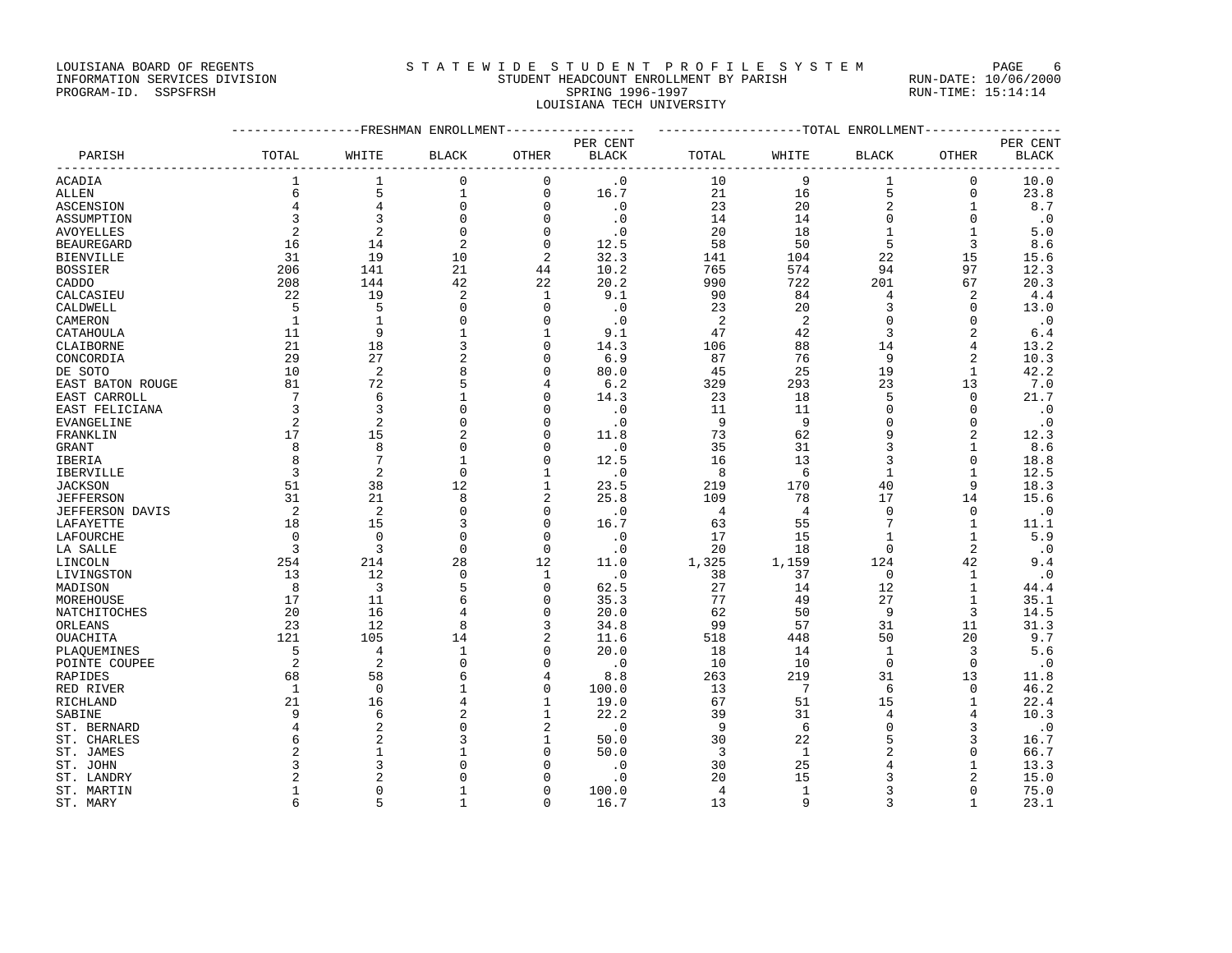#### LOUISIANA BOARD OF REGENTS STA TEWIDE STUDENT PROFILE SYSTEM PAGE 7 INFORMATION SERVICES DIVISION STUDENT HEADCOUNT ENROLLMENT BY PARISH RUN-DATE: 10/06/2000 PROGRAM-ID. SSPSFRSH SPRING 1996-1997 SPRING 1996-1997 RUN-TIME: 15:14:14 LOUISIANA TECH UNIVERSITY

|                      |       | <b>FRESHMAN</b> | ENROLLMENT-  |       | -TOTAL ENROLLMENT        |       |       |              | PER CENT |              |
|----------------------|-------|-----------------|--------------|-------|--------------------------|-------|-------|--------------|----------|--------------|
| PARISH               | TOTAL | WHITE           | <b>BLACK</b> | OTHER | PER CENT<br><b>BLACK</b> | TOTAL | WHITE | <b>BLACK</b> | OTHER    | <b>BLACK</b> |
| ST. TAMMANY          | 19    | 19              |              |       | $\cdot$ 0                | 93    | 83    |              |          | 8.6          |
| TANGIPAHOA           |       |                 |              |       |                          |       | 14    |              |          | 17.6         |
| TENSAS               |       |                 |              |       | . 0                      | 10    |       |              |          | 10.0         |
| TERREBONNE           | 10    |                 |              |       | 10.0                     | 54    | 50    |              |          | 5.6          |
| UNION                | 57    |                 |              |       | 12.3                     | 225   | 190   |              |          | 12.0         |
| VERMILLION           |       |                 |              |       | . 0                      |       |       |              |          | 11.1         |
| <b>VERNON</b>        | 23    | 18              |              |       | 21.7                     | 64    | 51    |              |          | 10.9         |
| WASHINGTON           |       |                 |              |       |                          | 22    | 22    |              |          | $\cdot$ 0    |
| WEBSTER              | 46    | 42              |              |       | 4.3                      | 276   | 241   | 29           |          | 10.5         |
| WEST BATON ROUGE     |       |                 |              |       | . 0                      |       |       |              |          | . 0          |
| WEST CARROLL         |       |                 |              |       | 16.7                     | 61    | 56    |              |          | 4.9          |
| WEST FELICIANA       |       |                 |              |       | $\cdot$ 0                | 16    | 15    |              |          | $\cdot$ 0    |
| WINN                 | 20    | 17              |              |       | 15.0                     | 78    | 69    |              |          | 10.3         |
| LOUISIANA TOTALS     | 1,601 | 1,260           | 229          | 112   | 14.3                     | 6,971 | 5,681 | 912          | 378      | 13.1         |
| OUT-OF-STATE/FOREIGN | 256   | 176             | 47           | 33    | 18.4                     | 1,537 | 912   | 223          | 402      | 14.5         |
| INSTITUTION TOTALS   | 1,857 | 1,436           | 276          | 145   | 14.9                     | 8,508 | 6,593 | 1,135        | 780      | 13.3         |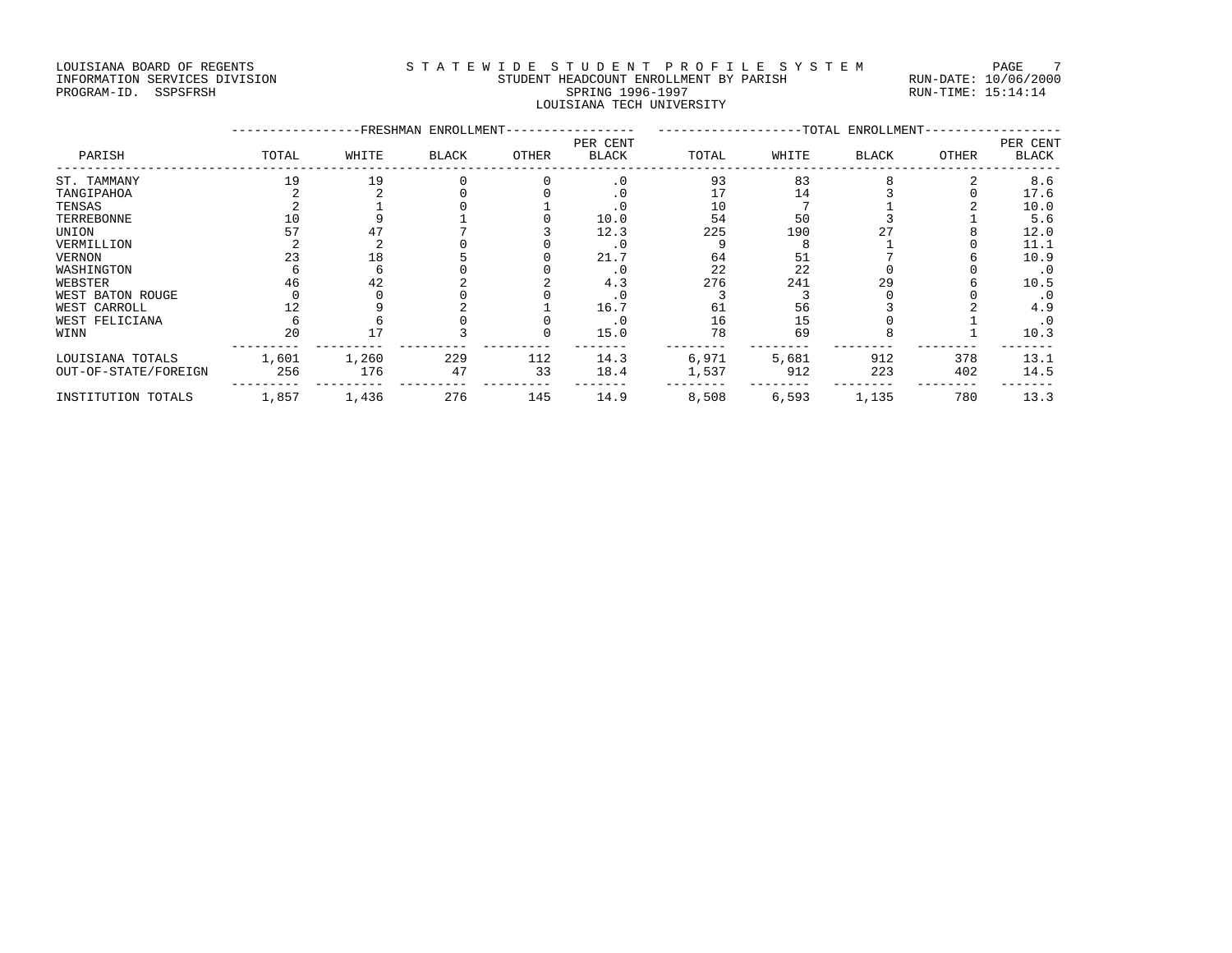### LOUISIANA BOARD OF REGENTS STATEWIDE STUDENT PROFILE SYSTEM PAGE 8 INFORMATION SERVICES DIVISION STUDENT HEADCOUNT ENROLLMENT BY PARISH RUN-DATE: 10/06/2000

PROGRAM-ID. SSPSFRSH SPRING 1996-1997 SPRING 1996-1997 RUN-TIME: 15:14:14 MCNEESE STATE UNIVERSITY

|                       |                      |                      | ------------FRESHMAN ENROLLMENT- |               |                                       | -------------------TOTAL ENROLLMENT-------------- |                      |                   |                      |                                 |  |
|-----------------------|----------------------|----------------------|----------------------------------|---------------|---------------------------------------|---------------------------------------------------|----------------------|-------------------|----------------------|---------------------------------|--|
|                       |                      |                      |                                  |               | PER CENT                              |                                                   |                      |                   |                      | PER CENT                        |  |
| PARISH                | TOTAL                | WHITE                | <b>BLACK</b>                     | OTHER         | <b>BLACK</b><br>--------------------- | TOTAL                                             | WHITE                | BLACK             | OTHER                | <b>BLACK</b><br>--------------- |  |
| ACADIA                | 41                   | 30                   | 11                               | $\mathbf 0$   | 26.8                                  | 200                                               | 167                  | 32                | 1                    | 16.0                            |  |
| ALLEN                 | 50                   | 46                   | $\overline{3}$                   | $\mathbf{1}$  | 6.0                                   | 230                                               | 214                  | 12                | $\overline{4}$       | 5.2                             |  |
| <b>ASCENSION</b>      | $\mathbf 0$          | $\Omega$             | $\Omega$                         | $\Omega$      | $\cdot$ 0                             | 9                                                 | 6                    | 3                 | $\Omega$             | 33.3                            |  |
| ASSUMPTION            | $\mathbf{1}$         | $\mathbf{1}$         | $\mathbf 0$                      | $\Omega$      | $\cdot$ 0                             | 5                                                 | 2                    | 3                 | $\Omega$             | 60.0                            |  |
| AVOYELLES             | 1                    | $\mathbf{1}$         | $\mathbf 0$                      | $\mathbf 0$   | $\cdot$ 0                             | 13                                                | 12                   | $\mathbf{1}$      | $\mathbf 0$          | 7.7                             |  |
| <b>BEAUREGARD</b>     | 107                  | 94                   | 9                                | 4             | 8.4                                   | 398                                               | 359                  | 27                | 12                   | 6.8                             |  |
| <b>BIENVILLE</b>      | 0                    | $\Omega$             | $\mathbf 0$                      | 0             | $\cdot$ 0                             | 2                                                 | 1                    | $\mathbf{1}$      | 0                    | 50.0                            |  |
| <b>BOSSIER</b>        | 2                    | $\overline{2}$       | $\Omega$                         | $\Omega$      | $\cdot$ 0                             | 13                                                | 11                   | $\overline{2}$    | $\Omega$             | 15.4                            |  |
| CADDO                 | 8                    | $\overline{4}$       | 4                                | $\mathbf 0$   | 50.0                                  | 26                                                | 19                   | $7\phantom{.0}$   | 0                    | 26.9                            |  |
| CALCASIEU             | 1,208                | 934                  | 246                              | 28            | 20.4                                  | 4,159                                             | 3,374                | 680               | 105                  | 16.4                            |  |
| CALDWELL              | $\mathbf 0$          | $\mathbf{0}$         | $\mathbf 0$                      | $\mathbf 0$   | $\cdot$ 0                             | 1                                                 | 1                    | $\mathbf 0$       | $\mathbf 0$          | $\cdot$ 0                       |  |
| CAMERON               | 72                   | 67                   | 4                                | $\mathbf{1}$  | 5.6                                   | 204                                               | 196                  | 5                 | 3                    | 2.5                             |  |
| CATAHOULA             | $\mathbf 0$          | $\Omega$             | $\mathbf 0$                      | $\Omega$      | $\cdot$ 0                             | 2                                                 | 2                    | $\mathbf 0$       | $\Omega$             | $\cdot$ 0                       |  |
| CONCORDIA             | $\mathbf 0$          | $\Omega$             | $\mathbf 0$                      | 0             | $\cdot$ 0                             | 1                                                 | 1                    | $\mathbf 0$       | $\Omega$             | . 0                             |  |
| DE SOTO               | 3                    | $\Omega$             | 3                                | $\Omega$      | 100.0                                 | 5                                                 | $\Omega$             | 5                 | $\Omega$             | 100.0                           |  |
| EAST BATON ROUGE      | 21                   | 14                   | 7                                | $\mathbf 0$   | 33.3                                  | 79                                                | 63                   | 14                | 2                    | 17.7                            |  |
| EAST FELICIANA        | $\Omega$             | $\Omega$             | $\Omega$                         | $\Omega$      | $\cdot$ 0                             | $\mathbf{1}$                                      | $\mathbf{1}$         | $\mathbf 0$       | $\Omega$             | $\cdot$ 0                       |  |
| EVANGELINE            | 16                   | 15                   | $\mathbf{1}$                     | $\mathbf 0$   | 6.3                                   | 117                                               | 109                  | 8                 | $\Omega$             | 6.8                             |  |
| FRANKLIN              | $\Omega$             | $\Omega$             | $\Omega$                         | O             | $\cdot$ 0                             | 2                                                 | 1                    | $\mathbf{1}$      | $\Omega$             | 50.0                            |  |
| GRANT                 | $\mathbf{1}$         | $\Omega$             | $\mathbf{1}$                     | O             | 100.0                                 | 2                                                 | $\mathbf{1}$         | $\mathbf{1}$      | $\Omega$             | 50.0                            |  |
| IBERIA                | 15                   | 8                    | 7                                | 0             | 46.7                                  | 65                                                | 42                   | 23                | $\Omega$             | 35.4                            |  |
| <b>IBERVILLE</b>      | $\mathbf{1}$         | $\mathbf{0}$         | $\mathbf{1}$                     | O             | 100.0                                 | $\mathbf{1}$                                      | $\mathbf 0$          | $\mathbf{1}$      | $\Omega$             | 100.0                           |  |
| <b>JACKSON</b>        | $\mathbf 0$          | $\Omega$             | $\mathbf 0$                      | O             | $\cdot$ 0                             | 3                                                 | 3                    | $\mathbf 0$       | $\Omega$             | $\cdot$ 0                       |  |
| <b>JEFFERSON</b>      | 7                    | 5                    | $\mathbf{1}$                     | $\mathbf{1}$  | 14.3                                  | 27                                                | 20                   | $\overline{4}$    | 3                    | 14.8                            |  |
| JEFFERSON DAVIS       | 130                  | 110                  | 19                               | 1             | 14.6                                  | 512                                               | 455                  | 51                | 6                    | 10.0                            |  |
| LAFAYETTE             | 15                   | 10                   | 5                                | $\Omega$      | 33.3                                  | 51                                                | 37                   | 13                | $\mathbf{1}$         | 25.5                            |  |
| LAFOURCHE             | $\mathbf 0$          | $\Omega$             | $\mathbf 0$                      | 0             | $\cdot$ 0                             | 14                                                | 12                   | $\mathbf{1}$      | 1                    | 7.1                             |  |
| LA SALLE              | 1                    |                      | $\Omega$                         | $\Omega$      | $\cdot$ 0                             | 2                                                 | 2                    | $\mathbf 0$       | $\Omega$             | $\cdot$ 0                       |  |
| LINCOLN               | $\mathbf{1}$         |                      | $\mathbf 0$                      | O             | $\cdot$ 0                             | $\overline{c}$                                    | $1\,$                | $\mathbf 1$       | $\Omega$             | 50.0                            |  |
| LIVINGSTON            | 1                    | 1                    | $\mathbf 0$                      | $\mathbf 0$   | $\cdot$ 0                             | 9                                                 | 6                    | 3                 | $\Omega$             | 33.3                            |  |
| MOREHOUSE             | $\mathbf 0$          | $\mathbf{0}$         | $\mathbf 0$                      | $\mathbf 0$   | $\cdot$ 0                             | $\overline{2}$                                    | $\overline{2}$       | $\mathbf 0$       | $\Omega$             | $\cdot$ 0                       |  |
| NATCHITOCHES          | 5                    | 3                    | $\sqrt{2}$                       | 0             | 40.0                                  | 19                                                | 16                   | 3                 | $\Omega$             | 15.8                            |  |
| ORLEANS               | 9                    | $\Omega$             | 9                                | $\Omega$      | 100.0                                 | 41                                                | 18                   | 20                | 3                    | 48.8                            |  |
| OUACHITA              | 3                    |                      | $\overline{2}$                   | 0             | 66.7                                  | 20                                                | 14                   | 6                 | $\Omega$             | 30.0                            |  |
| PLAQUEMINES           | $\Omega$<br>$\Omega$ | $\Omega$<br>$\Omega$ | $\Omega$                         | $\Omega$      | $\cdot$ 0                             | 2                                                 | 2                    | $\mathbf 0$       | $\Omega$             | $\cdot$ 0                       |  |
| POINTE COUPEE         | 8                    | 6                    | $\mathbf 0$                      | $\mathbf 0$   | $\cdot$ 0                             | 2                                                 | $\mathbf{1}$         | $\mathbf 1$       | $\Omega$<br>$\Omega$ | 50.0                            |  |
| RAPIDES               | $\Omega$             | $\Omega$             | 2<br>$\mathbf 0$                 | $\Omega$<br>O | 25.0<br>$\cdot$ 0                     | 53<br>2                                           | 43<br>$\overline{2}$ | 10<br>$\mathbf 0$ | $\Omega$             | 18.9                            |  |
| RED RIVER<br>RICHLAND | 1                    | 1                    | $\mathbf 0$                      | $\mathbf 0$   | $\cdot$ 0                             | $\mathbf{1}$                                      | 1                    | $\mathbf 0$       | $\Omega$             | $\cdot$ 0<br>$\cdot$ 0          |  |
| SABINE                | 4                    | $\overline{4}$       | $\mathbf 0$                      | $\mathbf 0$   | $\cdot$ 0                             | 14                                                | 11                   | $\mathbf{1}$      | $\overline{c}$       | 7.1                             |  |
| ST. BERNARD           | 3                    | 2                    | $\mathbf{1}$                     | $\Omega$      | 33.3                                  | 6                                                 | 4                    | 1                 | $\mathbf{1}$         | 16.7                            |  |
| ST. CHARLES           |                      | $\overline{4}$       | $\mathbf 0$                      | $\Omega$      | $\cdot$ 0                             | 10                                                | 8                    | $\overline{2}$    | $\Omega$             | 20.0                            |  |
| ST. JAMES             | $\mathbf{1}$         | $\Omega$             | $\mathbf{1}$                     | $\Omega$      | 100.0                                 | 2                                                 | $\mathbf{0}$         | $\overline{2}$    | $\Omega$             | 100.0                           |  |
| ST. JOHN              | 3                    | $\overline{a}$       | $\mathbf{1}$                     | O             | 33.3                                  | 6                                                 | 5                    | $\mathbf{1}$      | $\Omega$             | 16.7                            |  |
| ST. LANDRY            | 12                   | 9                    | 3                                | 0             | 25.0                                  | 131                                               | 105                  | 25                | $\mathbf{1}$         | 19.1                            |  |
| ST. MARTIN            | 5                    | $\Omega$             | 5                                | O             | 100.0                                 | 17                                                | 7                    | 10                | $\Omega$             | 58.8                            |  |
| ST. MARY              | 5                    | 3                    | $\overline{2}$                   | O             | 40.0                                  | 23                                                | 17                   | 6                 | $\Omega$             | 26.1                            |  |
| ST. TAMMANY           | 12                   | 7                    | 5                                |               | 41.7                                  | 21                                                | 15                   | 6                 | $\Omega$             | 28.6                            |  |
| TANGIPAHOA            | $\overline{2}$       | $\Omega$             | $\mathbf{1}$                     |               | 50.0                                  | 6                                                 | $\mathbf{1}$         | 3                 | $\overline{c}$       | 50.0                            |  |
| TENSAS                | $\Omega$             | $\Omega$             | $\Omega$                         | $\Omega$      | $\cdot$ 0                             | $\mathbf{1}$                                      | $\mathbf{1}$         | $\Omega$          | $\Omega$             | $\cdot$ 0                       |  |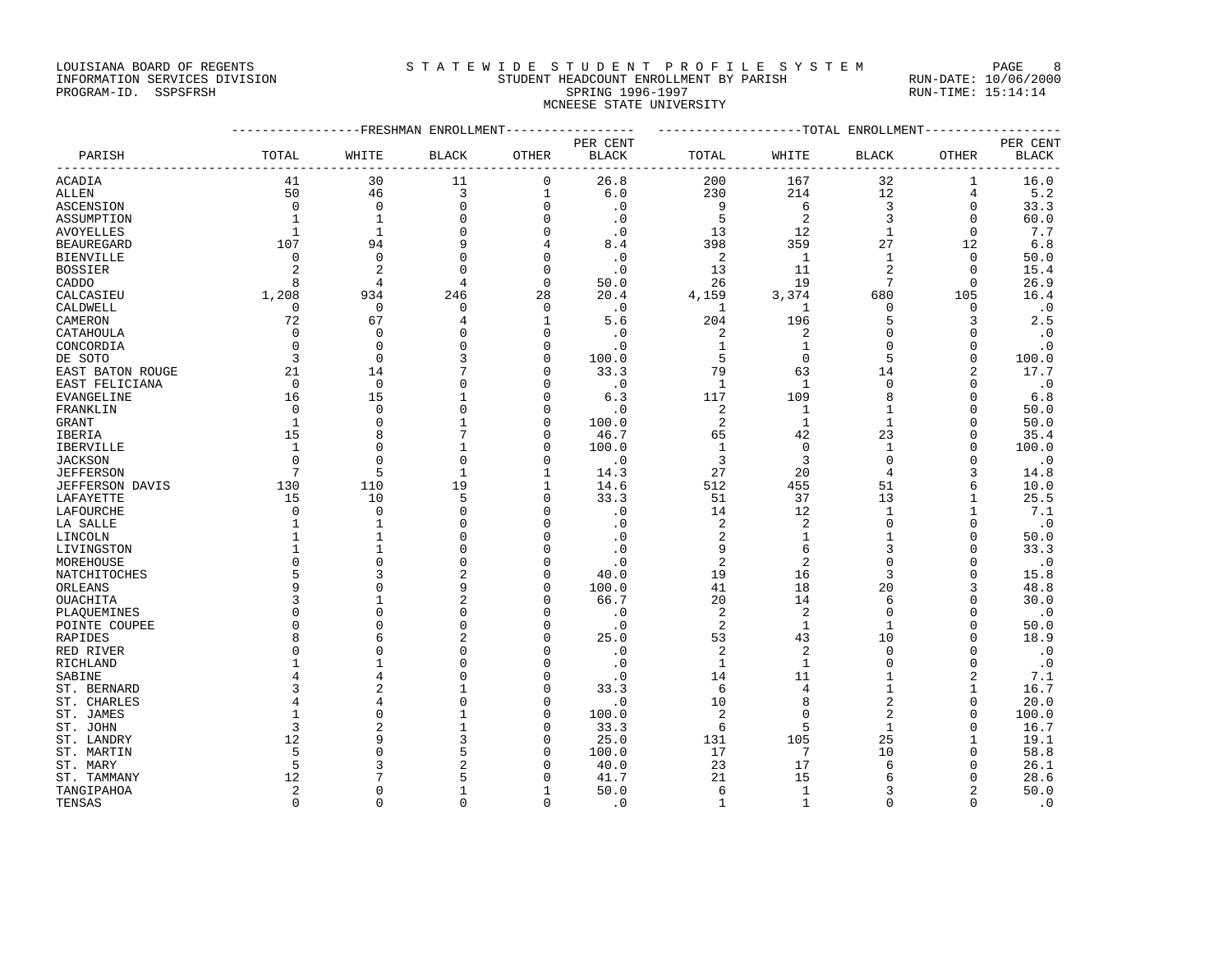#### LOUISIANA BOARD OF REGENTS STA TEWIDE STUDENT PROFILE SYSTEM PAGE 9 INFORMATION SERVICES DIVISION STUDENT HEADCOUNT ENROLLMENT BY PARISH RUN-DATE: 10/06/2000 PROGRAM-ID. SSPSFRSH SPRING 1996-1997 SPRING 1996-1997 RUN-TIME: 15:14:14 MCNEESE STATE UNIVERSITY

|                      |       | -FRESHMAN | ENROLLMENT-  |       | -TOTAL ENROLLMENT-       |       |       |              |       |                          |
|----------------------|-------|-----------|--------------|-------|--------------------------|-------|-------|--------------|-------|--------------------------|
| PARISH               | TOTAL | WHITE     | <b>BLACK</b> | OTHER | PER CENT<br><b>BLACK</b> | TOTAL | WHITE | <b>BLACK</b> | OTHER | PER CENT<br><b>BLACK</b> |
| TERREBONNE           | 10    |           |              |       | 70.0                     | 20    | 12    |              |       | 40.0                     |
| UNION                |       |           |              |       | . 0                      |       |       |              |       | . 0                      |
| VERMILLION           | 22    | 22        |              |       | . 0                      | 105   | 103   |              |       | 1.9                      |
| <b>VERNON</b>        | 35    |           |              |       | 8.6                      | 141   | 128   |              |       | 6.4                      |
| WASHINGTON           |       |           |              |       | . 0                      |       |       |              |       | $\cdot$ 0                |
| WEBSTER              |       |           |              |       |                          |       |       |              |       | . 0                      |
| WEST BATON ROUGE     |       |           |              |       |                          |       |       |              |       | . 0                      |
| WEST FELICIANA       |       |           |              |       | $\cdot$ 0                |       |       |              |       | $\cdot$ 0                |
| WINN                 |       |           |              |       | $\cdot$ 0                |       |       |              |       | 25.0                     |
| LOUISIANA TOTALS     | 1,850 | 1,446     | 366          | 38    | 19.8                     | 6,825 | 5,658 | 1,016        | 151   | 14.9                     |
| OUT-OF-STATE/FOREIGN | 165   | 104       | 36           | 25    | 21.8                     | 605   | 377   | 99           | 129   | 16.4                     |
| INSTITUTION TOTALS   | 2,015 | 1,550     | 402          | 63    | 20.0                     | 7,430 | 6,035 | 1,115        | 280   | 15.0                     |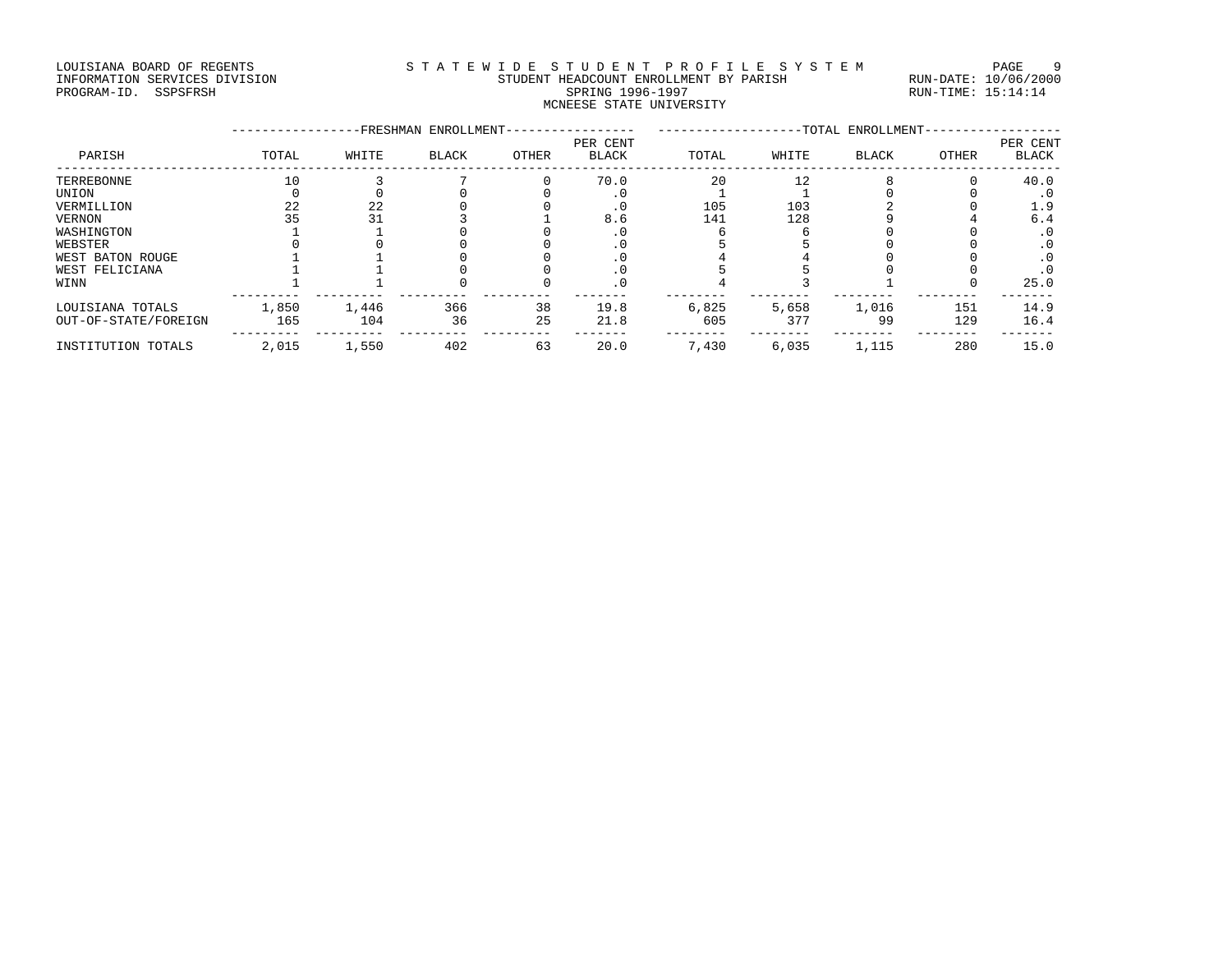LOUISIANA BOARD OF REGENTS STATEWIDE STUDENT PROFILE SYSTEM PAGE 10 INFORMATION SERVICES DIVISION STUDENT HEADCOUNT ENROLLMENT BY PARISH RUN-DATE: 10/06/2000

## PROGRAM-ID. SSPSFRSH SPRING 1996-1997 SPRING 1996-1997 RUN-TIME: 15:14:14 NICHOLLS STATE UNIVERSITY

|                      |              | ------------FRESHMAN ENROLLMENT |                   |                   |                        | ------------------TOTAL ENROLLMENT- |              |                |                |              |  |
|----------------------|--------------|---------------------------------|-------------------|-------------------|------------------------|-------------------------------------|--------------|----------------|----------------|--------------|--|
|                      |              |                                 |                   |                   | PER CENT               |                                     |              |                |                | PER CENT     |  |
| PARISH               | TOTAL        | WHITE                           | <b>BLACK</b>      | <b>OTHER</b>      | <b>BLACK</b>           | TOTAL                               | WHITE        | <b>BLACK</b>   | <b>OTHER</b>   | <b>BLACK</b> |  |
| ACADIA               | 4            | 4                               | $\Omega$          | $\mathbf 0$       | $\cdot$ 0              | 7                                   | 6            | 1              | 0              | 14.3         |  |
| ASCENSION            | 59           | 46                              | 11                | $\mathbf{2}$      | 18.6                   | 152                                 | 123          | 26             | 3              | 17.1         |  |
| ASSUMPTION           | 107          | 80                              | 24                | 3                 | 22.4                   | 347                                 | 276          | 66             | 5              | 19.0         |  |
| <b>BIENVILLE</b>     | 0            | $\Omega$                        | $\mathbf 0$       | $\Omega$          | $\cdot$ 0              | 1                                   | 1            | $\mathbf 0$    | $\Omega$       | $\cdot$ 0    |  |
| BOSSIER              | 1            | 1                               | $\mathbf 0$       | $\mathbf 0$       | $\cdot$ 0              | 3                                   | 2            | 1              | $\Omega$       | 33.3         |  |
| CADDO                | $\mathbf{1}$ | $\mathbf{1}$                    | $\mathbf 0$       | $\Omega$          | $\cdot$ 0              | 7                                   | 4            | 3              | $\Omega$       | 42.9         |  |
| CALCASIEU            |              | 1                               | 3                 | $\mathbf 0$       | 75.0                   | 8                                   | 2            | 6              | $\Omega$       | 75.0         |  |
| CAMERON              | $\Omega$     | $\Omega$                        | $\Omega$          | $\Omega$          | $\cdot$ 0              | 1                                   |              | 1              | $\Omega$       | 100.0        |  |
| CATAHOULA            | 3            | 2                               | $\mathbf{1}$      | $\Omega$          | 33.3                   | 7                                   | 6            | 1              | n              | 14.3         |  |
| CONCORDIA            | $\Omega$     | $\Omega$                        | $\Omega$          | $\Omega$          | $\boldsymbol{\cdot}$ 0 | 1                                   |              | O              |                | $\cdot$ 0    |  |
| DE SOTO              | $\mathbf 0$  | $\mathbf 0$                     | $\mathbf 0$       | $\Omega$          | $\cdot$ 0              | $\mathbf{1}$                        | 1            | 0              | $\Omega$       | $\cdot$ 0    |  |
| EAST BATON ROUGE     | 27           | 15                              | 11                | 1                 | 40.7                   | 68                                  | 49           | 17             | $\overline{c}$ | 25.0         |  |
| IBERIA               | 17           | 5                               | 12                | $\Omega$          | 70.6                   | 34                                  | 13           | 21             | $\Omega$       | 61.8         |  |
| IBERVILLE            | 19           | 12                              | 7                 | $\Omega$          | 36.8                   | 46                                  | 35           | 11             | 0              | 23.9         |  |
| <b>JEFFERSON</b>     | 96           | 61                              | 31                | 4                 | 32.3                   | 305                                 | 222          | 67             | 16             | 22.0         |  |
| LAFAYETTE            | -1           | $\mathbf 0$                     | 1                 | $\mathbf 0$       | 100.0                  | 6                                   | 4            | 2              | 0              | 33.3         |  |
| LAFOURCHE            | 603          | 516                             | 64                | 23                | 10.6                   | 1,996                               | 1,747        | 176            | 73             | 8.8          |  |
| LA SALLE             | 1            | 1                               | 0                 | $\mathbf 0$       | $\cdot$ 0              | 3                                   | 2            | 1              | $\Omega$       | 33.3         |  |
| LINCOLN              | $\mathbf{1}$ | $\mathbf{1}$                    | $\Omega$          | $\Omega$          | $\cdot$ 0              | 1                                   |              | $\Omega$       | $\Omega$       | $\cdot$ 0    |  |
| LIVINGSTON           | 3            |                                 | $\mathbf 0$       | $\Omega$          | $\cdot$ 0              |                                     |              | O              | $\Omega$       | $\cdot$ 0    |  |
| MADISON              | 1            | $\mathbf{1}$                    | $\Omega$          | $\Omega$          | $\cdot$ 0              | 1                                   | $\mathbf{1}$ | O              | 0              | $\cdot$ 0    |  |
| NATCHITOCHES         | $\Omega$     | $\mathbf 0$                     | $\mathbf 0$       | $\Omega$          | $\cdot$ 0              | 5                                   | 3            | $\mathbf{1}$   |                | 20.0         |  |
| ORLEANS              | 95           | 14                              | 78                | 3                 | 82.1                   | 197                                 | 30           | 161            | 6              | 81.7         |  |
| OUACHITA             | $\Omega$     | $\Omega$                        | $\mathbf 0$       | $\Omega$          | $\cdot$ 0              | 2                                   | $\mathbf{1}$ | $\mathbf{1}$   | $\Omega$       | 50.0         |  |
| PLAQUEMINES          | 16           | 13                              | $\overline{2}$    | 1                 | 12.5                   | 61                                  | 53           | 7              | 1              | 11.5         |  |
| RAPIDES              | $\Omega$     | $\Omega$                        | $\Omega$          | $\Omega$          | $\cdot$ 0              | 3                                   | 1            | 2              | n              | 66.7         |  |
| SABINE               | 1            | 1                               | $\mathbf 0$       | $\Omega$          | $\cdot$ 0              | 1                                   | 1            | 0              | $\Omega$       | $\cdot$ 0    |  |
| ST. BERNARD          | 11           | 10                              | $\mathbf{1}$      | $\Omega$          | 9.1                    | 21                                  | 18           | 2              |                | 9.5          |  |
| ST. CHARLES          | 78           | 58                              | 18                | 2                 | 23.1                   | 265                                 | 219          | 38             | 8              | 14.3         |  |
| ST. HELENA           | 0            | 0                               | $\mathbf 0$       | 0                 | $\cdot$ 0              | 1                                   | 1            | $\mathbf 0$    | $\Omega$       | $\cdot$ 0    |  |
| ST. JAMES            | 72           | 48                              | 24                | $\mathbf 0$       | 33.3                   | 216                                 | 159          | 56             | $\mathbf{1}$   | 25.9         |  |
| ST. JOHN             | 30           | 13                              | 17                | $\Omega$          | 56.7                   | 75                                  | 39           | 36             | $\Omega$       | 48.0         |  |
| ST. LANDRY           | 2            | $\mathbf{1}$                    | $\mathbf{1}$      | $\Omega$          | 50.0                   | 10                                  | 8            | $\overline{2}$ | $\Omega$       | 20.0         |  |
| ST. MARTIN           | 5            | 3                               | $\overline{c}$    | $\mathbf 0$       | 40.0                   | 11                                  | 7            | 4              | $\Omega$       | 36.4         |  |
| ST. MARY             | 176          | 139                             | 23                | 14                | 13.1                   | 532                                 | 436          | 66             | 30             | 12.4         |  |
| ST. TAMMANY          | 18           | 13                              | 4                 | $\mathbf{1}$      | 22.2                   | 37                                  | 28           | 6              | 3              | 16.2         |  |
| TANGIPAHOA           | 5            | 3<br>$\mathbf{1}$               | 2                 | $\Omega$          | 40.0                   | 13                                  | 10           | 3              | $\Omega$       | 23.1         |  |
| TENSAS<br>TERREBONNE | -1<br>593    | 516                             | $\mathbf 0$<br>55 | $\mathbf 0$<br>22 | $\cdot$ 0<br>9.3       | 6<br>1,855                          | 5<br>1,605   | 1<br>167       | $\Omega$<br>83 | 16.7<br>9.0  |  |
| UNION                | 0            | 0                               | $\mathbf 0$       | $\mathbf 0$       | $\cdot$ 0              | $\overline{2}$                      | 2            | 0              | $\Omega$       | $\cdot$ 0    |  |
| VERMILLION           | 3            |                                 | 1                 | $\mathbf 0$       | 33.3                   | 6                                   |              | 2              | $\Omega$       | 33.3         |  |
| WASHINGTON           | 3            | $\mathbf{1}$                    | $\overline{a}$    | $\Omega$          | 66.7                   | 7                                   | 5            | 2              | $\Omega$       | 28.6         |  |
| WEBSTER              | $\Omega$     | $\Omega$                        | $\Omega$          | $\Omega$          | $\cdot$ 0              | 11                                  | 10           | 0              | -1             | $\cdot$ 0    |  |
| WEST BATON ROUGE     | 2            | $\mathbf{1}$                    | $\mathbf{1}$      | $\Omega$          | 50.0                   | 7                                   | 5            | $\overline{2}$ | $\Omega$       | 28.6         |  |
| WEST CARROLL         | $\mathbf 0$  | $\Omega$                        | 0                 | $\Omega$          | $\cdot$ 0              | $\mathbf{1}$                        | 1            | 0              | $\Omega$       | $\cdot$ 0    |  |
| WEST FELICIANA       | 2            |                                 | $\Omega$          | $\Omega$          | $\cdot$ 0              | $\overline{2}$                      | 2            | $\Omega$       | $\Omega$       | $\cdot$ 0    |  |
| WINN                 | 12           | 9                               | $\mathbf{1}$      | $\overline{2}$    | 8.3                    | 36                                  | 30           | $\overline{c}$ | 4              | 5.6          |  |
|                      |              |                                 |                   |                   |                        |                                     |              |                |                |              |  |
| LOUISIANA TOTALS     | 2,073        | 1,598                           | 397               | 78                | 19.2                   | 6,385                               | 5,186        | 961            | 238            | 15.1         |  |
| OUT-OF-STATE/FOREIGN | 182          | 89                              | 19                | 74                | 10.4                   | 342                                 | 128          | 36             | 178            | 10.5         |  |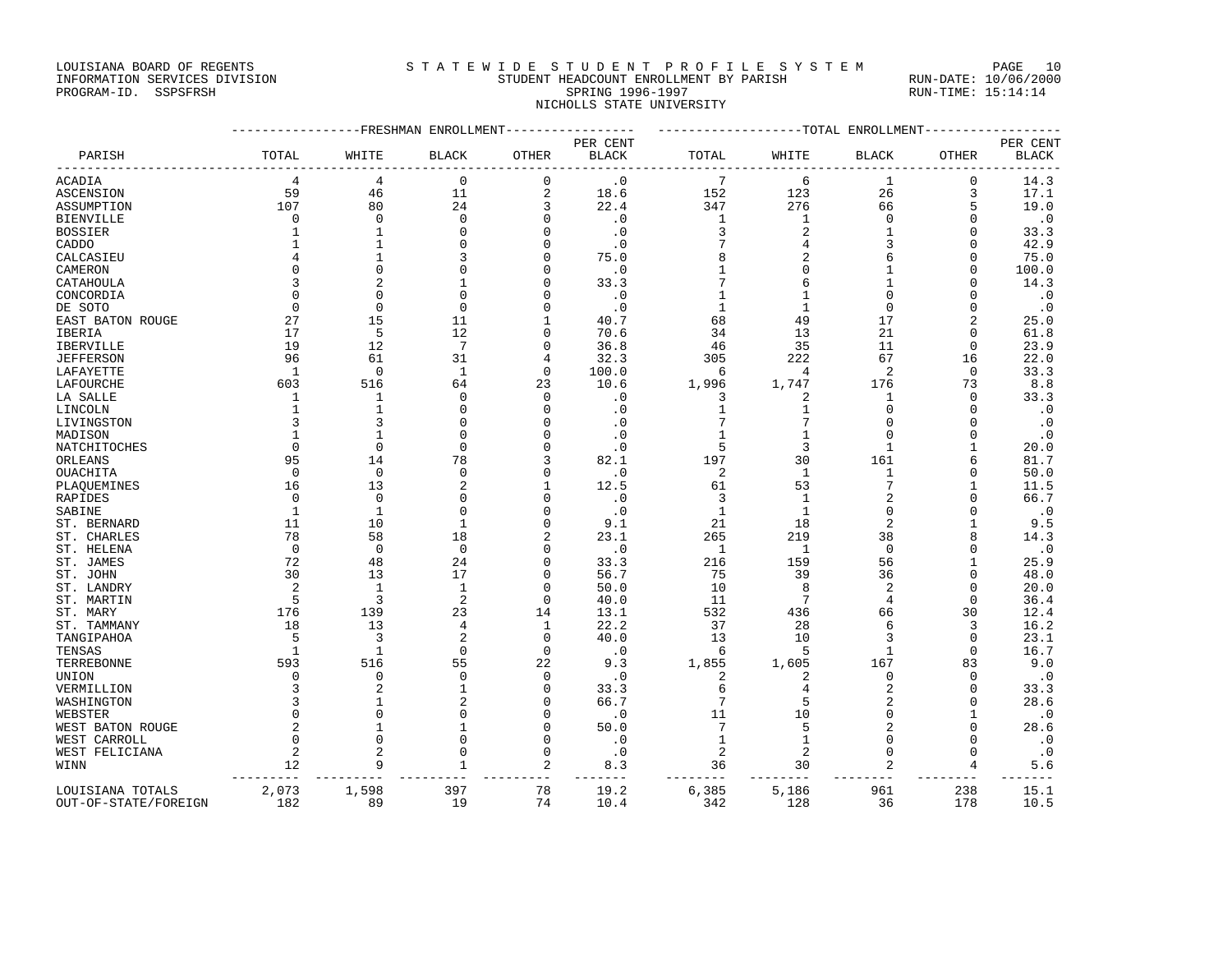| LOUISIANA BOARD OF REGENTS    | STATEWIDE STUDENT PROFILE SYSTEM       | PAGE 11              |
|-------------------------------|----------------------------------------|----------------------|
| INFORMATION SERVICES DIVISION | STUDENT HEADCOUNT ENROLLMENT BY PARISH | RUN-DATE: 10/06/2000 |
| PROGRAM-ID. SSPSFRSH          | SPRING 1996-1997                       | $RUN-TIME: 15:14:14$ |
|                               | NICHOLLS STATE UNIVERSITY              |                      |

|                    |       | -FRESHMAN | ENROLLMENT--- |       |              |       |       | -TOTAL ENROLLMENT- |       |              |
|--------------------|-------|-----------|---------------|-------|--------------|-------|-------|--------------------|-------|--------------|
|                    |       |           |               |       | PER CENT     |       |       |                    |       | CENT<br>PER  |
| PARISH             | TOTAL | WHITE     | BLACK         | OTHER | <b>BLACK</b> | TOTAI | WHITE | <b>BLACK</b>       | OTHER | <b>BLACK</b> |
|                    |       |           |               |       |              |       |       |                    |       |              |
| INSTITUTION TOTALS | 2,255 | ⊥,687     | 416           | 152   | 18.          | 6,727 |       | 997                | 416   | 14 R         |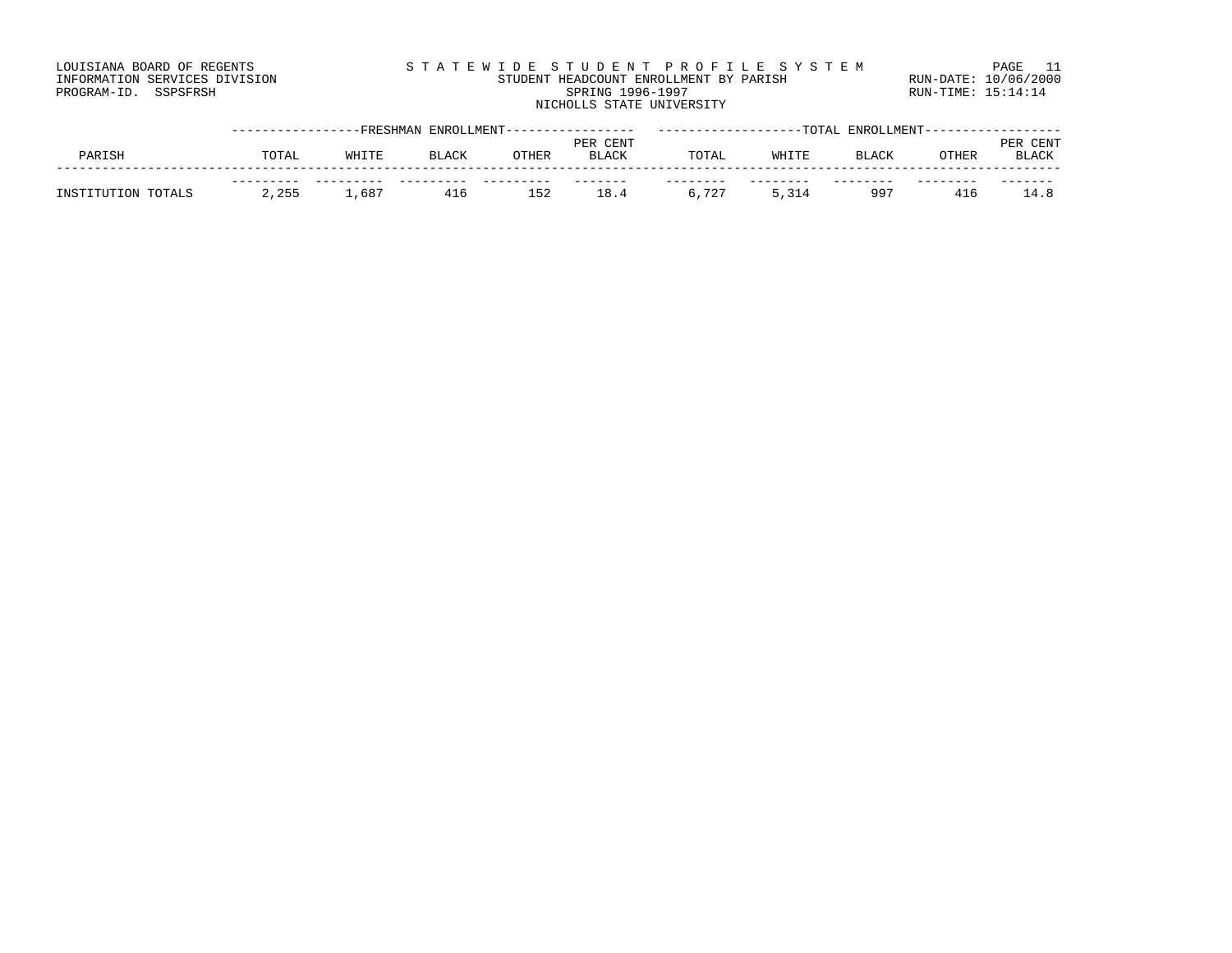### LOUISIANA BOARD OF REGENTS STATEWIDE STUDENT PROFILE SYSTEM PAGE 12 INFORMATION SERVICES DIVISION STUDENT HEADCOUNT ENROLLMENT BY PARISH RUN-DATE: 10/06/2000

UNIVERSITY OF LA. IN MONROE

PROGRAM-ID. SSPSFRSH SPRING 1996-1997 SPRING 1996-1997 RUN-TIME: 15:14:14

|                           |                 |                | -------------FRESHMAN ENROLLMENT |                          |                   | -------------------TOTAL ENROLLMENT |          |                |                               |              |
|---------------------------|-----------------|----------------|----------------------------------|--------------------------|-------------------|-------------------------------------|----------|----------------|-------------------------------|--------------|
|                           |                 |                |                                  |                          | PER CENT          |                                     |          |                |                               | PER CENT     |
| PARISH                    | TOTAL           | WHITE          | BLACK                            | OTHER                    | <b>BLACK</b>      | TOTAL                               | WHITE    | <b>BLACK</b>   | OTHER                         | <b>BLACK</b> |
| ACADIA                    | 3               | 2              | 1                                | 0                        | 33.3              | 38                                  | 32       | 6              | 0                             | 15.8         |
| ALLEN                     | $\overline{4}$  | 3              | $1\,$                            | $\mathbf 0$              | 25.0              | 15                                  | 11       | $\overline{4}$ | $\mathbf 0$                   | 26.7         |
| ASCENSION                 | 4               | 4              | 0                                | $\mathbf 0$              | $\cdot$ 0         | 29                                  | 27       | 1              | 1                             | 3.4          |
| ASSUMPTION                | $\Omega$        | $\Omega$       | $\Omega$                         | $\Omega$                 | $\cdot$ 0         | 15                                  | 11       | 4              | $\Omega$                      | 26.7         |
| <b>AVOYELLES</b>          | 6               | 6              | 0                                | $\mathbf 0$              | $\cdot$ 0         | 47                                  | 45       | 2              | $\Omega$                      | 4.3          |
| <b>BEAUREGARD</b>         | 5               | 3              | 2                                | $\Omega$                 | 40.0              | 23                                  | 17       | 5              | 1                             | 21.7         |
| <b>BIENVILLE</b>          | 8               | $\overline{2}$ | 6                                | $\mathbf 0$              | 75.0              | 34                                  | 15       | 18             | $\mathbf{1}$                  | 52.9         |
| <b>BOSSIER</b>            | 61              | 33             | 26                               | $\overline{2}$           | 42.6              | 211                                 | 149      | 58             | 4                             | 27.5         |
| CADDO                     | 116             | 36             | 78                               | 2                        | 67.2              | 372                                 | 154      | 211            | 7                             | 56.7         |
| CALCASIEU                 | 7               | 5              | 2                                | $\mathbf 0$              | 28.6              | 66                                  | 42       | 24             | $\Omega$                      | 36.4         |
| CALDWELL                  | 67              | 57             | 9                                | $\mathbf{1}$             | 13.4              | 177                                 | 152      | 17             | 8                             | 9.6          |
| CAMERON                   | 0               | $\mathbf{0}$   | $\mathbf 0$                      | $\mathbf 0$              | $\cdot$ 0         | 3                                   | 3        | $\overline{0}$ | $\Omega$                      | $\cdot$ 0    |
| CATAHOULA                 | 48              | 30             | 18                               | $\Omega$                 | 37.5              | 158                                 | 124      | 33             | $\mathbf{1}$                  | 20.9         |
| CLAIBORNE                 | 13              | 4              | 9                                | $\Omega$                 | 69.2              | 42                                  | 28       | 14             | $\mathbf 0$                   | 33.3         |
| CONCORDIA                 | 55              | 36             | 19                               | $\Omega$                 | 34.5              | 166                                 | 118      | 48             | $\Omega$                      | 28.9         |
| DE SOTO                   | 10              | 3              | $7\phantom{.0}$                  | $\Omega$                 | 70.0              | 40                                  | 17       | 23             | $\mathbf{0}$                  | 57.5         |
| EAST BATON ROUGE          | 39              | 27             | 7                                | 5                        | 17.9              | 210                                 | 137      | 28             | 45                            | 13.3         |
| EAST CARROLL              | 27              | 6              | 21                               | $\Omega$                 | 77.8              | 96                                  | 47       | 49             | $\mathbf{0}$                  | 51.0         |
| EAST FELICIANA            | $\Omega$        | $\Omega$       | $\mathbf 0$                      | $\Omega$                 | $\cdot$ 0         | 8                                   | 8        | $\overline{0}$ | $\mathbf{0}$                  | $\cdot$ 0    |
| EVANGELINE                | 7               | 5              | $\overline{a}$                   | $\Omega$                 | 28.6              | 46                                  | 38       | 7              | 1                             | 15.2         |
| FRANKLIN                  | 133             | 87             | 44                               | $\overline{2}$           | 33.1              | 429                                 | 314      | 112            | 3                             | 26.1         |
| GRANT                     | 15              | 12             | 3                                | $\Omega$                 | 20.0              | 40                                  | 34       | 4              | $\overline{2}$                | 10.0         |
| IBERIA                    | $7\phantom{.0}$ | 5              | $\overline{c}$                   | $\Omega$                 | 28.6              | 54                                  | 45       | 6              | $\overline{3}$                | 11.1         |
| <b>IBERVILLE</b>          | 2               | $\mathbf{0}$   | 2                                | $\Omega$                 | 100.0             | 10                                  | 5        | $\overline{4}$ | $\mathbf{1}$                  | 40.0         |
| <b>JACKSON</b>            | 12              | 10             | 2                                | $\Omega$                 | 16.7              | 88                                  | 72       | 16             | $\Omega$                      | 18.2         |
| <b>JEFFERSON</b>          | 19              | 8              | 7                                | 4                        | 36.8              | 166                                 | 73       | 24             | 69                            | 14.5         |
| <b>JEFFERSON DAVIS</b>    | 1               | $\mathbf{1}$   | 0                                | $\mathbf 0$              | $\cdot$ 0         | 14                                  | 14       | 0              | $\Omega$                      | $\cdot$ 0    |
| LAFAYETTE                 | 8               | 5              | 3                                | $\Omega$                 | 37.5              | 61                                  | 48       | 9              | $\overline{4}$                | 14.8         |
| LAFOURCHE                 | 8               | 8              | 0                                | $\mathbf 0$              | $\cdot$ 0         | 42                                  | 33       | $\mathbf{1}$   | 8                             | 2.4          |
| LA SALLE                  | 37              | 36             | $\mathbf{1}$                     | $\Omega$                 | 2.7               | 120                                 | 118      | 2              | $\Omega$                      | 1.7          |
| LINCOLN                   | 46              | 27<br>5        | 18<br>$\mathbf 0$                | $\mathbf{1}$<br>$\Omega$ | 39.1              | 146                                 | 104      | 40             | $\overline{c}$<br>$\mathbf 0$ | 27.4         |
| LIVINGSTON                | 5<br>57         | 28             | 27                               | $\overline{a}$           | $\cdot$ 0<br>47.4 | 24<br>195                           | 24<br>92 | 0<br>101       | $\overline{2}$                | $\cdot$ 0    |
| MADISON                   | 182             | 107            | 75                               | $\mathbf 0$              | 41.2              | 538                                 | 357      | 179            | $\overline{2}$                | 51.8<br>33.3 |
| MOREHOUSE<br>NATCHITOCHES | 9               | 5              | 4                                | $\mathbf 0$              | 44.4              | 49                                  | 31       | 17             | $\mathbf{1}$                  | 34.7         |
| ORLEANS                   | 26              | 5              | 12                               | 9                        | 46.2              | 132                                 | 36       | 39             | 57                            | 29.5         |
| OUACHITA                  | 1,113           | 746            | 344                              | 23                       | 30.9              | 3,905                               | 2,910    | 889            | 106                           | 22.8         |
| PLAQUEMINES               | 2               | $\mathbf 0$    | 0                                | $\overline{c}$           | $\cdot$ 0         | 10                                  | 2        | 0              | 8                             | $\cdot$ 0    |
| POINTE COUPEE             | 1               | $\mathbf{1}$   | $\mathbf 0$                      | $\mathbf 0$              | $\cdot$ 0         | 17                                  | 15       | 0              | $\overline{2}$                | $\cdot$ 0    |
| RAPIDES                   | 92              | 70             | 21                               | $\mathbf{1}$             | 22.8              | 339                                 | 258      | 68             | 13                            | 20.1         |
| RED RIVER                 | $\overline{3}$  | $\Omega$       | 3                                | $\mathbf 0$              | 100.0             | 11                                  | 5        | 6              | $\mathbf 0$                   | 54.5         |
| RICHLAND                  | 123             | 87             | 34                               | $\overline{c}$           | 27.6              | 438                                 | 351      | 84             | $\overline{3}$                | 19.2         |
| SABINE                    | 5               | 3              | 1                                | 1                        | 20.0              | 18                                  | 15       | 1              | $\overline{2}$                | 5.6          |
| ST. BERNARD               | $\overline{4}$  | 3              | $\Omega$                         | $\mathbf{1}$             | $\cdot$ 0         | 17                                  | 14       | $\mathbf 0$    | 3                             | $\cdot$ 0    |
| ST. CHARLES               | 5               | 5              | 0                                | $\mathbf 0$              | $\cdot$ 0         | 16                                  | 14       | 0              | $\overline{c}$                | $\cdot$ 0    |
| ST. HELENA                | $\Omega$        | $\cap$         | $\Omega$                         | $\Omega$                 | $\cdot$ 0         | 4                                   | 2        | 2              | $\Omega$                      | 50.0         |
| ST. JAMES                 | $\overline{2}$  |                | $\mathbf{1}$                     | $\mathbf 0$              | 50.0              | $7\phantom{.0}$                     | 5        | 1              | $\mathbf{1}$                  | 14.3         |
| ST. JOHN                  | 11              | 9              | $\overline{a}$                   | $\Omega$                 | 18.2              | 42                                  | 39       | 3              | $\Omega$                      | 7.1          |
| ST. LANDRY                | $\mathbf{1}$    |                | 0                                | $\mathbf 0$              | $\cdot$ 0         | 45                                  | 38       | 7              | $\mathbf{0}$                  | 15.6         |
| ST. MARTIN                | $\Omega$        | $\Omega$       | $\Omega$                         | $\Omega$                 | $\cdot$ 0         | 11                                  | 10       | $\mathbf{1}$   | $\Omega$                      | 9.1          |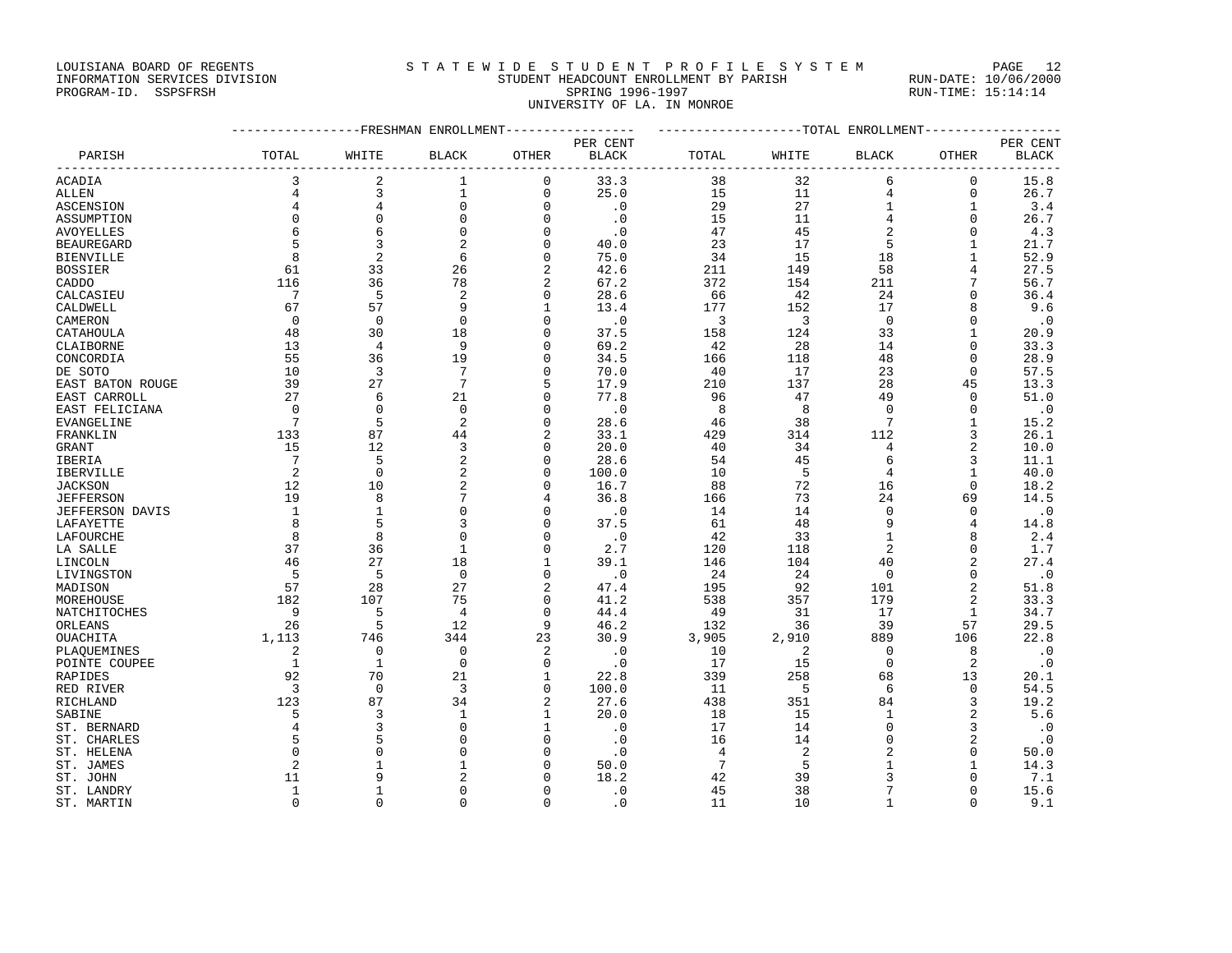#### LOUISIANA BOARD OF REGENTS STATEWIDE STUDENT PROFILE SYSTEM PAGE 13 INFORMATION SERVICES DIVISION STUDENT HEADCOUNT ENROLLMENT BY PARISH RUN-DATE: 10/06/2000 PROGRAM-ID. SSPSFRSH SPRING 1996-1997 SPRING 1996-1997 RUN-TIME: 15:14:14 UNIVERSITY OF LA. IN MONROE

|                      | -FRESHMAN ENROLLMENT-<br>-TOTAL ENROLLMENT-<br>PER CENT |       |       |       |              |        |       |              |       |                          |  |
|----------------------|---------------------------------------------------------|-------|-------|-------|--------------|--------|-------|--------------|-------|--------------------------|--|
| PARISH               | TOTAL                                                   | WHITE | BLACK | OTHER | <b>BLACK</b> | TOTAL  | WHITE | <b>BLACK</b> | OTHER | PER CENT<br><b>BLACK</b> |  |
| ST. MARY             |                                                         |       |       |       | 14.3         | 23     |       |              |       | 21.7                     |  |
| ST. TAMMANY          |                                                         | 12    |       |       | 7.7          | 56     | 47    |              |       | 12.5                     |  |
| TANGIPAHOA           |                                                         |       |       |       | 11.1         | 50     | 42    |              |       | 16.0                     |  |
| TENSAS               |                                                         |       | 18    |       | 66.7         | 102    | 57    | 44           |       | 43.1                     |  |
| TERREBONNE           |                                                         |       |       |       | 12.5         | 49     | 30    |              | 10    | 18.4                     |  |
| UNION                | 61                                                      | 44    |       |       | 27.9         | 201    | 168   |              |       | 15.4                     |  |
| VERMILLION           |                                                         |       |       |       | $\cdot$ 0    | 47     | 41    |              |       | $\cdot$ 0                |  |
| <b>VERNON</b>        |                                                         | 10    |       |       | 9.1          | 60     | 45    |              |       | 15.0                     |  |
| WASHINGTON           |                                                         |       |       |       | $\cdot$ 0    | 28     | 28    |              |       | . 0                      |  |
| WEBSTER              | 18                                                      | 14    |       |       | 22.2         | 91     | 67    | 24           |       | 26.4                     |  |
| WEST BATON ROUGE     |                                                         |       |       |       | $\cdot$ 0    |        |       |              |       | . 0                      |  |
| WEST CARROLL         | 85                                                      | 70    | 14    |       | 16.5         | 234    | 203   | 29           |       | 12.4                     |  |
| WEST FELICIANA       |                                                         |       |       |       | $\cdot$ 0    | 16     | 16    |              |       | $\cdot$ 0                |  |
| WINN                 | 20                                                      | 11    |       |       | 45.0         | 93     | 79    | 14           |       | 15.1                     |  |
| LOUISIANA TOTALS     | 2,682                                                   | 1,734 | 881   | 67    | 32.8         | 9,837  | 7,088 | 2,348        | 401   | 23.9                     |  |
| OUT-OF-STATE/FOREIGN | 120                                                     | 63    | 26    | 31    | 21.7         | 799    | 431   | 110          | 258   | 13.8                     |  |
| INSTITUTION TOTALS   | 2,802                                                   | 1,797 | 907   | 98    | 32.4         | 10,636 | 7,519 | 2,458        | 659   | 23.1                     |  |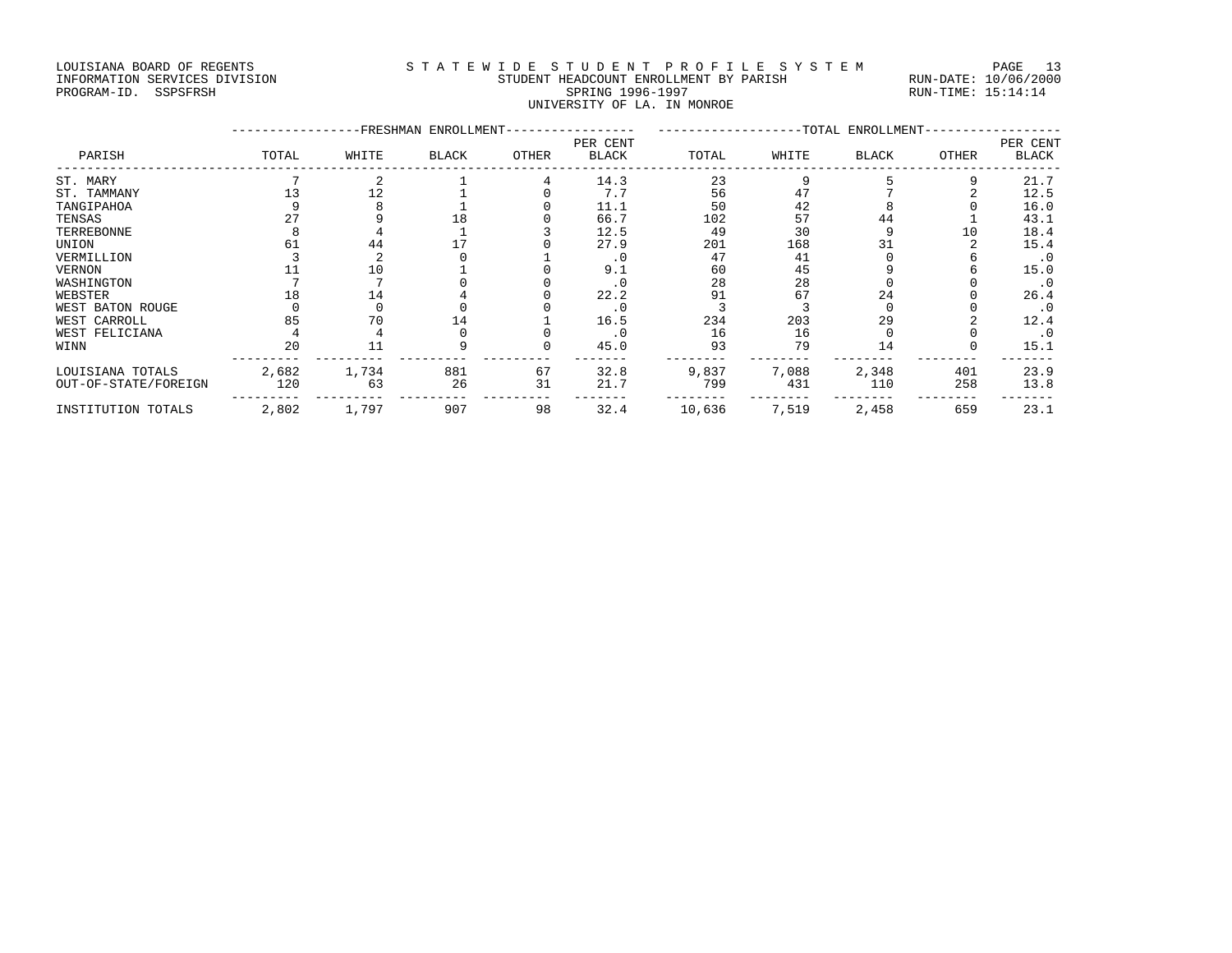LOUISIANA BOARD OF REGENTS STATEWIDE STUDENT PROFILE SYSTEM PAGE 14

### INFORMATION SERVICES DIVISION STUDENT HEADCOUNT ENROLLMENT BY PARISH RUN-DATE: 10/06/2000 PROGRAM-ID. SSPSFRSH SPRING 1996-1997 SPRING 1996-1997 RUN-TIME: 15:14:14 NORTHWESTERN STATE UNIVERSITY

|                   | ----------------FRESHMAN ENROLLMENT---------------- |                 |                |                         |                        | ------------------TOTAL ENROLLMENT----------------- |                |                |                |              |
|-------------------|-----------------------------------------------------|-----------------|----------------|-------------------------|------------------------|-----------------------------------------------------|----------------|----------------|----------------|--------------|
|                   |                                                     |                 |                |                         | PER CENT               |                                                     |                |                |                | PER CENT     |
| PARISH            | TOTAL                                               | WHITE           | <b>BLACK</b>   | OTHER                   | $\operatorname{BLACK}$ | TOTAL                                               | WHITE          | <b>BLACK</b>   | <b>OTHER</b>   | <b>BLACK</b> |
| ACADIA            | 2                                                   | 1               | 1              | $\mathbf 0$             | 50.0                   | 19                                                  | 14             | 5              | 0              | 26.3         |
| ALLEN             | 12                                                  | 9               | 2              | $\mathbf 1$             | 16.7                   | 41                                                  | 32             | 5              | $\overline{4}$ | 12.2         |
| <b>ASCENSION</b>  | 7                                                   | $7\phantom{.0}$ | $\mathbf 0$    | $\mathbf{0}$            | $\cdot$ 0              | 16                                                  | 15             | 0              | 1              | $\cdot$ 0    |
| ASSUMPTION        | 3                                                   | $\mathbf{1}$    | 2              | $\mathbf{0}$            | 66.7                   | 4                                                   | 2              | $\sqrt{2}$     | $\mathbf{0}$   | 50.0         |
| <b>AVOYELLES</b>  | 32                                                  | 22              | 8              | $\overline{2}$          | 25.0                   | 106                                                 | 78             | 22             | 6              | 20.8         |
| <b>BEAUREGARD</b> | 54                                                  | 40              | 11             | 3                       | 20.4                   | 181                                                 | 142            | 29             | 10             | 16.0         |
| <b>BIENVILLE</b>  | 31                                                  | 21              | 9              | $\mathbf{1}$            | 29.0                   | 71                                                  | 48             | 21             | $\overline{2}$ | 29.6         |
| BOSSIER           | 86                                                  | 70              | 9              | 7                       | 10.5                   | 374                                                 | 297            | 46             | 31             | 12.3         |
| CADDO             | 217                                                 | 102             | 99             | 16                      | 45.6                   | 859                                                 | 558            | 253            | 48             | 29.5         |
| CALCASIEU         | 35                                                  | 22              | 8              | 5                       | 22.9                   | 93                                                  | 57             | 26             | 10             | 28.0         |
| CALDWELL          | 1                                                   | $\Omega$        | $\Omega$       | $\mathbf{1}$            | $\cdot$ 0              | 10                                                  | 8              | $\Omega$       | $\overline{2}$ | $\cdot$ 0    |
| CAMERON           | 1                                                   | $\mathbf{1}$    | $\mathbf{0}$   | $\mathbf{0}$            | $\cdot$ 0              | 1                                                   | $\mathbf{1}$   | $\mathbf 0$    | $\mathbf{0}$   | $\cdot$ 0    |
| CATAHOULA         | 59                                                  | 46              | 8              | 5                       | 13.6                   | 101                                                 | 85             | 11             | 5              | 10.9         |
| CLAIBORNE         | 6                                                   | 6               | $\Omega$       | $\Omega$                | $\cdot$ 0              | 28                                                  | 28             | $\mathbf 0$    | $\Omega$       | $\cdot$ 0    |
| CONCORDIA         | 20                                                  | 15              | $\overline{4}$ |                         | 20.0                   | 59                                                  | 42             | 13             | 4              | 22.0         |
| DE SOTO           | 61                                                  | 38              | 21             |                         | 34.4                   | 244                                                 | 159            | 73             | 12             | 29.9         |
| EAST BATON ROUGE  | 56                                                  | 34              | 18             | 4                       | 32.1                   | 190                                                 | 136            | 43             | 11             | 22.6         |
| EAST CARROLL      | 0                                                   | $\Omega$        | 0              | $\Omega$                | $\cdot$ 0              | 3                                                   | 1              | 2              | $\Omega$       | 66.7         |
| EAST FELICIANA    | 5                                                   | 3               | $\mathbf 0$    | $\overline{\mathbf{c}}$ | $\cdot$ 0              | 10                                                  | 6              | $\mathbf 0$    | 4              | $\cdot$ 0    |
| EVANGELINE        | 4                                                   | 4               | $\Omega$       | $\Omega$                | $\cdot$ 0              | 23                                                  | 22             | $\mathbf 0$    | 1              | $\cdot$ 0    |
| FRANKLIN          | 4                                                   | 3               | $\mathbf{1}$   | $\mathbf{0}$            | 25.0                   | 15                                                  | 11             | 4              | $\mathbf 0$    | 26.7         |
| GRANT             | 52                                                  | 36              | 9              | 7                       | 17.3                   | 191                                                 | 153            | 24             | 14             | 12.6         |
| IBERIA            | 5                                                   | $\mathbf{1}$    | 2              | $\overline{c}$          | 40.0                   | 15                                                  | 9              | 3              | 3              | 20.0         |
| IBERVILLE         | $7\phantom{.0}$                                     | 3               | 2              | $\overline{c}$          | 28.6                   | 11                                                  | 6              | $\overline{c}$ | 3              | 18.2         |
| JACKSON           | 12                                                  | 9               | 3              | $\Omega$                | 25.0                   | 37                                                  | 26             | 11             | 0              | 29.7         |
| JEFFERSON         | 28                                                  | 14              | 9              | 5                       | 32.1                   | 99                                                  | 67             | 22             | 10             | 22.2         |
| JEFFERSON DAVIS   | 4                                                   | 3               | 1              | $\Omega$                | 25.0                   | 9                                                   | 6              | 3              | 0              | 33.3         |
| LAFAYETTE         | 26                                                  | 21              | 3              | $\overline{c}$          | 11.5                   | 64                                                  | 53             | 7              | 4              | 10.9         |
| LAFOURCHE         | 9                                                   | 8               | $\Omega$       | $\mathbf{1}$            | $\cdot$ 0              | 46                                                  | 43             | $\Omega$       | 3              | $\cdot$ 0    |
| LA SALLE          | 88                                                  | 74              | 4              | 10                      | 4.5                    | 192                                                 | 162            | 12             | 18             | 6.3          |
| LINCOLN           | 18                                                  | $7\phantom{.0}$ | 11             | $\mathbf{0}$            | 61.1                   | 51                                                  | 22             | 26             | 3              | 51.0         |
| LIVINGSTON        | 7                                                   | 7               | $\mathbf 0$    | $\Omega$                | $\cdot$ 0              | 33                                                  | 29             | $\mathbf{1}$   | 3              | 3.0          |
| MADISON           | 1                                                   | $\Omega$        | $\mathbf 1$    | $\Omega$                | 100.0                  | 3                                                   | $\mathbf{1}$   | 2              | $\Omega$       | 66.7         |
| MOREHOUSE         | $\overline{2}$                                      | $\mathbf 0$     | 2              | $\Omega$                | 100.0                  | 10                                                  | 4              | 6              | 0              | 60.0         |
| NATCHITOCHES      | 370                                                 | 196             | 126            | 48                      | 34.1                   | 1,230                                               | 757            | 381            | 92             | 31.0         |
| ORLEANS           | 17                                                  | 4               | 13             | $\mathbf 0$             | 76.5                   | 69                                                  | 14             | 48             | 7              | 69.6         |
| OUACHITA          | 22                                                  | 12              | 9              | 1                       | 40.9                   | 70                                                  | 50             | 18             | $\overline{2}$ | 25.7         |
| PLAOUEMINES       | 3                                                   | $\mathbf{1}$    | $\mathbf{1}$   | 1                       | 33.3                   | 11                                                  | 8              | 2              | 1              | 18.2         |
| POINTE COUPEE     | 9                                                   | 8               | $\mathbf 0$    | 1                       | $\cdot$ 0              | 33                                                  | 29             | 3              | 1              | 9.1          |
| RAPIDES           | 234                                                 | 135             | 74             | 25                      | 31.6                   | 934                                                 | 633            | 230            | 71             | 24.6         |
| RED RIVER         | 68                                                  | 29              | 34             | 5                       | 50.0                   | 180                                                 | 111            | 58             | 11             | 32.2         |
| RICHLAND          | 7                                                   | $\overline{4}$  | $\overline{3}$ | $\mathbf{0}$            | 42.9                   | 15                                                  | 9              | 6              | $\mathbf 0$    | 40.0         |
| SABINE            | 193                                                 | 129             | 33             | 31                      | 17.1                   | 556                                                 | 412            | 66             | 78             | 11.9         |
| ST. BERNARD       | 2                                                   | 2               | 0              | $\Omega$                | $\cdot$ 0              | 11                                                  | 11             | $\mathbf 0$    | $\Omega$       | $\cdot$ 0    |
| ST. CHARLES       | 3                                                   | 3               | $\Omega$       | $\Omega$                | $\cdot$ 0              | 17                                                  | 16             | 1              | $\Omega$       | 5.9          |
| ST. HELENA        | <sup>0</sup>                                        | $\Omega$        | $\Omega$       | $\cap$                  | $\cdot$ 0              | 4                                                   | 4              | O              | n              | . 0          |
| ST. JAMES         | $\Omega$                                            | $\Omega$        | $\Omega$       | $\Omega$                | $\cdot$ 0              | $\overline{2}$                                      | $\overline{2}$ | $\Omega$       | n              | $\cdot$ 0    |
| ST. JOHN          | 4                                                   | 2               | 2              | $\Omega$                | 50.0                   | 6                                                   | 3              | 3              | $\Omega$       | 50.0         |
| ST. LANDRY        | 19                                                  | 17              | $\mathbf{1}$   | $\mathbf{1}$            | 5.3                    | 78                                                  | 57             | 17             | $\overline{4}$ | 21.8         |

ST. MARTIN 3 2 1 0 33.3 12 5 7 0 58.3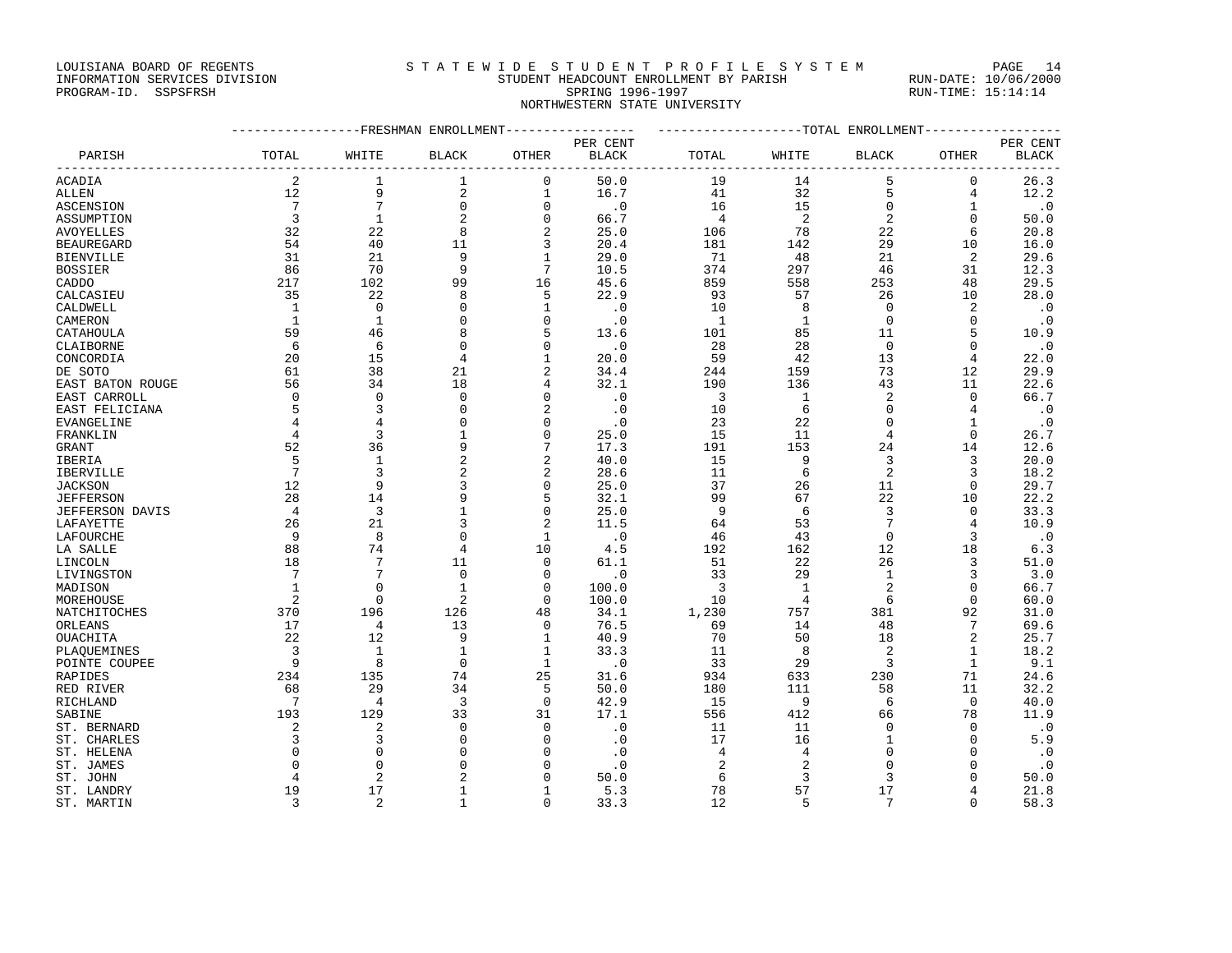#### LOUISIANA BOARD OF REGENTS S T A T E W I D E S T U D E N T P R O F I L E S Y S T E M PAGE 15 INFORMATION SERVICES DIVISION STUDENT HEADCOUNT ENROLLMENT BY PARISH RUN-DATE: 10/06/2000 PROGRAM-ID. SSPSFRSH SPRING 1996-1997 RUN-TIME: 15:14:14 NORTHWESTERN STATE UNIVERSITY

| PARISH               |       | -FRESHMAN | ENROLLMENT-  |       |                          |       |       | -TOTAL ENROLLMENT-<br>PER CENT |       |              |  |  |
|----------------------|-------|-----------|--------------|-------|--------------------------|-------|-------|--------------------------------|-------|--------------|--|--|
|                      | TOTAL | WHITE     | <b>BLACK</b> | OTHER | PER CENT<br><b>BLACK</b> | TOTAL | WHITE | BLACK                          | OTHER | <b>BLACK</b> |  |  |
| ST. MARY             |       |           |              |       | 14.3                     | 16    | 10    |                                |       | 37.5         |  |  |
| ST. TAMMANY          | 19    |           |              |       | 5.3                      | 61    | 50    |                                |       | 6.6          |  |  |
| TANGIPAHOA           |       |           |              |       | $\cdot$ 0                | 15    | 14    |                                |       | 6.7          |  |  |
| TENSAS               |       |           |              |       | . 0                      |       |       |                                |       | $\cdot$ 0    |  |  |
| TERREBONNE           |       |           |              |       | 9.1                      | 29    | 25    |                                |       | 3.4          |  |  |
| UNION                |       |           |              |       | 66.7                     |       |       |                                |       | 42.9         |  |  |
| VERMILLION           |       | 12        |              |       | 23.5                     | 31    | 21    |                                |       | 29.0         |  |  |
| VERNON               | 448   | 280       | 93           |       | 20.8                     | 1,259 | 869   | 215                            | 175   | 17.1         |  |  |
| WASHINGTON           |       |           |              |       | $\cdot$ 0                |       |       |                                |       | . 0          |  |  |
| WEBSTER              | 43    | 20        |              |       | 39.5                     | 91    | 57    | 25                             |       | 27.5         |  |  |
| WEST BATON ROUGE     |       |           |              |       | 16.7                     | 10    |       |                                |       | 10.0         |  |  |
| WEST CARROLL         |       |           |              |       | $\cdot$ 0                |       |       |                                |       | . 0          |  |  |
| WEST FELICIANA       |       |           |              |       | 16.7                     | 12    |       |                                |       | 8.3          |  |  |
| WINN                 | 152   | 99        | 39           | 14    | 25.7                     | 378   | 270   | 86                             | 22    | 22.8         |  |  |
| LOUISIANA TOTALS     | 2,629 | 1,633     | 705          | 291   | 26.8                     | 8,358 | 5,795 | 1,866                          | 697   | 22.3         |  |  |
| OUT-OF-STATE/FOREIGN | 160   | 91        | 45           | 24    | 28.1                     | 585   | 386   | 114                            | 85    | 19.5         |  |  |
| INSTITUTION TOTALS   | 2,789 | 1,724     | 750          | 315   | 26.9                     | 8,943 | 6,181 | 1,980                          | 782   | 22.1         |  |  |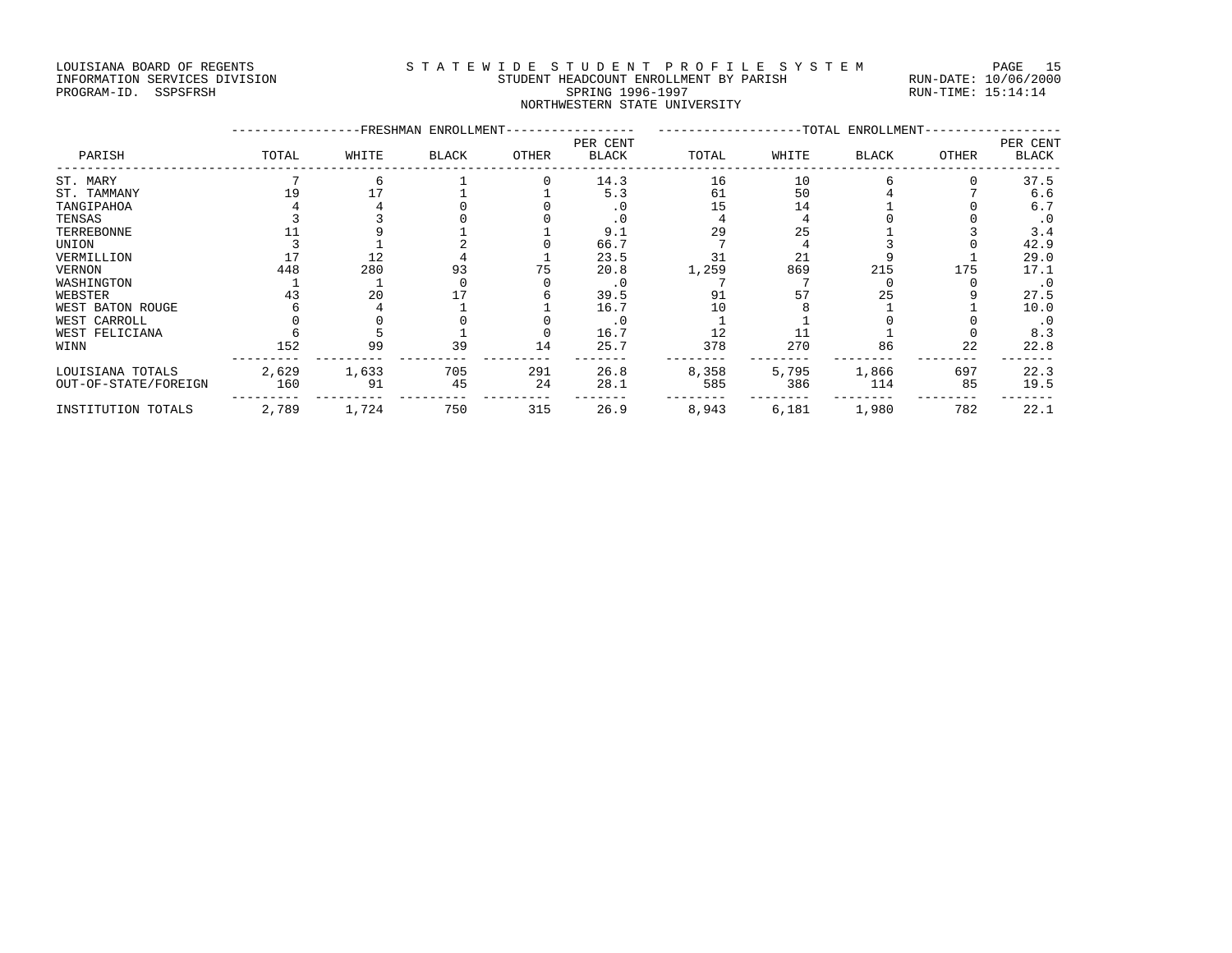LOUISIANA BOARD OF REGENTS STATEWIDE STUDENT PROFILE SYSTEM PAGE 16

### INFORMATION SERVICES DIVISION STUDENT HEADCOUNT ENROLLMENT BY PARISH RUN-DATE: 10/06/2000 PROGRAM-ID. SSPSFRSH SPRING 1996-1997 RUN-TIME: 15:14:14 SOUTHEASTERN LA. UNIVERSITY

|                   | ----------------FRESHMAN ENROLLMENT---------------- |                |                |              |              | ------------------TOTAL ENROLLMENT----------------- |                |              |                |              |
|-------------------|-----------------------------------------------------|----------------|----------------|--------------|--------------|-----------------------------------------------------|----------------|--------------|----------------|--------------|
|                   |                                                     |                |                |              | PER CENT     |                                                     |                |              |                | PER CENT     |
| PARISH            | TOTAL                                               | WHITE          | <b>BLACK</b>   | OTHER        | <b>BLACK</b> | TOTAL                                               | WHITE          | <b>BLACK</b> | OTHER          | <b>BLACK</b> |
| ACADIA            | $\mathbf 0$                                         | $\mathbf 0$    | $\mathbf 0$    | $\mathbf 0$  | $\cdot$ 0    | 6                                                   | 6              | 0            | 0              | $\cdot$ 0    |
| ALLEN             | $\mathbf{1}$                                        | $\mathbf{1}$   | $\mathbf 0$    | $\mathbf{0}$ | $\cdot$ 0    | 3                                                   | 3              | $\mathbf 0$  | $\mathbf 0$    | $\cdot$ 0    |
| <b>ASCENSION</b>  | 206                                                 | 192            | 13             | 1            | 6.3          | 576                                                 | 546            | 26           | 4              | 4.5          |
| ASSUMPTION        | 1                                                   | $\mathbf 0$    | $\mathbf 0$    | $\mathbf{1}$ | $\cdot$ 0    | 18                                                  | 16             | $\mathbf{1}$ |                | 5.6          |
| AVOYELLES         | 4                                                   | २              | 1              | $\Omega$     | 25.0         | 19                                                  | 16             | 3            | $\Omega$       | 15.8         |
| <b>BEAUREGARD</b> | 2                                                   |                | 1              | $\Omega$     | 50.0         | 6                                                   | 5              | 1            | $\Omega$       | 16.7         |
| BIENVILLE         | <sup>0</sup>                                        | U              | $\Omega$       | $\Omega$     | $\cdot$ 0    | 3                                                   | 1              | 2            | $\Omega$       | 66.7         |
| <b>BOSSIER</b>    |                                                     | 4              | $\Omega$       | $\Omega$     | $\cdot$ 0    | 6                                                   | 6              | $\Omega$     | $\Omega$       | $\cdot$ 0    |
| CADDO             |                                                     |                | Ω              | $\Omega$     | $\cdot$ 0    | 19                                                  | 17             | 2            | $\Omega$       | 10.5         |
| CALCASIEU         | 6                                                   |                | 1              | $\Omega$     | 16.7         | 33                                                  | 22             | 10           | $\mathbf{1}$   | 30.3         |
| CALDWELL          |                                                     | 1              | $\Omega$       | $\Omega$     | $\cdot$ 0    | $\overline{2}$                                      | 2              | $\mathbf 0$  | n              | . 0          |
| CATAHOULA         |                                                     | $\Omega$       |                | $\Omega$     | 100.0        | 3                                                   | $\mathbf{1}$   | 2            | $\Omega$       | 66.7         |
| CONCORDIA         |                                                     | 2              | $\Omega$       | $\Omega$     | $\cdot$ 0    | 5                                                   | 4              | 1            | $\Omega$       | 20.0         |
| DE SOTO           | $\mathbf{1}$                                        | $\mathbf{1}$   | $\Omega$       | $\Omega$     | . 0          | $\overline{a}$                                      | 1              | 1            | ∩              | 50.0         |
| EAST BATON ROUGE  | 829                                                 | 755            | 52             | 22           | 6.3          | 2,576                                               | 2,368          | 142          | 66             | 5.5          |
| EAST CARROLL      | 1                                                   | $\mathbf 0$    | 1              | $\Omega$     | 100.0        | 1                                                   | 0              | 1            | $\Omega$       | 100.0        |
| EAST FELICIANA    | 21                                                  | 15             | 6              | $\Omega$     | 28.6         | 78                                                  | 63             | 15           | $\mathbf 0$    | 19.2         |
| EVANGELINE        | 3                                                   | 3              | $\Omega$       | ∩            | $\cdot$ 0    | 12                                                  | 11             | 0            | -1             | $\cdot$ 0    |
| FRANKLIN          | $\Omega$                                            | $\Omega$       | $\Omega$       | $\Omega$     | $\cdot$ 0    | $\overline{2}$                                      | 2              | $\Omega$     | $\Omega$       | $\cdot$ 0    |
| GRANT             |                                                     | -1             | $\Omega$       | $\Omega$     | $\cdot$ 0    | 2                                                   | 2              | $\Omega$     | n              | . 0          |
| IBERIA            | 1                                                   | $\Omega$       | 1              | $\Omega$     | 100.0        | 10                                                  | 9              | 1            | $\Omega$       | 10.0         |
| IBERVILLE         | 27                                                  | 22             | 5              | $\Omega$     | 18.5         | 94                                                  | 81             | 13           | $\Omega$       | 13.8         |
| <b>JACKSON</b>    | $\Omega$                                            | $\Omega$       | $\Omega$       | $\Omega$     | $\cdot$ 0    | $\overline{2}$                                      | $\overline{a}$ | $\mathbf 0$  | $\Omega$       | $\cdot$ 0    |
| JEFFERSON         | 257                                                 | 229            | 11             | 17           | 4.3          | 977                                                 | 863            | 64           | 50             | 6.6          |
| JEFFERSON DAVIS   | 1                                                   | 1              | $\Omega$       | $\Omega$     | $\cdot$ 0    | 4                                                   | 4              | $\Omega$     | $\Omega$       | $\cdot$ 0    |
| LAFAYETTE         | 4                                                   | 2              | 0              | 2            | $\cdot$ 0    | 23                                                  | 19             | 2            | 2              | 8.7          |
| LAFOURCHE         | 8                                                   | 7              | 1              | $\Omega$     | 12.5         | 27                                                  | 23             | 2            | $\overline{2}$ | 7.4          |
| LA SALLE          | $\Omega$                                            | $\Omega$       | $\Omega$       | $\Omega$     | $\cdot$ 0    | 1                                                   | $\mathbf{1}$   | $\Omega$     | $\Omega$       | $\cdot$ 0    |
| LINCOLN           | 1                                                   | -1             | $\Omega$       | $\Omega$     | $\cdot$ 0    | 1                                                   | 1              | 0            | $\Omega$       | $\cdot$ 0    |
| LIVINGSTON        | 474                                                 | 444            | 23             | 7            | 4.9          | 1,429                                               | 1,364          | 48           | 17             | 3.4          |
| MADISON           | 0                                                   | $\mathbf 0$    | $\Omega$       | $\Omega$     | $\cdot$ 0    | 2                                                   | 1              | 1            | 0              | 50.0         |
| MOREHOUSE         | $\mathbf 0$                                         | $\Omega$       | $\mathbf 0$    | $\Omega$     | $\cdot$ 0    | $\overline{2}$                                      | $\mathbf{1}$   | $\mathbf 1$  | $\Omega$       | 50.0         |
| NATCHITOCHES      | 2                                                   | $\overline{2}$ | $\Omega$       | $\Omega$     | $\cdot$ 0    | 12                                                  | 9              | 1            | 2              | 8.3          |
| ORLEANS           | 123                                                 | 84             | 32             | 7            | 26.0         | 548                                                 | 439            | 89           | 20             | 16.2         |
| OUACHITA          | 2                                                   | 2              | 0              | $\Omega$     | $\cdot$ 0    | 10                                                  | 8              | 2            | 0              | 20.0         |
| PLAQUEMINES       | 22                                                  | 19             | $\overline{2}$ | -1           | 9.1          | 88                                                  | 77             | 10           | 1              | 11.4         |
| POINTE COUPEE     | 17                                                  | 16             | 1              | $\Omega$     | 5.9          | 59                                                  | 56             | 1            | $\overline{2}$ | 1.7          |
| RAPIDES           | 2                                                   | $\overline{2}$ | $\Omega$       | $\cap$       | $\cdot$ 0    | 27                                                  | 26             | $\Omega$     |                | $\cdot$ 0    |
| RICHLAND          | 1                                                   | 1              | $\Omega$       | $\Omega$     | $\cdot$ 0    | $\overline{2}$                                      | 2              | $\Omega$     | $\Omega$       | $\cdot$ 0    |
| SABINE            | $\Omega$                                            | $\Omega$       | $\Omega$       | ∩            | $\cdot$ 0    | $\mathbf{1}$                                        | 1              | $\Omega$     | $\Omega$       | . 0          |
| ST. BERNARD       | 47                                                  | 42             | $\Omega$       | 5            | $\cdot$ 0    | 189                                                 | 175            | $\mathbf 0$  | 14             | $\cdot$ 0    |
| ST. CHARLES       | 59                                                  | 50             | 6              | 3            | 10.2         | 212                                                 | 180            | 27           | 5              | 12.7         |
| ST. HELENA        | 26                                                  | 3              | 23             | $\Omega$     | 88.5         | 86                                                  | 26             | 60           | $\Omega$       | 69.8         |
| ST. JAMES         | 8                                                   | 7              | 1              | $\Omega$     | 12.5         | 36                                                  | 31             | 5            | $\Omega$       | 13.9         |
| ST. JOHN          | 105                                                 | 87             | 13             | 5            | 12.4         | 353                                                 | 309            | 36           | 8              | 10.2         |
| ST. LANDRY        | 3                                                   | 2              | 1              | $\Omega$     | 33.3         | 20                                                  | 18             | 2            | n              | 10.0         |
| ST. MARTIN        | 1                                                   | 1              | $\Omega$       | $\cap$       | $\cdot$ 0    | 5                                                   | 5              | $\Omega$     | ∩              | . 0          |
| ST. MARY          | 5                                                   | 5              | $\Omega$       | $\Omega$     | $\cdot$ 0    | 21                                                  | 18             | 3            | $\Omega$       | 14.3         |
| ST. TAMMANY       | 674                                                 | 598<br>867     | 61<br>208      | 15<br>23     | 9.1          | 2,446                                               | 2,220          | 161          | 65             | 6.6          |
| TANGIPAHOA        | 1,098                                               |                |                |              | 18.9         | 3,093                                               | 2,527          | 503          | 63             | 16.3         |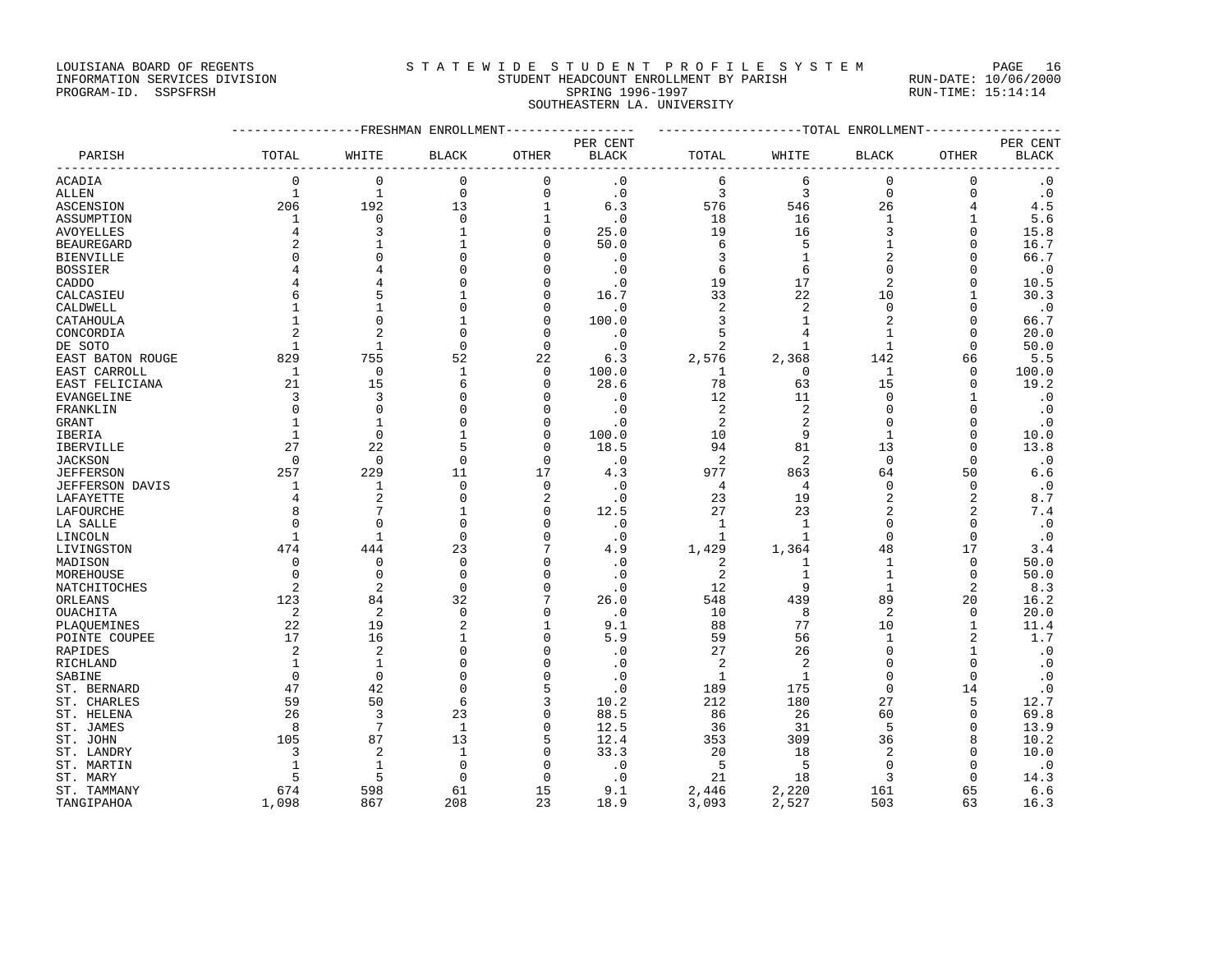#### LOUISIANA BOARD OF REGENTS STATEWIDE STUDENT PROFILE SYSTEM PAGE 17 INFORMATION SERVICES DIVISION STUDENT HEADCOUNT ENROLLMENT BY PARISH RUN-DATE: 10/06/2000 PROGRAM-ID. SSPSFRSH SPRING 1996-1997 RUN-TIME: 15:14:14 SOUTHEASTERN LA. UNIVERSITY

|                      |       |       | -FRESHMAN ENROLLMENT- |       |                          |        |        | -TOTAL ENROLLMENT- |       |                          |
|----------------------|-------|-------|-----------------------|-------|--------------------------|--------|--------|--------------------|-------|--------------------------|
| PARISH               | TOTAL | WHITE | <b>BLACK</b>          | OTHER | PER CENT<br><b>BLACK</b> | TOTAL  | WHITE  | <b>BLACK</b>       | OTHER | PER CENT<br><b>BLACK</b> |
| TENSAS               |       |       |                       |       | $\cdot$ 0                |        |        |                    |       | 100.0                    |
| TERREBONNE           |       |       |                       |       | . 0                      |        |        |                    |       | 9.7                      |
| UNION                |       |       |                       |       | . 0                      |        |        |                    |       | . 0                      |
| VERMILLION           |       |       |                       |       |                          |        |        |                    |       | 20.0                     |
| VERNON               |       |       |                       |       |                          |        |        |                    |       | 12.5                     |
| WASHINGTON           | 130   | 87    | 42                    |       | 32.3                     | 555    | 430    | 124                |       | 22.3                     |
| WEBSTER              |       |       |                       |       | . 0                      |        |        |                    |       | 20.0                     |
| WEST BATON ROUGE     | 26    | 25    |                       |       | 3.8                      | 79     | 76     |                    |       | 1.3                      |
| WEST FELICIANA       |       |       |                       |       | 28.6                     | 32     | 29     |                    |       | 6.3                      |
| WINN                 |       |       |                       |       | . 0                      |        |        |                    |       | 33.3                     |
| LOUISIANA TOTALS     | 4,229 | 3,608 | 510                   | 111   | 12.1                     | 13,876 | 12,171 | 1,374              | 331   | 9.9                      |
| OUT-OF-STATE/FOREIGN | 59    | 32    | 8                     | 19    | 13.6                     | 376    | 227    | 26                 | 123   | 6.9                      |
| INSTITUTION TOTALS   | 4,288 | 3,640 | 518                   | 130   | 12.1                     | 14,252 | 12,398 | 1,400              | 454   | 9.8                      |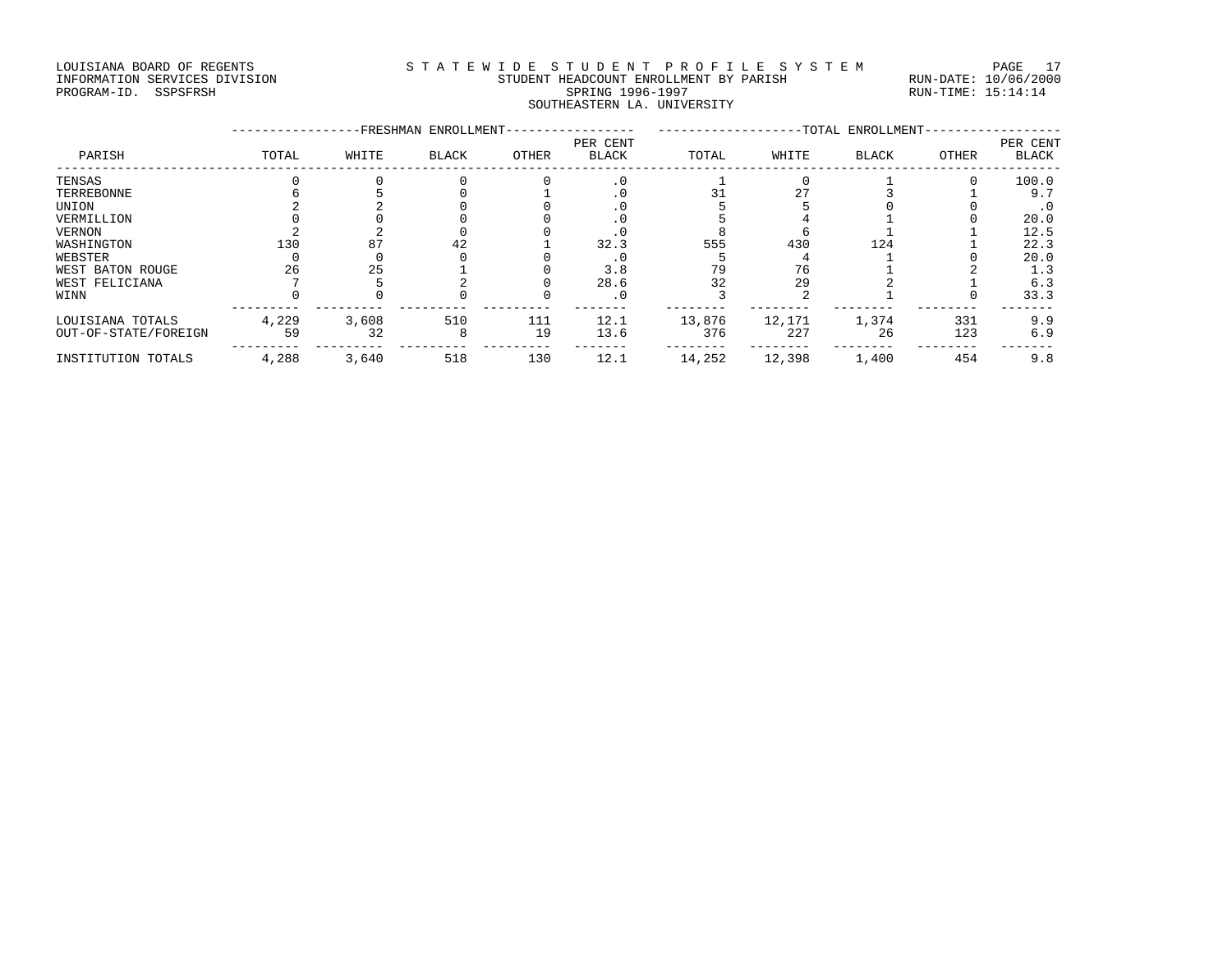### LOUISIANA BOARD OF REGENTS STATEWIDE STUDENT PROFILE SYSTEM PAGE 18 INFORMATION SERVICES DIVISION STUDENT HEADCOUNT ENROLLMENT BY PARISH RUN-DATE: 10/06/2000

PROGRAM-ID. SSPSFRSH SPRING 1996-1997 RUN-TIME: 15:14:14 UNIVERSITY OF LA. IN LAFAYETTE

|                        |                |                 | ------------FRESHMAN ENROLLMENT---------------- |                               |              | ------------------TOTAL ENROLLMENT-------------- |                 |                |                  |              |
|------------------------|----------------|-----------------|-------------------------------------------------|-------------------------------|--------------|--------------------------------------------------|-----------------|----------------|------------------|--------------|
|                        |                |                 |                                                 |                               | PER CENT     |                                                  |                 |                |                  | PER CENT     |
| PARISH                 | TOTAL          | WHITE           | BLACK                                           | OTHER                         | <b>BLACK</b> | TOTAL                                            | WHITE           | BLACK          | OTHER            | <b>BLACK</b> |
| ACADIA                 | 150            | 127             | 20                                              | 3                             | 13.3         | 537                                              | 451             | 75             | 11               | 14.0         |
| ALLEN                  | 6              | 2               | 2                                               | $\overline{c}$                | 33.3         | 16                                               | 9               | 5              | 2                | 31.3         |
| ASCENSION              | 45             | 31              | 14                                              | $\mathbf 0$                   | 31.1         | 82                                               | 60              | 20             | $\overline{2}$   | 24.4         |
| ASSUMPTION             | 8              | <sup>1</sup>    | $7\phantom{.0}$                                 | $\mathbf 0$                   | 87.5         | 15                                               | 5               | 10             | $\mathbf{0}$     | 66.7         |
| AVOYELLES              | 39             | 21              | 17                                              | 1                             | 43.6         | 130                                              | 98              | 29             | 3                | 22.3         |
| <b>BEAUREGARD</b>      | 6              | $\overline{4}$  | $\overline{a}$                                  | $\mathbf 0$                   | 33.3         | 14                                               | $7\phantom{.0}$ | 6              | 1                | 42.9         |
| <b>BIENVILLE</b>       | 2              | $\Omega$        | $\overline{a}$                                  | $\mathbf 0$                   | 100.0        | 2                                                | $\mathbf 0$     | 2              | $\mathbf{0}$     | 100.0        |
| <b>BOSSIER</b>         | 13             | 10              | 2                                               | $\mathbf{1}$                  | 15.4         | 18                                               | 11              | 6              | $\mathbf{1}$     | 33.3         |
| CADDO                  | 21             | $7\phantom{.0}$ | 14                                              | 0                             | 66.7         | 63                                               | 30              | 33             | $\Omega$         | 52.4         |
| CALCASIEU              | 49             | 13              | 33                                              | 3                             | 67.3         | 127                                              | 52              | 68             |                  | 53.5         |
| CAMERON                | 1              | 1               | $\mathbf 0$                                     | 0                             | $\cdot$ 0    | 6                                                | 6               | 0              | $\Omega$         | $\cdot$ 0    |
| CLAIBORNE              | 1              | $\Omega$        | 1                                               | $\Omega$                      | 100.0        | 2                                                | $\Omega$        | 2              | $\Omega$         | 100.0        |
| CONCORDIA              | $\mathbf{1}$   | $\mathbf{0}$    | $\mathbf{1}$                                    | $\mathbf 0$                   | 100.0        | 3                                                |                 | $\mathbf{1}$   | 0                | 33.3         |
| DE SOTO                | 6              | 3               | 3                                               | $\Omega$                      | 50.0         | $7\phantom{.0}$                                  | 4               | 3              | $\Omega$         | 42.9         |
| EAST BATON ROUGE       | 121            | 67              | 49                                              | 5                             | 40.5         | 305                                              | 209             | 84             | 12               | 27.5         |
| EAST CARROLL           | $\mathbf 0$    | $\Omega$        | $\Omega$                                        | $\Omega$                      | $\cdot$ 0    | 1                                                | 1               | $\mathbf 0$    | $\Omega$         | . 0          |
| EAST FELICIANA         | 6              | 5               | $\mathbf{1}$                                    | $\mathbf 0$                   | 16.7         | 12                                               | 8               | 4              | $\mathbf{0}$     | 33.3         |
| EVANGELINE             | 23             | 13              | 10                                              | $\mathbf 0$                   | 43.5         | 131                                              | 105             | 24             | $\overline{2}$   | 18.3         |
| FRANKLIN               | $\mathbf 0$    | $\Omega$        | $\mathbf 0$                                     | $\mathbf 0$                   | $\cdot$ 0    | $\mathbf{1}$                                     | $\mathbf{1}$    | $\mathbf 0$    | 0                | $\cdot$ 0    |
| GRANT                  | 3              | $\Omega$        | 2                                               | 1                             | 66.7         | 9                                                | 3               | 5              | 1                | 55.6         |
| IBERIA                 | 383            | 272             | 87                                              | 24                            | 22.7         | 1,376                                            | 1,027           | 281            | 68               | 20.4         |
| IBERVILLE              | 16             | 11              | 5                                               | 0                             | 31.3         | 37                                               | 26              | 11             | 0                | 29.7         |
| <b>JACKSON</b>         | $\overline{1}$ | $\mathbf{1}$    | $\Omega$                                        | $\mathbf 0$                   | $\cdot$ 0    | $\overline{4}$                                   | $\mathbf{1}$    | $\overline{3}$ | $\mathbf 0$      | 75.0         |
| <b>JEFFERSON</b>       | 135            | 82              | 33                                              | 20                            | 24.4         | 319                                              | 215             | 68             | 36               | 21.3         |
| <b>JEFFERSON DAVIS</b> | 24             | 16              | 7                                               | 1                             | 29.2         | 78                                               | 62              | 12             | $\overline{4}$   | 15.4         |
| LAFAYETTE              | 1,562          | 1,152           | 314                                             | 96                            | 20.1         | 6,915                                            | 5,540           | 972            | 403              | 14.1         |
| LAFOURCHE              | 33             | 23              | 9                                               | 1                             | 27.3         | 90                                               | 69              | 18             | 3                | 20.0         |
| LA SALLE               | 2              | $\overline{2}$  | $\mathbf 0$                                     | $\mathbf 0$                   | $\cdot$ 0    | 3                                                | 2               | $\mathbf{1}$   | $\mathbf{0}$     | 33.3         |
| LINCOLN                | 4              | 1               | $\overline{a}$                                  | 1                             | 50.0         | 6                                                | 2               | 3              | 1                | 50.0         |
| LIVINGSTON             | 10             | 10              | $\mathbf{0}$                                    | 0                             | $\cdot$ 0    | 23                                               | 21              | 1              | 1                | 4.3          |
| MADISON                | $\mathbf 0$    | $\mathbf{0}$    | $\mathbf 0$                                     | $\mathbf 0$                   | $\cdot$ 0    | 1                                                | $\mathbf{1}$    | 0              | $\mathbf{0}$     | $\cdot$ 0    |
| MOREHOUSE              | $\mathbf{1}$   |                 | $\mathbf{0}$                                    | $\mathbf 0$                   | $\cdot$ 0    | 1                                                | $\mathbf{1}$    | $\mathbf 0$    | $\mathbf{0}$     | $\cdot$ 0    |
| NATCHITOCHES           | 12             | 3               | 8                                               | 1                             | 66.7         | 28                                               | 14              | 13             | $\mathbf{1}$     | 46.4         |
| ORLEANS                | 89             | 19              | 64                                              | 6                             | 71.9         | 214                                              | 54              | 144            | 16               | 67.3         |
| OUACHITA               | 18             | 4               | 14                                              | $\Omega$                      | 77.8         | 29                                               | 11              | 18             | 0                | 62.1         |
| PLAQUEMINES            | 10             | 8               | $\overline{a}$                                  | $\Omega$                      | 20.0         | 17                                               | 13              | 3              | 1                | 17.6         |
| POINTE COUPEE          | 36             | 26              | 9                                               | 1                             | 25.0         | 99                                               | 83              | 14             | $\overline{2}$   | 14.1         |
| RAPIDES                | 89             | 29              | 55                                              | 5                             | 61.8         | 222                                              | 121             | 89             | 12               | 40.1         |
| RED RIVER              | $\mathbf 0$    | $\mathbf 0$     | $\mathbf 0$                                     | $\mathbf 0$                   | $\cdot$ 0    | 2                                                | $\mathbf{1}$    | 1              | 0                | 50.0         |
| SABINE                 | 2              | 1               | 0                                               | 1                             | $\cdot$ 0    | 3                                                | 2               | 0              | 1                | $\cdot$ 0    |
| ST. BERNARD            | 18             | 17              | 1<br>6                                          | $\mathbf 0$                   | 5.6          | 44                                               | 43              | 1              | $\mathbf{0}$     | 2.3          |
| ST. CHARLES            | 33<br>8        | 25              | 3                                               | $\overline{2}$                | 18.2         | 63                                               | 50              | 11             | 2                | 17.5         |
| ST. JAMES              | 15             | 3<br>3          | 12                                              | $\overline{2}$<br>$\mathbf 0$ | 37.5         | 23<br>54                                         | 16<br>29        | 5<br>25        | 2<br>$\mathbf 0$ | 21.7<br>46.3 |
| ST. JOHN               |                |                 | 78                                              |                               | 80.0         |                                                  |                 |                |                  |              |
| ST. LANDRY             | 230            | 141<br>173      | 80                                              | 11<br>14                      | 33.9         | 914                                              | 603             | 285            | 26<br>33         | 31.2         |
| ST. MARTIN<br>ST. MARY | 267<br>128     | 60              | 59                                              | 9                             | 30.0<br>46.1 | 861<br>384                                       | 615<br>230      | 213<br>133     | 21               | 24.7<br>34.6 |
| ST. TAMMANY            | 54             | 41              | 7                                               | 6                             | 13.0         | 169                                              | 136             | 20             | 13               | 11.8         |
| TANGIPAHOA             | 13             | 6               | 6                                               | $\mathbf{1}$                  | 46.2         | 35                                               | 20              | 11             | $\overline{4}$   | 31.4         |
| TERREBONNE             | 57             | 28              | 27                                              | $\overline{2}$                | 47.4         | 153                                              | 100             | 47             | 6                | 30.7         |
|                        |                |                 |                                                 |                               |              |                                                  |                 |                |                  |              |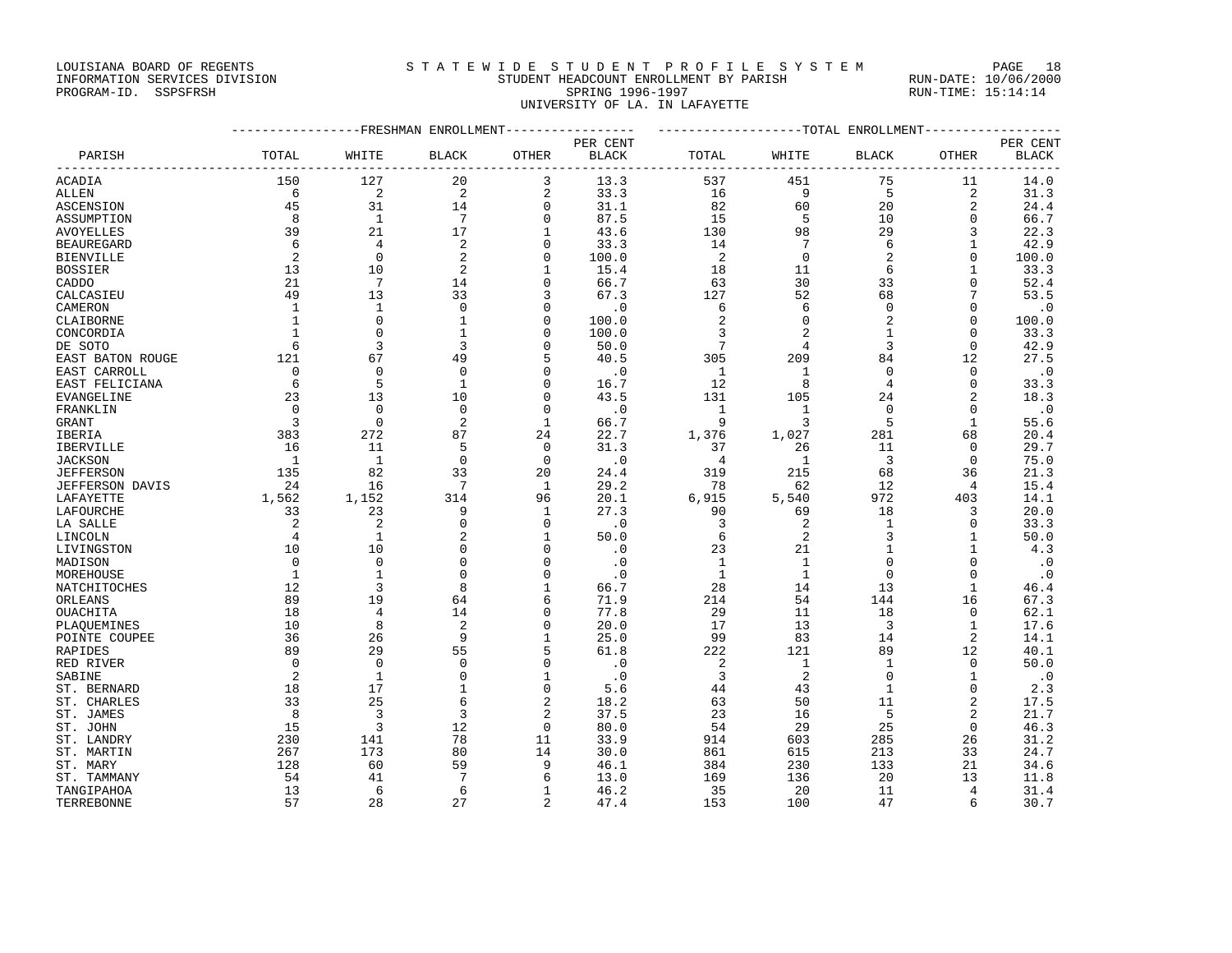### LOUISIANA BOARD OF REGENTS S T A T E W I D E S T U D E N T P R O F I L E S Y S T E M PAGE 19 INFORMATION SERVICES DIVISION STUDENT HEADCOUNT ENROLLMENT BY PARISH RUN-DATE: 10/06/2000 PROGRAM-ID. SSPSFRSH SPRING 1996-1997 RUN-TIME: 15:14:14 UNIVERSITY OF LA. IN LAFAYETTE

|                      |       |       | -FRESHMAN ENROLLMENT- |       |                   |        |        | -TOTAL ENROLLMENT- |       |                   |
|----------------------|-------|-------|-----------------------|-------|-------------------|--------|--------|--------------------|-------|-------------------|
| PARISH               | TOTAL | WHITE | BLACK                 | OTHER | PER CENT<br>BLACK | TOTAL  | WHITE  | BLACK              | OTHER | PER CENT<br>BLACK |
| UNION                |       |       |                       |       | $\cdot$ 0         |        |        |                    |       | . 0               |
| VERMILLION           | 276   | 224   | 33                    | 19    | 12.0              | 942    | 793    | 104                | 45    | 11.0              |
| VERNON               |       |       |                       |       | 27.3              | 28     | 16     |                    |       | 21.4              |
| WASHINGTON           |       |       |                       |       | 60.0              | 10     |        |                    |       | 50.0              |
| WEBSTER              |       |       |                       |       | 100.0             |        |        |                    |       | 50.0              |
| WEST BATON ROUGE     |       |       |                       |       | . 0               | 34     | 29     |                    |       | 11.8              |
| WEST CARROLL         |       |       |                       |       |                   |        |        |                    |       |                   |
| WEST FELICIANA       |       |       |                       |       | 100.0             | 10     |        |                    |       | 40.0              |
| WINN                 |       |       |                       |       | 25.0              |        |        |                    |       | 28.6              |
| LOUISIANA TOTALS     | 4,067 | 2,713 | 1,111                 | 243   | 27.3              | 14,686 | 11,026 | 2,907              | 753   | 19.8              |
| OUT-OF-STATE/FOREIGN | 139   | 47    | 15                    | 77    | 10.8              | 831    | 220    | 50                 | 561   | 6.0               |
| INSTITUTION TOTALS   | 4,206 | 2,760 | 1,126                 | 320   | 26.8              | 15,517 | 11,246 | 2,957              | 1,314 | 19.1              |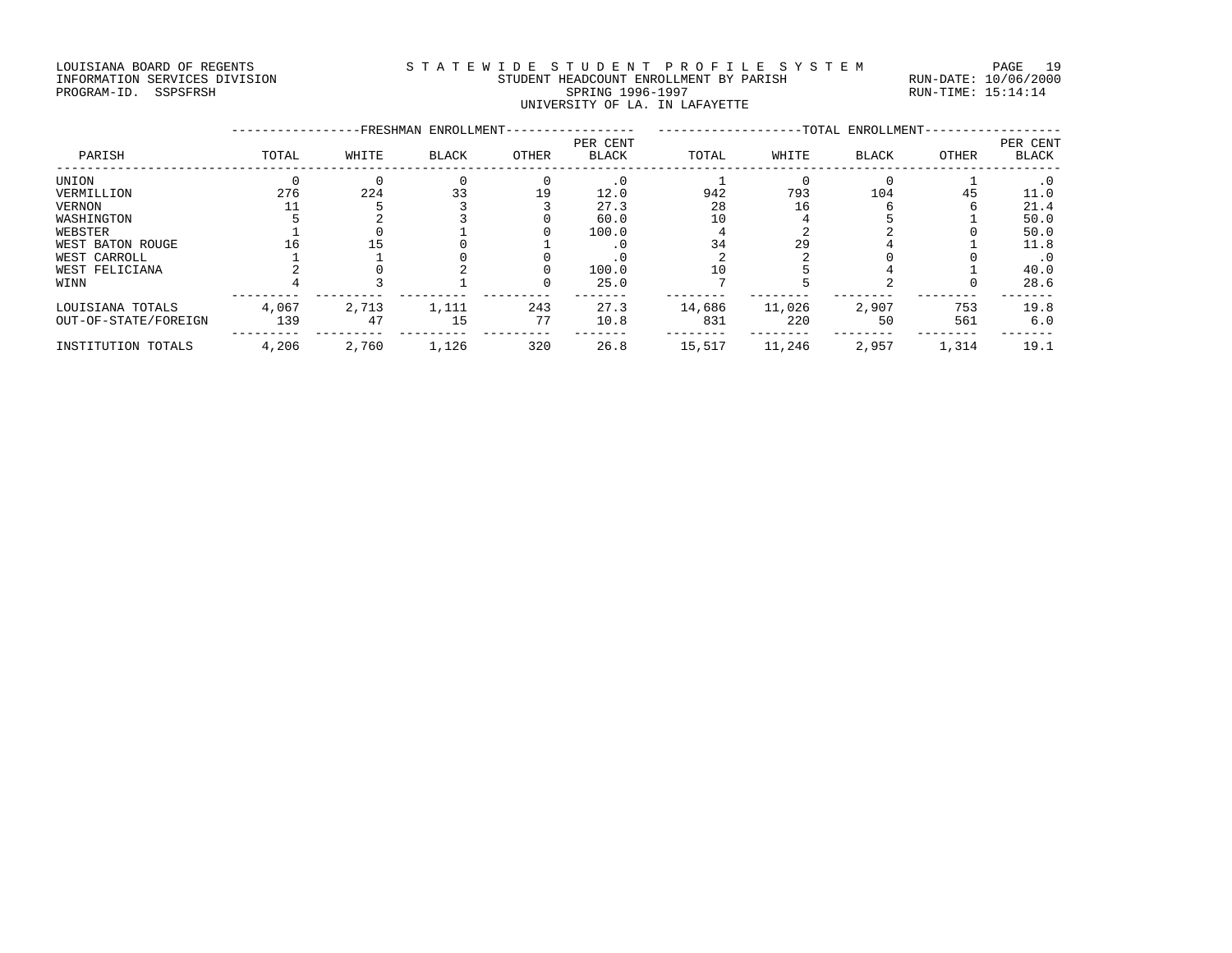LOUISIANA BOARD OF REGENTS STATEWIDE STUDENT PROFILE SYSTEM PAGE 20

### INFORMATION SERVICES DIVISION STUDENT HEADCOUNT ENROLLMENT BY PARISH RUN-DATE: 10/06/2000 PROGRAM-ID. SSPSFRSH SPRING 1996-1997 RUN-TIME: 15:14:14 L.S.U. AT ALEXANDRIA

|                   |                |                | -FRESHMAN ENROLLMENT |          |              |                |                | -------------TOTAL ENROLLMENT |              |              |
|-------------------|----------------|----------------|----------------------|----------|--------------|----------------|----------------|-------------------------------|--------------|--------------|
|                   |                |                |                      |          | PER CENT     |                |                |                               |              | PER CENT     |
| PARISH            | TOTAL          | WHITE          | <b>BLACK</b>         | OTHER    | <b>BLACK</b> | TOTAL          | WHITE          | <b>BLACK</b>                  | <b>OTHER</b> | <b>BLACK</b> |
| ACADIA            | $\mathbf 0$    | $\Omega$       | 0                    | 0        | $\cdot$ 0    | 1              | 1              | 0                             | $\Omega$     | $\cdot$ 0    |
| ALLEN             | 32             | 29             | 3                    | 0        | 9.4          | 47             | 42             | 5                             | $\mathbf{0}$ | 10.6         |
| ASCENSION         | $\overline{2}$ | $\overline{c}$ | $\mathbf 0$          | 0        | $\cdot$ 0    | $\sqrt{2}$     | 2              | $\mathbf 0$                   | 0            | $\cdot$ 0    |
| <b>AVOYELLES</b>  | 285            | 246            | 32                   | 7        | 11.2         | 366            | 317            | 42                            |              | 11.5         |
| <b>BEAUREGARD</b> | $\overline{c}$ | $\overline{c}$ | $\mathbf 0$          | $\Omega$ | $\cdot$ 0    | 3              | 3              | $\mathbf 0$                   | $\Omega$     | $\cdot$ 0    |
| <b>BOSSIER</b>    | 1              | -1             | $\Omega$             | U        | $\cdot$ 0    | 2              | 2              | $\Omega$                      | U            | $\cdot$ 0    |
| CADDO             |                |                | $\Omega$             | U        | $\cdot$ 0    | 9              | 9              | $\Omega$                      | $\Omega$     | $\cdot$ 0    |
| CALCASIEU         | 3              | २              | $\cap$               | Λ        | . 0          | 9              | 8              | -1                            | U            | 11.1         |
| CALDWELL          | 7              | 7              | $\Omega$             | U        | $\cdot$ 0    | 8              | 8              | $\Omega$                      | U            | $\cdot$ 0    |
| CATAHOULA         | 37             | 34             | 3                    | N        | 8.1          | 45             | 41             |                               | U            | 8.9          |
| CONCORDIA         | 5              | 5              | $\Omega$             | U        | $\cdot$ 0    | 9              | 8              |                               | $\Omega$     | 11.1         |
| EAST BATON ROUGE  | 15             | 15             | $\Omega$             |          | $\cdot$ 0    | 22             | 22             | $\cap$                        | $\Omega$     | $\cdot$ 0    |
| EAST CARROLL      | $\Omega$       | $\Omega$       | $\Omega$             |          | $\cdot$ 0    | $\mathbf{1}$   | $\mathbf{1}$   |                               | U            | $\cdot$ 0    |
| EVANGELINE        | 47             | 45             | $\overline{2}$       | U        | 4.3          | 83             | 79             |                               | $\Omega$     | 4.8          |
| FRANKLIN          | 3              | 3              | $\Omega$             |          | $\cdot$ 0    | $\overline{4}$ | 4              | $\Omega$                      | $\Omega$     | $\cdot$ 0    |
| GRANT             | 93             | 85             | 4                    |          | 4.3          | 128            | 118            | 6                             |              | 4.7          |
| IBERIA            | 3              | 3              | $\Omega$             | Λ        | $\cdot$ 0    | 4              | 4              | $\Omega$                      | U            | $\cdot$ 0    |
| <b>JACKSON</b>    |                | $\mathbf{1}$   | $\Omega$             | O        | $\cdot$ 0    | $\mathbf{1}$   | $\mathbf{1}$   | $\Omega$                      | $\Omega$     | $\cdot$ 0    |
| <b>JEFFERSON</b>  | -1             | -1             | $\Omega$             | O        | $\cdot$ 0    | 3              | 3              | $\Omega$                      |              | $\cdot$ 0    |
| LAFAYETTE         | 6              | 4              | 1                    | -1       | 16.7         | 8              | 6              |                               | $\mathbf{1}$ | 12.5         |
| LAFOURCHE         | $\overline{c}$ | $\overline{c}$ | $\Omega$             | O        | $\cdot$ 0    | $\overline{2}$ | $\overline{2}$ | $\Omega$                      | O            | $\cdot$ 0    |
| LA SALLE          | 32             | 32             | $\Omega$             | O        | $\cdot$ 0    | 45             | 45             | $\Omega$                      | U            | $\cdot$ 0    |
| LINCOLN           | $\overline{c}$ | $\overline{2}$ | $\Omega$             | U        | $\cdot$ 0    | 3              | $\overline{2}$ |                               | $\Omega$     | 33.3         |
| LIVINGSTON        | 2              | 2              | $\Omega$             | O        | $\cdot$ 0    | 2              | 2              | $\Omega$                      | U            | $\cdot$ 0    |
| NATCHITOCHES      |                | 6              | 1                    | U        | 14.3         | 9              | 8              |                               | O            | 11.1         |
| ORLEANS           | 1              | $\mathbf{1}$   | $\mathbf 0$          | O        | $\cdot$ 0    | 5              | 5              | $\Omega$                      | $\Omega$     | $\cdot$ 0    |
| OUACHITA          | 5              | ζ              | $\mathfrak{D}$       | O        | 40.0         | 8              | 6              | $\overline{c}$                | $\Omega$     | 25.0         |
| POINTE COUPEE     | 5              | 4              | $\mathbf{1}$         | $\Omega$ | 20.0         | 5              | 4              | $\mathbf{1}$                  | $\Omega$     | 20.0         |
| RAPIDES           | 965            | 745            | 177                  | 43       | 18.3         | 1,253          | 985            | 219                           | 49           | 17.5         |
| RICHLAND          | $\Omega$       | $\Omega$       | $\Omega$             | $\Omega$ | $\cdot$ 0    | 2              | 2              | $\Omega$                      | $\Omega$     | $\cdot$ 0    |
| SABINE            |                | 3              | $\Omega$             | 1        | $\cdot$ 0    | б              | 5              | $\Omega$                      | $\mathbf{1}$ | $\cdot$ 0    |
| ST. BERNARD       | -1             | -1             | $\cap$               | $\Omega$ | $\cdot$ 0    | 4              | 3              | -1                            | O            | 25.0         |
| ST. JOHN          | $\mathbf{1}$   | $\Omega$       |                      | $\Omega$ | 100.0        | $\mathbf{1}$   | $\mathbf 0$    |                               | $\Omega$     | 100.0        |
| ST. LANDRY        | 14             | 10             | 4                    | Λ        | 28.6         | 28             | 22             | 5                             | 1            | 17.9         |
| ST. MARTIN        | 1              | 1              | $\Omega$             | O        | $\cdot$ 0    | 2              | 2              | $\Omega$                      | $\Omega$     | $\cdot$ 0    |
| ST. MARY          | 2              | 1              | 1                    | Ω        | 50.0         | 3              | 1              | $\overline{c}$                | U            | 66.7         |
| ST. TAMMANY       | ρ              | 3              | $\Omega$             | O        | $\cdot$ 0    |                | 4              | $\Omega$                      | O            | $\cdot$ 0    |
| TANGIPAHOA        |                | $\Omega$       |                      | O        | 100.0        |                | $\Omega$       |                               | $\Omega$     | 100.0        |
| TERREBONNE        | 2              | $\overline{2}$ | $\Omega$             | Λ        | $\cdot$ 0    | 4              | 4              | $\Omega$                      | U            | $\cdot$ 0    |
| UNION             |                | $\mathbf{1}$   | 1                    | O        | 50.0         | 4              | 3              | 1                             | $\Omega$     | 25.0         |
| VERMILLION        | $\Omega$       | $\Omega$       | $\cap$               | Λ        | $\cdot$ 0    | 1              | 1              | $\Omega$                      |              | $\cdot$ 0    |
| VERNON            | 15             | 15             | $\Omega$             |          | $\cdot$ 0    | 34             | 28             | $\overline{c}$                |              | 5.9          |
| WASHINGTON        | 1              | -1             | $\Omega$             | Λ        | . 0          | 1              | 1              |                               | U            | $\cdot$ 0    |
| WEBSTER           |                |                | $\Omega$             |          | $\cdot$ 0    | $\overline{1}$ | $\mathbf{1}$   | $\Omega$                      |              | $\cdot$ 0    |
| WEST BATON ROUGE  | 3              | 3              | $\Omega$             | N        | $\cdot$ 0    | 3              | 3              | $\Omega$                      | U            | $\cdot$ 0    |
| WEST CARROLL      | $\Omega$       | $\Omega$       | $\Omega$             | $\cap$   | $\cdot$ 0    | 1              | 1              | $\Omega$                      | $\Omega$     | $\cdot$ 0    |
| WEST FELICIANA    | $\overline{2}$ | 1              | 1                    | $\Omega$ | 50.0         | 5              | 4              | 1                             | 0            | 20.0         |
| WINN              | 3              | ζ              | $\Omega$             | $\Omega$ | $\cdot$ 0    | 9              | 8              | $\mathbf{1}$                  | $\Omega$     | 11.1         |
| LOUISIANA TOTALS  | 1,627          | 1,336          | 235                  | 56       | 14.4         | 2,201          | 1,831          | 303                           | 67           | 13.8         |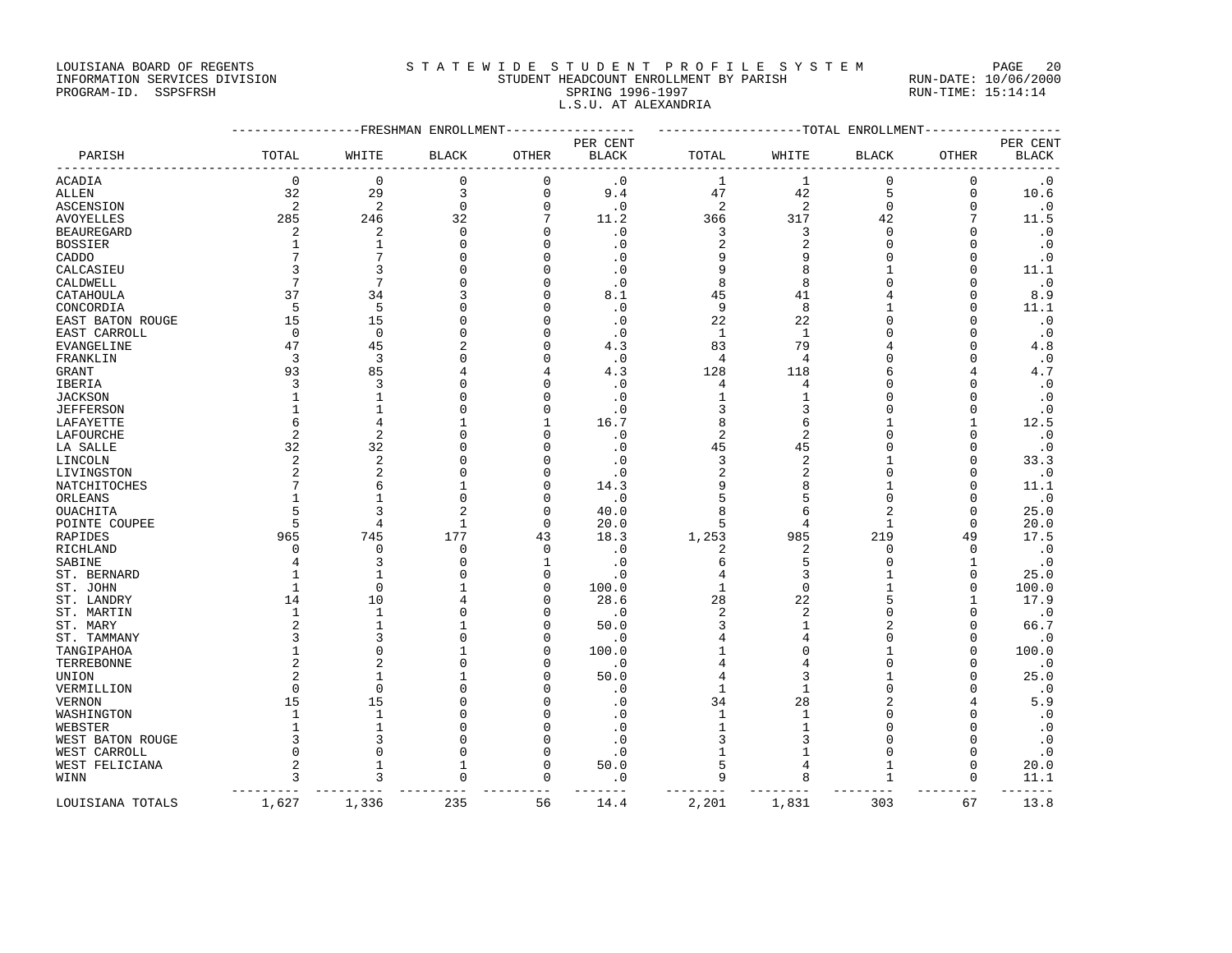#### LOUISIANA BOARD OF REGENTS STATEWIDE STUDENT PROFILE SYSTEM PAGE 21 INFORMATION SERVICES DIVISION STUDENT HEADCOUNT ENROLLMENT BY PARISH RUN-DATE: 10/06/2000 PROGRAM-ID. SSPSFRSH SPRING 1996-1997 RUN-TIME: 15:14:14 L.S.U. AT ALEXANDRIA

|                      |       |       | -FRESHMAN ENROLLMENT- |       |              |       |       | TOTAL ENROLLMENT- |              |               |
|----------------------|-------|-------|-----------------------|-------|--------------|-------|-------|-------------------|--------------|---------------|
|                      |       |       |                       |       | PER CENT     |       |       |                   |              | . CENT<br>PER |
| PARISH               | TOTAL | WHITE | <b>BLACK</b>          | OTHER | <b>BLACK</b> | TOTAL | WHITE | <b>BLACK</b>      | <b>OTHER</b> | <b>BLACK</b>  |
| OUT-OF-STATE/FOREIGN |       |       |                       |       |              | TР    | ∣≺    |                   |              | 18.8          |
|                      |       |       |                       |       |              |       |       |                   |              |               |
| INSTITUTION TOTALS   | ,636  | ,344  | 236                   | 56    | 14.4         | 2,217 | 844.  | 306               |              |               |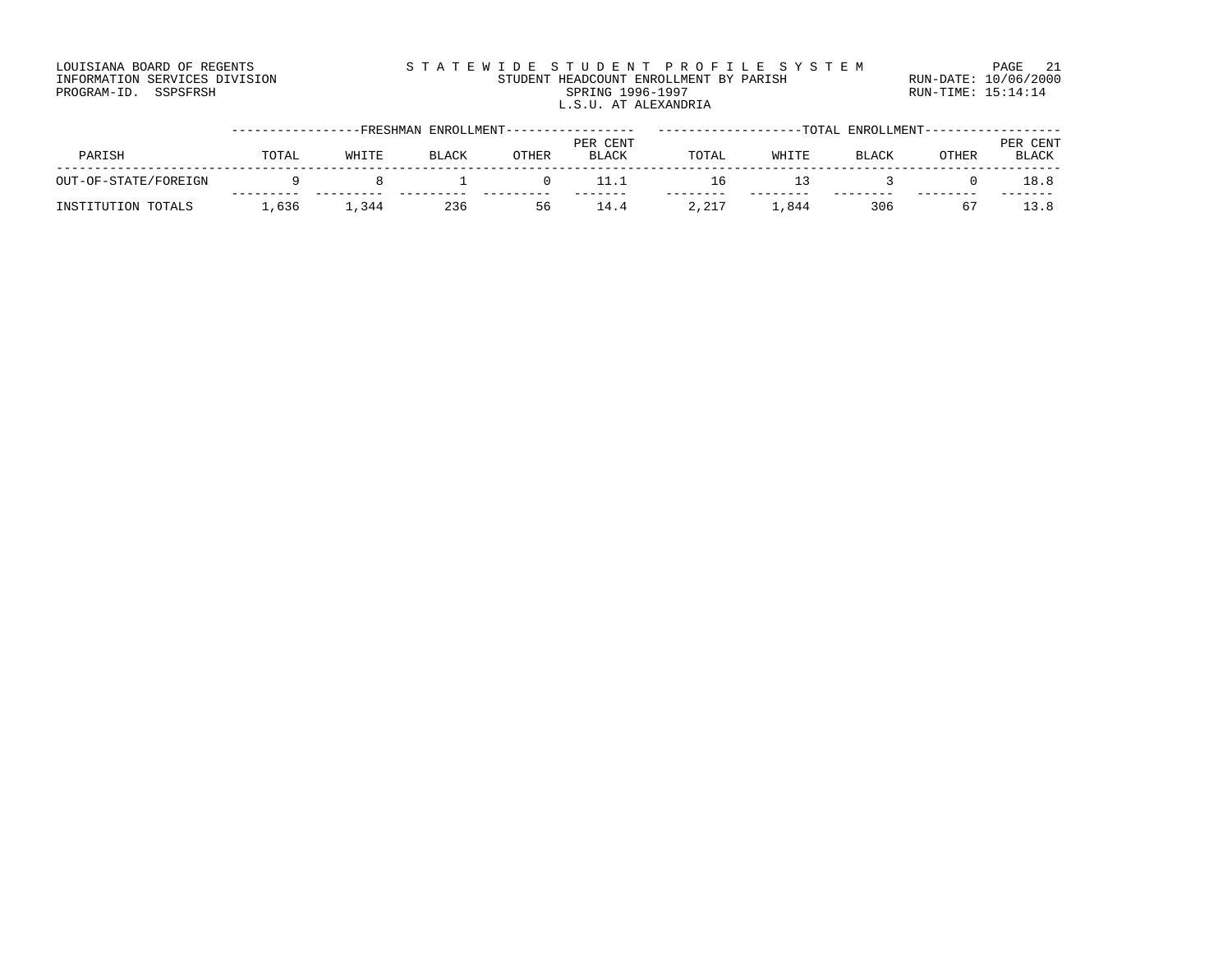## LOUISIANA BOARD OF REGENTS STATEWIDE STUDENT PROFILE SYSTEM PAGE 22 INFORMATION SERVICES DIVISION STUDENT HEADCOUNT ENROLLMENT BY PARISH RUN-DATE: 10/06/2000 L.S.U. IN BATON ROUGE

PROGRAM-ID. SSPSFRSH SPRING 1996-1997 RUN-TIME: 15:14:14

|                                               | ----------------FRESHMAN ENROLLMENT---------------- |                |                   |                         |                            | ------------------TOTAL ENROLLMENT-------------- |             |                 |                               |                         |
|-----------------------------------------------|-----------------------------------------------------|----------------|-------------------|-------------------------|----------------------------|--------------------------------------------------|-------------|-----------------|-------------------------------|-------------------------|
|                                               |                                                     |                |                   |                         | PER CENT                   |                                                  |             |                 |                               | PER CENT                |
| PARISH<br>----------------------------------- | TOTAL                                               | WHITE<br>----  | <b>BLACK</b>      | <b>OTHER</b><br>------- | <b>BLACK</b><br>---------- | TOTAL                                            | WHITE       | <b>BLACK</b>    | <b>OTHER</b><br>$\frac{1}{2}$ | <b>BLACK</b><br>------- |
| ACADIA                                        | 23                                                  | 22             | $\mathbf 0$       | $\mathbf{1}$            | $\cdot$ 0                  | 120                                              | 112         | 6               | 2                             | 5.0                     |
| ALLEN                                         | 6                                                   | 6              | 0                 | $\mathsf 0$             | $\cdot$ 0                  | 42                                               | 35          | 6               | $\mathbf{1}$                  | 14.3                    |
| <b>ASCENSION</b>                              | 163                                                 | 147            | 9                 | $7\phantom{.0}$         | 5.5                        | 693                                              | 627         | 41              | 25                            | 5.9                     |
| ASSUMPTION                                    | 7                                                   | 6              | $\mathbf{1}$      | 0                       | 14.3                       | 60                                               | 53          | 5               | 2                             | 8.3                     |
| AVOYELLES                                     | 22                                                  | 20             | $\mathbf{1}$      | $\mathbf{1}$            | 4.5                        | 147                                              | 134         | 10              | 3                             | 6.8                     |
| <b>BEAUREGARD</b>                             | 26                                                  | 20             | 3                 | 3                       | 11.5                       | 79                                               | 66          | 8               | 5                             | 10.1                    |
| BIENVILLE                                     | $\Omega$                                            | $\Omega$       | $\mathbf 0$       | $\mathbf 0$             | $\cdot$ 0                  | 6                                                | 6           | $\Omega$        | $\mathbf 0$                   | $\cdot$ 0               |
| <b>BOSSIER</b>                                | 16                                                  | 13             | $\overline{a}$    | $\mathbf{1}$            | 12.5                       | 127                                              | 116         | $7\phantom{.0}$ | $\overline{4}$                | 5.5                     |
| CADDO                                         | 64                                                  | 55             | 6                 | 3                       | 9.4                        | 419                                              | 350         | 57              | 12                            | 13.6                    |
| CALCASIEU                                     | 103                                                 | 88             | 13                | $\overline{2}$          | 12.6                       | 418                                              | 353         | 50              | 15                            | 12.0                    |
| CALDWELL                                      | 1                                                   | $\mathbf{1}$   | $\mathbf 0$       | $\mathbf 0$             | $\cdot$ 0                  | 6                                                | 5           | $\mathbf{1}$    | 0                             | 16.7                    |
| CAMERON                                       | 1                                                   | $\mathbf{1}$   | $\mathbf 0$       | $\mathbf 0$             | $\cdot$ 0                  | 18                                               | 15          | 2               | 1                             | 11.1                    |
| CATAHOULA                                     | $\overline{2}$                                      | $\mathbf{1}$   | $\mathbf{1}$      | $\mathbf 0$             | 50.0                       | 12                                               | 9           | 3               | 0                             | 25.0                    |
| CLAIBORNE                                     | $\mathbf{1}$                                        | $\mathbf{1}$   | $\mathbf 0$       | $\Omega$                | $\cdot$ 0                  | 10                                               | 10          | 0               | 0                             | $\cdot$ 0               |
| CONCORDIA                                     | 8                                                   | 8              | 0                 | $\mathbf 0$             | $\cdot$ 0                  | 53                                               | 47          | 4               | $\overline{2}$                | 7.5                     |
| DE SOTO                                       | 2                                                   | 2              | $\mathbf 0$       | $\mathbf 0$             | $\cdot$ 0                  | 24                                               | 17          | 7               | $\mathbf 0$                   | 29.2                    |
| EAST BATON ROUGE                              | 1,524                                               | 1,261          | 147               | 116                     | 9.6                        | 8,009                                            | 6,585       | 737             | 687                           | 9.2                     |
| EAST CARROLL                                  | 8                                                   | 7              | $\Omega$          | 1                       | $\cdot$ 0                  | 18                                               | 16          | 1               | 1                             | 5.6                     |
| EAST FELICIANA                                | 24                                                  | 17             | 6                 | $\mathbf{1}$            | 25.0                       | 98                                               | 73          | 21              | 4                             | 21.4                    |
| EVANGELINE                                    | 9                                                   | 9              | $\mathbf 0$       | $\mathbf 0$             | $\cdot$ 0                  | 110                                              | 103         | 6               | 1                             | 5.5                     |
| FRANKLIN                                      | 8                                                   | 8              | $\Omega$          | $\Omega$                | $\cdot$ 0                  | 31                                               | 22          | 7               | 2                             | 22.6                    |
| GRANT                                         | $\Omega$                                            | $\Omega$       | $\Omega$          | $\Omega$                | $\cdot$ 0                  | 16                                               | 13          | 3               | $\Omega$                      | 18.8                    |
| IBERIA                                        | 48                                                  | 37             | 10                | $\mathbf{1}$            | 20.8                       | 217                                              | 180         | 30              | 7                             | 13.8                    |
| IBERVILLE                                     | 72                                                  | 56             | 8                 | 8                       | 11.1                       | 246                                              | 187         | 46              | 13                            | 18.7                    |
| <b>JACKSON</b>                                | $\overline{4}$                                      | 2              | 2                 | $\mathbf 0$             | 50.0                       | 15                                               | 10          | 5               | $\mathbf 0$                   | 33.3                    |
| JEFFERSON                                     | 327                                                 | 235            | 22                | 70                      | 6.7                        | 1,437                                            | 1,019       | 79              | 339                           | 5.5                     |
| JEFFERSON DAVIS                               | 15                                                  | 14             | $\overline{0}$    | $\mathbf{1}$            | $\cdot$ 0                  | 65                                               | 62          | 2               | $\mathbf{1}$                  | 3.1                     |
| LAFAYETTE                                     | 105                                                 | 92             | 11                | 2                       | 10.5                       | 609                                              | 526         | 56              | 27                            | 9.2                     |
| LAFOURCHE                                     | 69                                                  | 58             | $\Omega$          | 11                      | $\cdot$ 0                  | 352                                              | 315         | 9               | 28                            | 2.6                     |
| LA SALLE                                      | 1                                                   | 1              | $\mathbf 0$       | $\mathbf 0$             | $\cdot$ 0                  | 28                                               | 27          | 0               | 1                             | $\cdot$ 0               |
| LINCOLN                                       | 14                                                  | 13             | $\mathbf{1}$      | $\mathbf 0$             | 7.1                        | 54                                               | 48          | 5               | $\mathbf{1}$                  | 9.3                     |
| LIVINGSTON                                    | 143                                                 | 134            | 3                 | 6                       | 2.1                        | 550                                              | 526         | 6               | 18                            | 1.1                     |
| MADISON                                       | 3                                                   | 3              | $\mathbf 0$       | $\mathbf 0$             | $\cdot$ 0                  | 26                                               | 25          | $\mathbf 1$     | 0                             | 3.8                     |
| MOREHOUSE                                     | 4                                                   | $\overline{4}$ | $\Omega$          | $\mathbf 0$             | $\cdot$ 0                  | 19                                               | 13          | 5               | $\mathbf{1}$                  | 26.3                    |
| NATCHITOCHES                                  | 41                                                  | 30             | 5                 | 6                       | 12.2                       | 235                                              | 194         | 14              | 27                            | 6.0                     |
| ORLEANS                                       | 474                                                 | 311            | 93                | 70                      | 19.6                       | 1,950                                            | 1,377       | 315             | 258                           | 16.2                    |
| OUACHITA                                      | 40<br>12                                            | 36<br>10       | 3<br>$\mathbf{1}$ | 1<br>$\mathbf{1}$       | 7.5<br>8.3                 | 192<br>53                                        | 159<br>44   | 28<br>5         | 5<br>$\overline{4}$           | 14.6<br>9.4             |
| PLAOUEMINES<br>POINTE COUPEE                  | 39                                                  | 36             | 2                 | 1                       | 5.1                        | 220                                              | 197         | 19              | 4                             | 8.6                     |
| RAPIDES                                       | 43                                                  | 39             | 3                 | $\mathbf{1}$            | 7.0                        | 384                                              | 331         | 39              | 14                            | 10.2                    |
| RED RIVER                                     | 1                                                   | 1              | 0                 | $\mathbf 0$             | $\cdot$ 0                  | 10                                               | 8           | 2               | $\mathbf 0$                   | 20.0                    |
| RICHLAND                                      | 6                                                   | 5              | 1                 | $\mathbf 0$             | 16.7                       | 27                                               | 26          | 1               | 0                             | 3.7                     |
| SABINE                                        | 4                                                   | 3              | $\Omega$          | $\mathbf{1}$            | $\cdot$ 0                  | 19                                               | 18          | $\Omega$        | 1                             | $\cdot$ 0               |
| ST. BERNARD                                   | 49                                                  | 43             | $\mathbf 0$       | 6                       | $\cdot$ 0                  | 177                                              | 164         | $\mathbf{1}$    | 12                            | . 6                     |
| ST. CHARLES                                   | 56                                                  | 48             | 6                 | $\overline{2}$          | 10.7                       | 176                                              | 147         | 14              | 15                            | 8.0                     |
| ST. HELENA                                    | $\mathbf{1}$                                        | $\Omega$       | 1                 | $\mathbf 0$             | 100.0                      | 7                                                | $\mathbf 0$ | $7\phantom{.0}$ | $\mathbf 0$                   | 100.0                   |
| ST. JAMES                                     | 14                                                  | 13             | 1                 | $\mathbf 0$             | 7.1                        | 59                                               | 53          | 5               | 1                             | 8.5                     |
| ST. JOHN                                      | 42                                                  | 35             | 4                 | κ                       | 9.5                        | 182                                              | 154         | 12              | 16                            | 6.6                     |
| ST. LANDRY                                    | 33                                                  | 29             | 3                 | 1                       | 9.1                        | 255                                              | 205         | 39              | 11                            | 15.3                    |
| ST. MARTIN                                    | 11                                                  | 6              | 4                 | $\mathbf{1}$            | 36.4                       | 85                                               | 67          | 12              | 6                             | 14.1                    |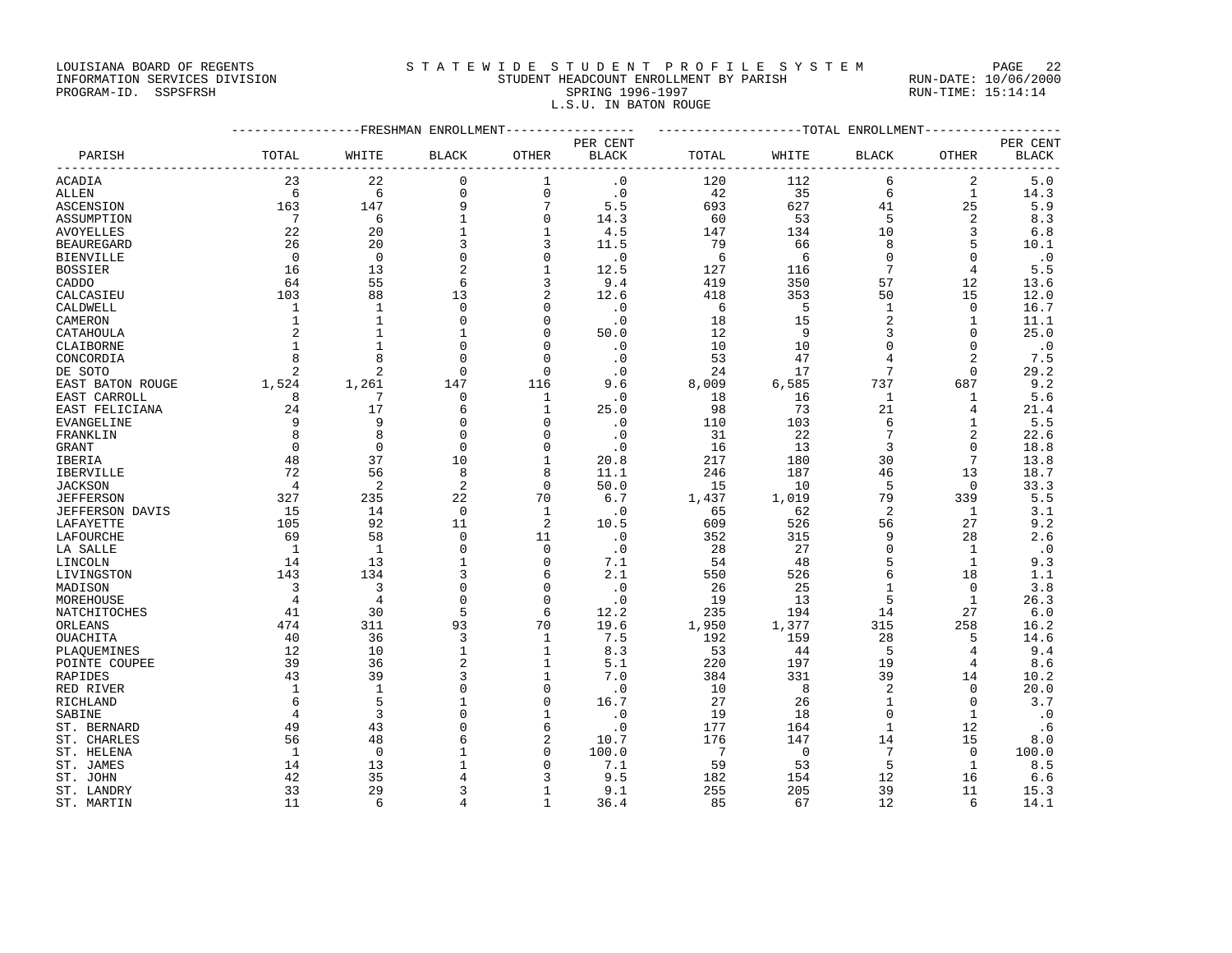#### LOUISIANA BOARD OF REGENTS STATEWIDE STUDENT PROFILE SYSTEM PAGE 23 INFORMATION SERVICES DIVISION STUDENT HEADCOUNT ENROLLMENT BY PARISH RUN-DATE: 10/06/2000 PROGRAM-ID. SSPSFRSH SPRING 1996-1997 RUN-TIME: 15:14:14 L.S.U. IN BATON ROUGE

|                      |       |       | -FRESHMAN ENROLLMENT- |       |              |        |        | -TOTAL ENROLLMENT- |       |           |
|----------------------|-------|-------|-----------------------|-------|--------------|--------|--------|--------------------|-------|-----------|
|                      |       |       |                       |       | PER CENT     |        |        |                    |       | PER CENT  |
| PARISH               | TOTAL | WHITE | <b>BLACK</b>          | OTHER | <b>BLACK</b> | TOTAL  | WHITE  | <b>BLACK</b>       | OTHER | BLACK     |
| ST. MARY             | 57    | 44    |                       | 9     | 7.0          | 247    | 190    | 28                 | 29    | 11.3      |
| ST. TAMMANY          | 237   | 218   |                       | 10    | 3.8          | 987    | 909    | 27                 | 51    | 2.7       |
| TANGIPAHOA           | 58    | 50    |                       |       | 5.2          | 263    | 233    | 15                 | 15    | 5.7       |
| TENSAS               |       |       |                       |       | 100.0        | 10     |        |                    |       | 20.0      |
| TERREBONNE           | 67    | 56    |                       |       | $\cdot$ 0    | 312    | 282    |                    | 24    | 1.9       |
| UNION                |       |       |                       |       | 33.3         | 13     | 11     |                    |       | 15.4      |
| VERMILLION           | 35    | 24    |                       |       | 14.3         | 134    | 103    |                    | 22    | 6.7       |
| VERNON               | 15    |       |                       |       | 13.3         | 82     | 55     |                    | 18    | 11.0      |
| WASHINGTON           | 18    | 14    |                       |       | 22.2         | 103    | 72     | 29                 |       | 28.2      |
| WEBSTER              |       |       |                       |       | 16.7         | 37     | 34     |                    |       | 5.4       |
| WEST BATON ROUGE     | 44    | 38    |                       |       | 11.4         | 181    | 160    | 14                 |       | 7.7       |
| WEST CARROLL         |       |       |                       |       | $\cdot$ 0    |        | 11     |                    |       | . 0       |
| WEST FELICIANA       | 16    | 16    |                       |       | $\cdot$ 0    | 81     | 78     |                    |       | 3.7       |
| WINN                 |       |       |                       |       | . 0          | 14     | 14     |                    |       | $\cdot$ 0 |
| LOUISIANA TOTALS     | 4,246 | 3,461 | 408                   | 377   | 9.6          | 20,640 | 17,009 | 1,885              | 1,746 | 9.1       |
| OUT-OF-STATE/FOREIGN | 435   | 250   | 44                    | 141   | 10.1         | 4,652  | 2,377  | 283                | 1,992 | 6.1       |
| INSTITUTION TOTALS   | 4,681 | 3,711 | 452                   | 518   | 9.7          | 25,292 | 19,386 | 2,168              | 3,738 | 8.6       |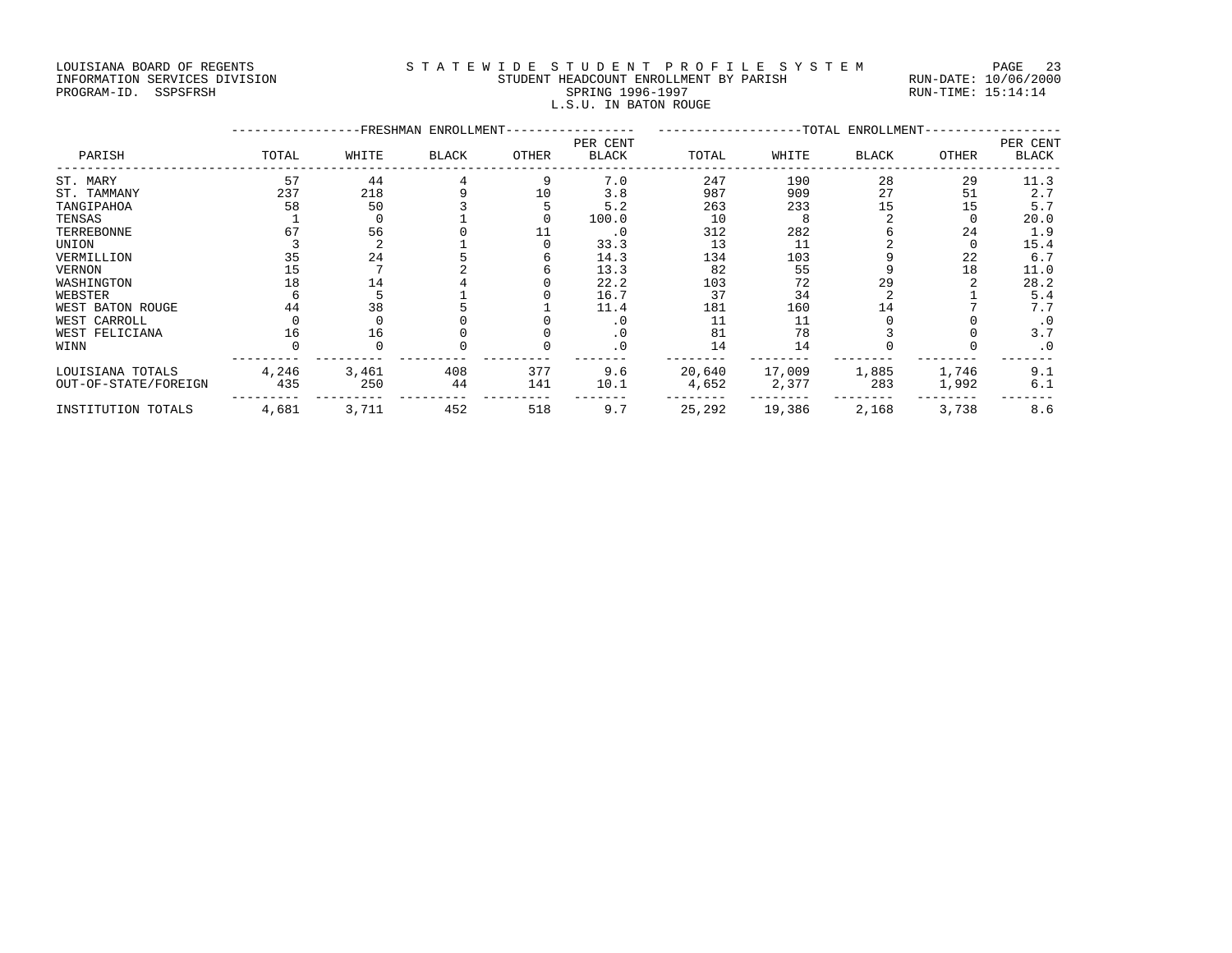LOUISIANA BOARD OF REGENTS STATEWIDE STUDENT PROFILE SYSTEM PAGE 24 INFORMATION SERVICES DIVISION STUDENT HEADCOUNT ENROLLMENT BY PARISH RUN-DATE: 10/06/2000 L.S.U. AT EUNICE

|                      |       |                | -FRESHMAN ENROLLMENT |                | $-TOTAL$<br>ENROLLMENT-  |              |              |                |              |                          |
|----------------------|-------|----------------|----------------------|----------------|--------------------------|--------------|--------------|----------------|--------------|--------------------------|
| PARISH               | TOTAL | WHITE          | <b>BLACK</b>         | <b>OTHER</b>   | PER CENT<br><b>BLACK</b> | TOTAL        | WHITE        | <b>BLACK</b>   | <b>OTHER</b> | PER CENT<br><b>BLACK</b> |
| ACADIA               | 271   | 248            | 21                   | 2              | 7.7                      | 526          | 482          | 39             | 5            | 7.4                      |
| ALLEN                | 33    | 24             |                      |                | 21.2                     | 59           | 42           | 14             | 3            | 23.7                     |
| <b>ASCENSION</b>     |       |                |                      |                | $\cdot$ 0                |              |              |                |              | $\cdot$ 0                |
| ASSUMPTION           |       |                |                      |                | . 0                      |              |              |                |              |                          |
| AVOYELLES            |       |                |                      |                | . 0                      | 10           | 10           |                |              |                          |
| <b>BEAUREGARD</b>    |       |                |                      |                | . 0                      |              |              |                |              |                          |
| CADDO                |       |                |                      |                | . 0                      |              |              |                |              | $\cdot$ 0                |
| CALCASIEU            | 10    |                |                      |                | 10.0                     | 32           | 29           |                |              | 9.4                      |
| CAMERON              |       |                |                      |                | $\cdot$ 0                | $\mathbf{1}$ | -1           |                |              | . 0                      |
| EAST BATON ROUGE     | 12    | 11             |                      |                | 8.3                      | 34           | 24           | 10             |              | 29.4                     |
| EAST FELICIANA       |       | $\cap$         | $\cap$               |                | $\cdot$ 0                |              | $\mathbf{1}$ | $\cap$         |              | $\cdot$ 0                |
| EVANGELINE           | 216   | 168            | 45                   |                | 20.8                     | 380          | 311          | 65             |              | 17.1                     |
| IBERIA               | 21    | 11             | 10                   |                | 47.6                     | 38           | 23           | 15             |              | 39.5                     |
| <b>JEFFERSON</b>     | 2     | $\overline{2}$ | $\Omega$             |                | $\cdot$ 0                |              | 2            | $\overline{1}$ |              | 33.3                     |
| JEFFERSON DAVIS      | 38    | 29             | 9                    |                | 23.7                     | 79           | 63           | 12             |              | 15.2                     |
| LAFAYETTE            | 85    | 60             | 24                   |                | 28.2                     | 222          | 171          | 44             |              | 19.8                     |
| LAFOURCHE            |       |                | $\Omega$             |                | $\cdot$ 0                |              | 4            |                |              | $\cdot$ 0                |
| LIVINGSTON           |       |                |                      |                | . 0                      |              |              |                |              |                          |
| NATCHITOCHES         |       |                |                      |                | . 0                      |              |              |                |              | $\cdot$ 0                |
| OUACHITA             | 20    | 17             |                      |                | 15.0                     | 45           | 32           | 13             |              | 28.9                     |
| PLAQUEMINES          |       |                |                      |                | $\cdot$ 0                |              | 1            |                |              | $\cdot$ 0                |
| POINTE COUPEE        |       |                |                      |                | . 0                      | 11           | 11           |                |              | $\cdot$ 0                |
| RAPIDES              |       |                |                      |                | 33.3                     | 23           | 18           |                |              | 17.4                     |
| ST. LANDRY           | 466   | 348            | 115                  |                | 24.7                     | 874          | 666          | 199            |              | 22.8                     |
| ST. MARTIN           | 16    | 13             |                      |                | 18.8                     | 38           | 30           |                |              | 21.1                     |
| ST. MARY             |       |                |                      |                | $\cdot$ 0                |              | -1           |                |              | $\cdot$ 0                |
| VERMILLION           | 35    | 33             |                      |                | 5.7                      | 67           | 64           |                |              | 4.5                      |
| VERNON               |       |                |                      |                | $\cdot$ 0                |              |              |                |              | $\cdot$ 0                |
| WEST BATON ROUGE     |       |                |                      |                | 50.0                     |              |              |                |              | 25.0                     |
| WEST FELICIANA       |       |                |                      |                | $\cdot$ 0                |              |              |                | $\Omega$     | $\cdot$ 0                |
| WINN                 | 11    |                |                      |                | . 0                      | 21           | 17           |                | 2            | 9.5                      |
| LOUISIANA TOTALS     | 1,265 | 1,006          | 245                  | 14             | 19.4                     | 2,490        | 2,021        | 433            | 36           | 17.4                     |
| OUT-OF-STATE/FOREIGN |       | 2              | $\Omega$             | $\overline{2}$ | . 0                      | 8            | 4            | $\Omega$       | 4            | . 0                      |
| INSTITUTION TOTALS   | 1,269 | 1,008          | 245                  | 16             | 19.3                     | 2,498        | 2,025        | 433            | 40           | 17.3                     |

# PROGRAM-ID. SSPSFRSH SPRING 1996-1997 RUN-TIME: 15:14:14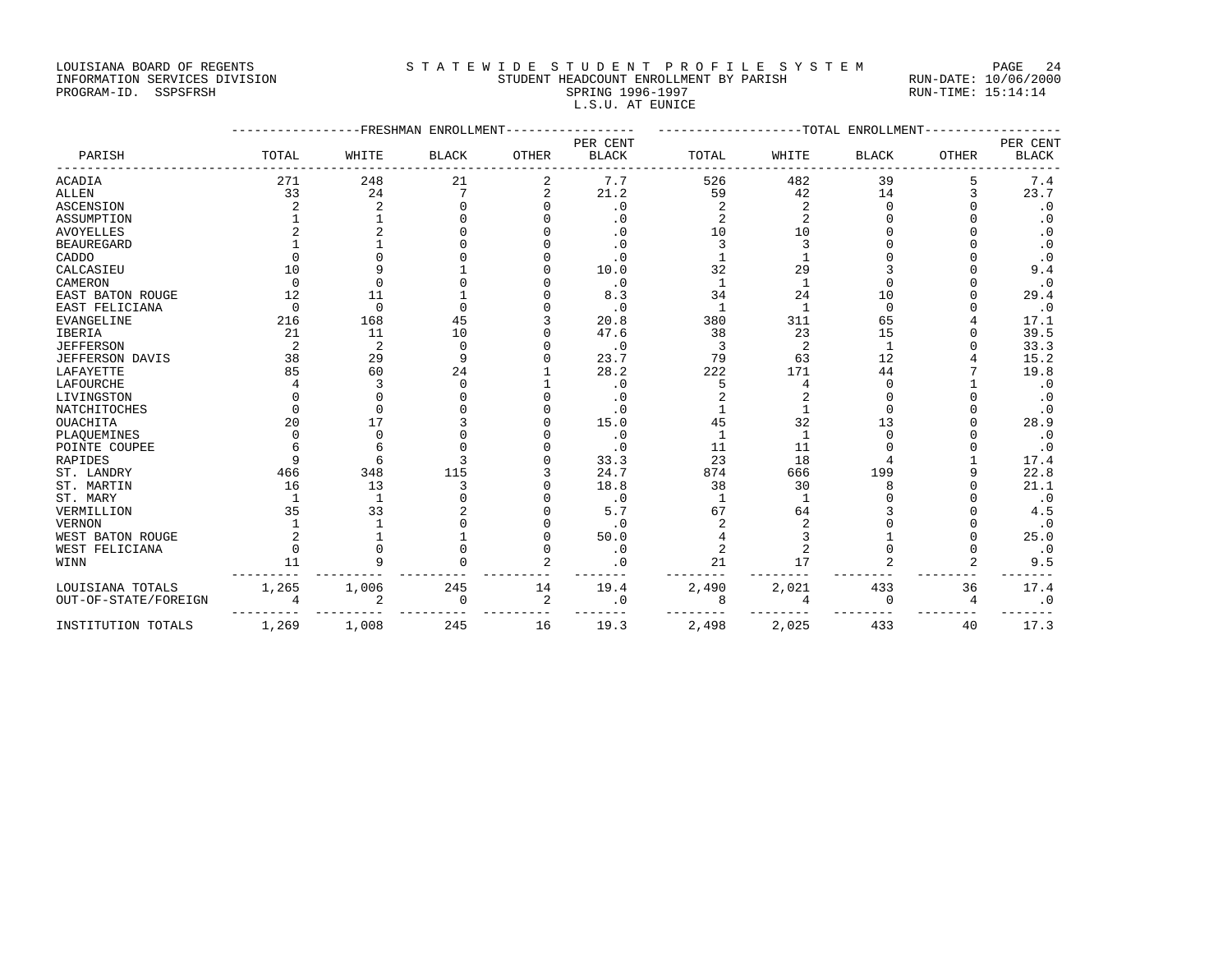LOUISIANA BOARD OF REGENTS S T A T E W I D E S T U D E N T P R O F I L E S Y S T E M PAGE 25

### INFORMATION SERVICES DIVISION STUDENT HEADCOUNT ENROLLMENT BY PARISH RUN-DATE: 10/06/2000 PROGRAM-ID. SSPSFRSH SPRING 1996-1997 RUN-TIME: 15:14:14 L.S.U. IN SHREVEPORT

|                                    |                | -------------FRESHMAN ENROLLMENT---------------- |                |              | ------------------TOTAL ENROLLMENT---------------- |                |                |                |                |              |
|------------------------------------|----------------|--------------------------------------------------|----------------|--------------|----------------------------------------------------|----------------|----------------|----------------|----------------|--------------|
|                                    |                |                                                  |                |              | PER CENT                                           |                |                |                |                | PER CENT     |
| PARISH<br><u>_________________</u> | TOTAL          | WHITE                                            | <b>BLACK</b>   | OTHER        | <b>BLACK</b>                                       | TOTAL          | WHITE          | BLACK          | OTHER          | <b>BLACK</b> |
| <b>ACADIA</b>                      | $\mathbf 0$    | $\mathbf 0$                                      | $\mathbf 0$    | $\mathbf 0$  | $\cdot$ 0                                          | 2              | $\mathbf{1}$   | $\mathbf{1}$   | $\mathbf 0$    | 50.0         |
| <b>ALLEN</b>                       | $\mathbf 0$    | $\mathsf 0$                                      | $\mathbf 0$    | $\mathbf 0$  | $\cdot$ 0                                          | $\mathbf{1}$   | $\mathbf{1}$   | $\mathsf 0$    | $\mathbf 0$    | $\cdot$ 0    |
| ASCENSION                          | $\mathbf 0$    | $\mathsf 0$                                      | $\mathsf 0$    | $\mathbf 0$  | $\cdot$ 0                                          | 2              | 2              | $\mathbb O$    | $\mathbf 0$    | $\cdot$ 0    |
| ASSUMPTION                         | $\Omega$       | $\Omega$                                         | $\Omega$       | $\Omega$     | $\cdot$ 0                                          | $\overline{c}$ | $\mathbf{0}$   | $\overline{2}$ | $\Omega$       | 100.0        |
| <b>AVOYELLES</b>                   | $\Omega$       | $\mathbf 0$                                      | $\mathbf 0$    | $\Omega$     | $\cdot$ 0                                          | $\overline{3}$ | 2              | $\mathbf{1}$   | $\Omega$       | 33.3         |
| <b>BEAUREGARD</b>                  | $\mathbf{1}$   | $\mathbf{1}$                                     | $\mathbf 0$    | $\mathbf 0$  | $\cdot$ 0                                          | 6              | 6              | $\mathsf 0$    | $\mathbf 0$    | $\cdot$ 0    |
| <b>BIENVILLE</b>                   | 5              | 3                                                | $\overline{2}$ | $\Omega$     | 40.0                                               | 24             | 20             | $\overline{4}$ | $\Omega$       | 16.7         |
| <b>BOSSIER</b>                     | 110            | 94                                               | 6              | 10           | 5.5                                                | 797            | 698            | 63             | 36             | 7.9          |
| CADDO                              | 486            | 377                                              | 94             | 15           | 19.3                                               | 2,282          | 1,788          | 413            | 81             | 18.1         |
| CALCASIEU                          | $\mathbf 0$    | $\mathbf 0$                                      | $\mathbf 0$    | $\mathbf 0$  | $\cdot$ 0                                          | 12             | 10             | 1              | $\mathbf{1}$   | 8.3          |
| CALDWELL                           | $\mathbf 0$    | $\mathbf 0$                                      | $\mathbf{0}$   | $\Omega$     | $\cdot$ 0                                          | $\overline{c}$ | $\overline{c}$ | $\mathsf 0$    | $\mathbf 0$    | $\cdot$ 0    |
| CAMERON                            | $\Omega$       | $\Omega$                                         | $\Omega$       | $\Omega$     | $\cdot$ 0                                          | $\mathbf{1}$   | 1              | $\Omega$       | $\Omega$       | $\cdot$ 0    |
| CATAHOULA                          | $\Omega$       | $\Omega$                                         | $\Omega$       | $\Omega$     | $\cdot$ 0                                          | 5              | 4              | $\mathbf{1}$   | $\Omega$       | 20.0         |
| CLAIBORNE                          | $\mathbf{1}$   | 1                                                | $\Omega$       | 0            | $\cdot$ 0                                          | 11             | 9              | $\overline{2}$ | $\Omega$       | 18.2         |
| CONCORDIA                          | $\Omega$       | $\mathbf 0$                                      | $\Omega$       | $\mathbf 0$  | $\cdot$ 0                                          | $\overline{4}$ | $\overline{4}$ | $\overline{0}$ | $\Omega$       | $\cdot$ 0    |
| DE SOTO                            | 24             | 17                                               | 6              | $\mathbf{1}$ | 25.0                                               | 144            | 107            | 32             | 5              | 22.2         |
| EAST BATON ROUGE                   | $\overline{4}$ | 3                                                | $\Omega$       | $\mathbf{1}$ | $\cdot$ 0                                          | 22             | 14             | 3              | 5              | 13.6         |
| EAST CARROLL                       | $\mathbf{1}$   | $\mathbf 0$                                      | $\mathbf{1}$   | $\Omega$     | 100.0                                              | $\overline{a}$ | $\mathbf{1}$   | $\mathbf{1}$   | $\Omega$       | 50.0         |
| EAST FELICIANA                     | $\mathbf 0$    | $\mathbf 0$                                      | $\Omega$       | 0            | $\cdot$ 0                                          | $\mathbf{1}$   | $\mathbf 1$    | $\mathsf 0$    | $\Omega$       | $\cdot$ 0    |
| EVANGELINE                         | $\Omega$       | $\Omega$                                         | $\Omega$       | $\Omega$     | $\cdot$ 0                                          | $1\,$          | $\mathbf{1}$   | $\Omega$       | $\Omega$       | $\cdot$ 0    |
| FRANKLIN                           | $\mathbf{1}$   | $\mathbf{0}$                                     | $\Omega$       | $\mathbf{1}$ | $\cdot$ 0                                          | 3              | $\mathbf{1}$   | $\mathbf{1}$   | $\mathbf{1}$   | 33.3         |
| GRANT                              | $\mathbf{1}$   | $\Omega$                                         | 1              | $\Omega$     | 100.0                                              | 6              | 5              | $\mathbf{1}$   | $\Omega$       | 16.7         |
| IBERIA                             | $\Omega$       | $\Omega$                                         | $\Omega$       | $\Omega$     | $\cdot$ 0                                          | $\overline{3}$ | 3              | $\mathbf 0$    | $\Omega$       | $\cdot$ 0    |
| IBERVILLE                          | $\mathbf{1}$   | 1                                                | $\Omega$       | $\Omega$     | $\cdot$ 0                                          | $\mathbf{1}$   | $\mathbf{1}$   | $\Omega$       | $\Omega$       | $\cdot$ 0    |
| <b>JACKSON</b>                     | $\mathbf{1}$   | $\Omega$                                         | 1              | $\Omega$     | 100.0                                              | 6              | $\overline{2}$ | 4              | $\Omega$       | 66.7         |
| <b>JEFFERSON</b>                   | 2              | $\Omega$                                         | $\overline{c}$ | $\Omega$     | 100.0                                              | 17             | 10             | 5              | $\overline{2}$ | 29.4         |
| <b>JEFFERSON DAVIS</b>             | $\mathbf 0$    | $\mathbf 0$                                      | $\Omega$       | $\Omega$     | $\cdot$ 0                                          | $\mathbf{1}$   | 1              | $\mathbf 0$    | 0              | $\cdot$ 0    |
| LAFAYETTE                          | $\mathbf{1}$   | $\mathbf{1}$                                     | $\Omega$       | $\Omega$     | $\cdot$ 0                                          | $\overline{4}$ | 4              | $\mathbf 0$    | $\Omega$       | $\cdot$ 0    |
| LAFOURCHE                          | $\overline{2}$ | $\overline{a}$                                   | $\Omega$       | $\Omega$     | $\cdot$ 0                                          | 10             | 9              | $\mathbf{1}$   | $\Omega$       | 10.0         |
| LA SALLE                           | $\mathbf{1}$   | $\mathbf{1}$                                     | $\Omega$       | $\cap$       | $\cdot$ 0                                          | $\overline{4}$ | 4              | $\Omega$       | $\Omega$       | $\cdot$ 0    |
| LINCOLN                            | $\Omega$       | $\Omega$                                         | $\Omega$       | $\Omega$     | $\cdot$ 0                                          | 17             | 14             | $\overline{2}$ | $\mathbf{1}$   | 11.8         |
| LIVINGSTON                         | $\Omega$       | $\mathbf 0$                                      | $\Omega$       | $\Omega$     | $\cdot$ 0                                          | $\overline{a}$ | $\overline{c}$ | $\mathsf 0$    | $\mathbf 0$    | $\cdot$ 0    |
| MADISON                            | $\Omega$       | $\Omega$                                         | $\Omega$       | $\Omega$     | $\cdot$ 0                                          | $\mathbf{1}$   | $\Omega$       | $\mathbf{1}$   | $\Omega$       | 100.0        |
| MOREHOUSE                          | $\Omega$       | $\mathbf{0}$                                     | $\Omega$       | $\Omega$     | $\cdot$ 0                                          | $\overline{4}$ | $\overline{4}$ | $\mathbf 0$    | $\Omega$       | $\cdot$ 0    |
| NATCHITOCHES                       | 2              | $\overline{c}$                                   | $\Omega$       | $\cap$       | $\cdot$ 0                                          | 27             | 20             | $\mathbf{1}$   | 6              | 3.7          |
| ORLEANS                            | $\Omega$       | $\Omega$                                         | $\Omega$       | $\mathbf 0$  | $\cdot$ 0                                          | 17             | 8              | 8              | $\mathbf{1}$   | 47.1         |
| OUACHITA                           | 6              | 4                                                | $\overline{c}$ | $\Omega$     | 33.3                                               | 37             | 33             | 4              | $\Omega$       | 10.8         |
| PLAQUEMINES                        | $\Omega$       | $\Omega$                                         | $\Omega$       | $\Omega$     | $\cdot$ 0                                          | $\mathbf{1}$   | $\mathbf{1}$   | $\mathbf 0$    | $\Omega$       | $\cdot$ 0    |
| RAPIDES                            | 5              | $\overline{4}$                                   | $\mathbf{1}$   | $\Omega$     | 20.0                                               | 45             | 37             | 7              | $\mathbf{1}$   | 15.6         |
| RED RIVER                          | 6              | 5                                                | 1              | $\Omega$     | 16.7                                               | 29             | 21             | 8              | $\Omega$       | 27.6         |
| RICHLAND                           | $\Omega$       | $\mathbf{0}$                                     | $\Omega$       | $\Omega$     | $\cdot$ 0                                          | 2              | $\mathbf{1}$   | $\mathbf 1$    | $\Omega$       | 50.0         |
| SABINE                             | 4              | $\overline{2}$                                   | $\overline{c}$ | $\Omega$     | 50.0                                               | 16             | 12             | 3              | $\mathbf{1}$   | 18.8         |
| ST. BERNARD                        | -1             | $\mathbf{1}$                                     | $\Omega$       | ∩            | $\cdot$ 0                                          | $\overline{2}$ | $\overline{2}$ | $\Omega$       | $\Omega$       | $\cdot$ 0    |
| ST. LANDRY                         | $\cap$         | $\Omega$                                         | $\Omega$       | $\Omega$     | $\cdot$ 0                                          | $\overline{4}$ | $\overline{a}$ | $\overline{2}$ | $\Omega$       | 50.0         |
| ST. MARTIN                         | <sup>0</sup>   | $\Omega$                                         | $\Omega$       | U            | $\cdot$ 0                                          | 2              |                | $\mathsf 0$    | $\mathbf{1}$   | $\cdot$ 0    |
| ST. MARY                           |                | $\Omega$                                         | $\Omega$       | $\Omega$     | $\cdot$ 0                                          | $\mathbf{1}$   |                | $\Omega$       | $\Omega$       | $\cdot$ 0    |
| ST. TAMMANY                        |                | $\mathbf{1}$                                     | $\Omega$       |              | $\cdot$ 0                                          | 7              | 6              | 1              | $\Omega$       | 14.3         |
| TENSAS                             |                | $\cap$                                           | $\Omega$       |              | $\Omega$                                           | $\mathbf{1}$   | $\mathbf{1}$   | $\Omega$       | C              | $\cdot$ 0    |
| TERREBONNE                         |                | $\mathbf{1}$                                     | $\Omega$       | U            | $\cdot$ 0                                          | 11             | 10             | $\mathbf 0$    | $\mathbf{1}$   | $\cdot$ 0    |
| UNION                              | $\Omega$       | $\Omega$                                         | $\Omega$       | $\Omega$     | $\cdot$ 0                                          | $\overline{4}$ | 3              | $\mathbf{1}$   | $\Omega$       | 25.0         |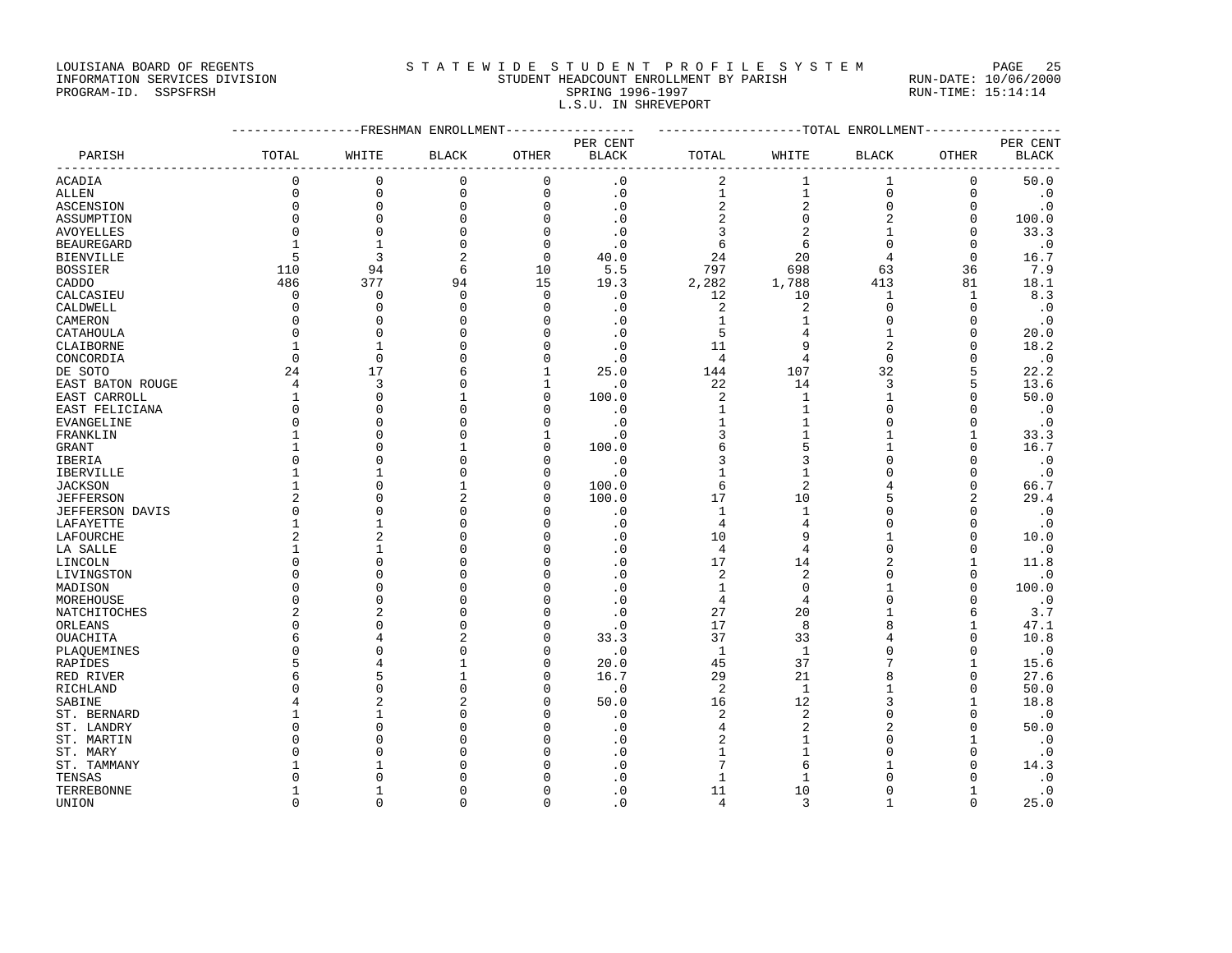#### LOUISIANA BOARD OF REGENTS STATEWIDE STUDENT PROFILE SYSTEM PAGE 26 INFORMATION SERVICES DIVISION STUDENT HEADCOUNT ENROLLMENT BY PARISH RUN-DATE: 10/06/2000 PROGRAM-ID. SSPSFRSH SPRING 1996-1997 RUN-TIME: 15:14:14 L.S.U. IN SHREVEPORT

|                      |       |       | -FRESHMAN ENROLLMENT- |       | -TOTAL ENROLLMENT-       |       |       |              |       |                          |
|----------------------|-------|-------|-----------------------|-------|--------------------------|-------|-------|--------------|-------|--------------------------|
| PARISH               | TOTAL | WHITE | <b>BLACK</b>          | OTHER | PER CENT<br><b>BLACK</b> | TOTAL | WHITE | <b>BLACK</b> | OTHER | PER CENT<br><b>BLACK</b> |
| VERMILLION           |       |       |                       |       |                          |       |       |              |       | . 0                      |
| <b>VERNON</b>        |       |       |                       |       |                          |       |       |              |       | . 0                      |
| WASHINGTON           |       |       |                       |       |                          |       |       |              |       | . 0                      |
| WEBSTER              |       |       |                       |       | 11.8                     | 110   | 96    |              |       | 10.0                     |
| WEST BATON ROUGE     |       |       |                       |       |                          |       |       |              |       | . 0                      |
| WEST CARROLL         |       |       |                       |       |                          |       |       |              |       |                          |
| WINN                 |       |       |                       |       | $\cdot$ 0                |       |       |              |       | 33.3                     |
| LOUISIANA TOTALS     | 691   | 541   | 121                   | 29    | 17.5                     | 3,758 | 3,021 | 589          | 148   | 15.7                     |
| OUT-OF-STATE/FOREIGN | 22    | 77    |                       |       | 18.2                     | 119   | 95    |              | 15    | 7.6                      |
| INSTITUTION TOTALS   | 713   | 558   | 125                   | 30    | 17.5                     | 3,877 | 3,116 | 598          | 163   | 15.4                     |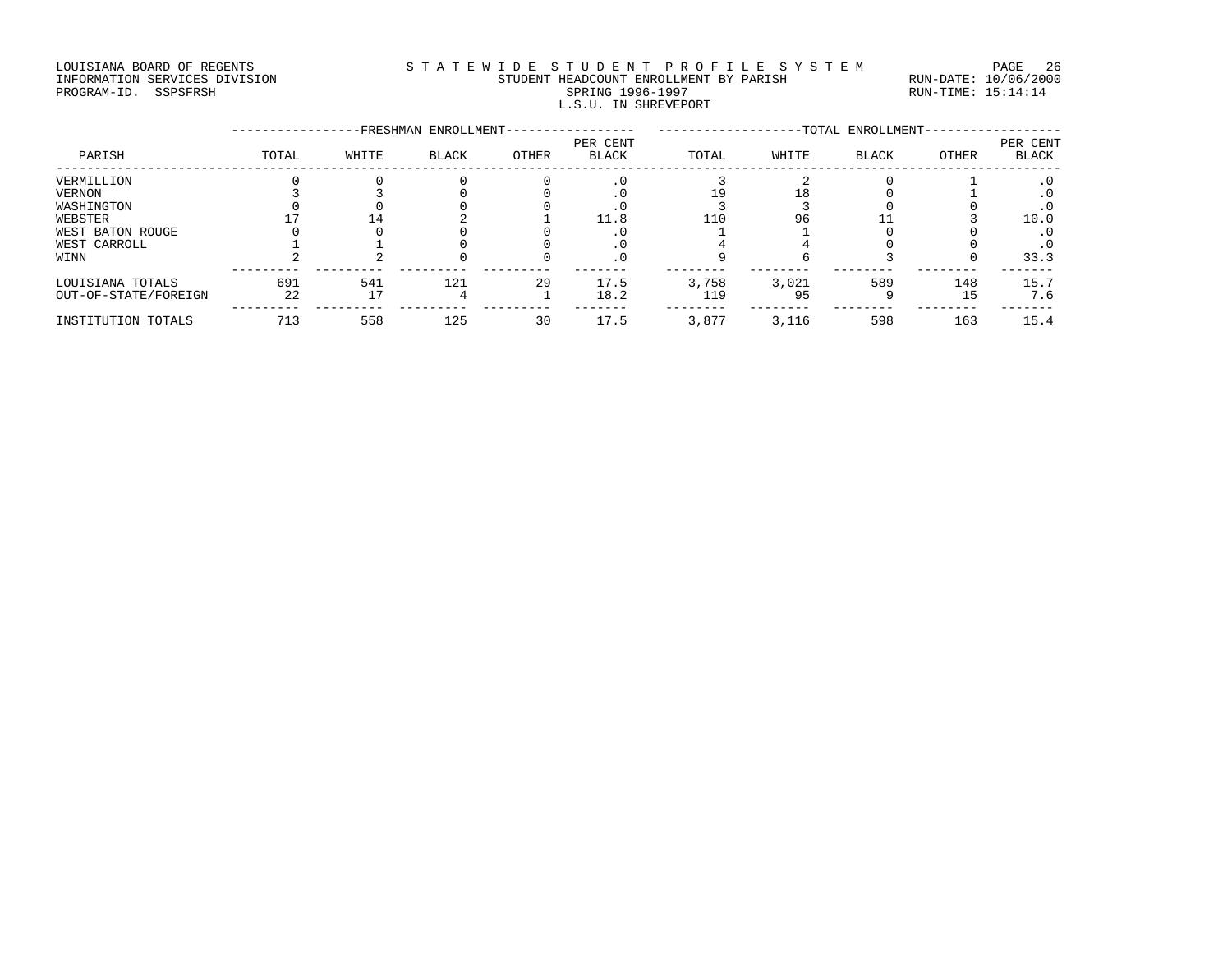## LOUISIANA BOARD OF REGENTS STATEWIDE STUDENT PROFILE SYSTEM PAGE 27 INFORMATION SERVICES DIVISION STUDENT HEADCOUNT ENROLLMENT BY PARISH RUN-DATE: 10/06/2000

## PROGRAM-ID. SSPSFRSH SPRING 1996-1997 RUN-TIME: 15:14:14 UNIVERSITY OF NEW ORLEANS

|                        |                |                | ------------FRESHMAN ENROLLMENT- | -----------  | ------------------TOTAL ENROLLMENT-------------- |                |                |              |                |              |
|------------------------|----------------|----------------|----------------------------------|--------------|--------------------------------------------------|----------------|----------------|--------------|----------------|--------------|
|                        |                |                |                                  |              | PER CENT                                         |                |                |              |                | PER CENT     |
| PARISH                 | TOTAL          | WHITE          | <b>BLACK</b>                     | OTHER        | <b>BLACK</b>                                     | TOTAL          | WHITE          | <b>BLACK</b> | OTHER          | <b>BLACK</b> |
| <b>ACADIA</b>          | 1              | 0              | 1                                | $\mathbf 0$  | 100.0                                            | 12             | 6              | 6            | 0              | 50.0         |
| ALLEN                  | $\mathbf 0$    | $\mathsf 0$    | $\mathbf 0$                      | $\mathbf{0}$ | $\cdot$ 0                                        | $\overline{c}$ | $1\,$          | $\mathbf{1}$ | 0              | 50.0         |
| ASCENSION              | 13             | 5              | 6                                | 2            | 46.2                                             | 24             | 12             | 9            | 3              | 37.5         |
| ASSUMPTION             | $\mathbf{1}$   | $\mathbf{0}$   | 1                                | 0            | 100.0                                            | 8              | 3              | 5            | 0              | 62.5         |
| AVOYELLES              | $\mathbf{1}$   | $\Omega$       | -1                               | O            | 100.0                                            | 8              | 6              | 1            | $\mathbf{1}$   | 12.5         |
| <b>BEAUREGARD</b>      | $\Omega$       | $\Omega$       | $\Omega$                         | O            | $\cdot$ 0                                        | 1              | 1              | $\Omega$     | 0              | $\cdot$ 0    |
| <b>BIENVILLE</b>       |                | $\Omega$       | 1                                | O            | 100.0                                            | 3              | $\overline{2}$ | $\mathbf{1}$ | $\Omega$       | 33.3         |
| <b>BOSSIER</b>         | $\overline{c}$ | $\mathbf{1}$   | $\Omega$                         |              | $\cdot$ 0                                        | 8              | 7              | $\Omega$     | $\mathbf{1}$   | $\cdot$ 0    |
| CADDO                  | 11             | 1              | 10                               | 0            | 90.9                                             | 51             | 15             | 34           | 2              | 66.7         |
| CALCASIEU              | 2              | $\mathbf{1}$   | 1                                | $\Omega$     | 50.0                                             | 30             | 19             | 10           | $\mathbf{1}$   | 33.3         |
| CATAHOULA              | 0              | $\mathbf{0}$   | $\Omega$                         | $\Omega$     | $\cdot$ 0                                        | 1              | $\mathbf 0$    | $\mathbf{1}$ | 0              | 100.0        |
| CLAIBORNE              | 2              | $\mathbf{1}$   | $\mathbf{1}$                     | $\Omega$     | 50.0                                             | 3              | $\overline{2}$ | $\mathbf{1}$ | $\Omega$       | 33.3         |
| CONCORDIA              | 0              | $\mathbf 0$    | $\Omega$                         | $\Omega$     | $\cdot$ 0                                        | 2              | $\mathbf 1$    | 1            | $\Omega$       | 50.0         |
| DE SOTO                | $\mathbf{1}$   | 1              | $\Omega$                         | O            | $\cdot$ 0                                        | 2              | $\overline{2}$ | $\Omega$     | $\Omega$       | $\cdot$ 0    |
| EAST BATON ROUGE       | 22             | 12             |                                  | 3            | 31.8                                             | 130            | 85             | 29           | 16             | 22.3         |
| EAST CARROLL           | $\Omega$       | $\Omega$       | n                                | n            | $\cdot$ 0                                        | 1              | 1              | $\Omega$     | $\Omega$       | $\cdot$ 0    |
| EAST FELICIANA         | $\Omega$       | $\Omega$       | $\Omega$                         | $\Omega$     | $\cdot$ 0                                        | $\mathbf{1}$   | $\mathbf{0}$   | $\mathbf{1}$ | $\Omega$       | 100.0        |
| EVANGELINE             |                | 1              | $\Omega$                         | ∩            | $\cdot$ 0                                        | 5              | 3              | 2            | $\Omega$       | 40.0         |
| FRANKLIN               | $\Omega$       | $\mathbf{0}$   | $\Omega$                         | $\Omega$     | $\cdot$ 0                                        | 1              | $\mathbf{0}$   | $\mathbf{1}$ | $\Omega$       | 100.0        |
| <b>GRANT</b>           | n              | $\mathbf 0$    | U                                | O            | $\cdot$ 0                                        | 2              | $\overline{2}$ | $\Omega$     | $\Omega$       | $\cdot$ 0    |
| IBERIA                 | б              | $\Omega$       | 5                                |              | 83.3                                             | 26             | 10             | 13           | 3              | 50.0         |
| IBERVILLE              |                | $\mathbf 0$    | 1                                | 0            | 100.0                                            | 4              | $\overline{2}$ | 2            | 0              | 50.0         |
| <b>JACKSON</b>         | $\Omega$       | $\Omega$       | $\Omega$                         | $\Omega$     | $\cdot$ 0                                        | 3              | 3              | $\Omega$     | $\Omega$       | $\cdot$ 0    |
| <b>JEFFERSON</b>       | 1,025          | 705            | 92                               | 228          | 9.0                                              | 4,783          | 3,622          | 329          | 832            | 6.9          |
| <b>JEFFERSON DAVIS</b> | 1              | 1              | $\Omega$                         | $\Omega$     | $\cdot$ 0                                        | 13             | 12             | $\mathbf{1}$ | $\Omega$       | 7.7          |
| LAFAYETTE              | 11             | 4              | 5                                | 2            | 45.5                                             | 47             | 30             | 11           | 6              | 23.4         |
| LAFOURCHE              | 14             | 11             | 2                                | 1            | 14.3                                             | 60             | 50             | 3            | 7              | 5.0          |
| LA SALLE               | 1              | $\mathbf{1}$   | $\Omega$                         | 0            | $\cdot$ 0                                        | 2              | $\overline{2}$ | $\Omega$     | $\Omega$       | $\cdot$ 0    |
| LINCOLN                | -1             | $\mathbf 0$    | 1                                | 0            | 100.0                                            | 2              | 0              | -1           | 1              | 50.0         |
| LIVINGSTON             | 2              | 2              | $\Omega$                         | O            | $\cdot$ 0                                        | 12             | 12             | $\Omega$     | 0              | $\cdot$ 0    |
| MADISON                | n              | $\Omega$       | $\Omega$                         | O            | $\cdot$ 0                                        | 1              | $\mathbf 0$    |              | $\Omega$       | 100.0        |
| MOREHOUSE              | $\Omega$       | $\Omega$       | $\Omega$                         | $\Omega$     | $\cdot$ 0                                        | $\mathbf{1}$   | $\mathbf{1}$   |              | $\Omega$       | $\cdot$ 0    |
| NATCHITOCHES           | 3              | $\overline{2}$ | $\Omega$                         | 1            | $\cdot$ 0                                        | 20             | 14             |              | 3              | 15.0         |
| ORLEANS                | 1,285          | 547            | 539                              | 199          | 41.9                                             | 6,023          | 3,440          | 1,784        | 799            | 29.6         |
| OUACHITA               | 7              | 6              | $\Omega$                         | 1            | $\cdot$ 0                                        | 24             | 18             | 3            | 3              | 12.5         |
| PLAQUEMINES            | 28             | 19             | 6                                | 3            | 21.4                                             | 139            | 101            | 23           | 15             | 16.5         |
| POINTE COUPEE          | 1              | $\mathbf 0$    | $\Omega$                         |              | $\cdot$ 0                                        | 5              | $\overline{c}$ | $\mathbf{1}$ | 2              | 20.0         |
| RAPIDES                | 8              | 5              | 3                                | $\Omega$     | 37.5                                             | 32             | 24             | 6            | $\overline{2}$ | 18.8         |
| RED RIVER              |                | $\mathbf 0$    | 1                                | $\Omega$     | 100.0                                            | 3              | $\mathbf{1}$   | 2            | $\Omega$       | 66.7         |
| RICHLAND               | $\Omega$       | $\mathbf 0$    | $\Omega$                         | O            | $\cdot$ 0                                        | 2              | $\overline{2}$ | $\Omega$     | $\Omega$       | $\cdot$ 0    |
| SABINE                 | -1             | 1              | $\Omega$                         | $\Omega$     | $\cdot$ 0                                        | 1              | $\mathbf{1}$   | $\Omega$     | $\Omega$       | $\cdot$ 0    |
| ST. BERNARD            | 94             | 77             | $\mathbf{1}$                     | 16           | 1.1                                              | 497            | 435            | 8            | 54             | 1.6          |
| ST. CHARLES            | 69             | 45             | 13                               | 11           | 18.8                                             | 233            | 174            | 30           | 29             | 12.9         |
| ST. HELENA             | $\Omega$       | 0              | $\Omega$                         | $\Omega$     | $\cdot$ 0                                        | 2              | 1              | 1            | 0              | 50.0         |
| ST. JAMES              | 8              | 1              | 6                                | 1            | 75.0                                             | 17             | 7              | 9            | 1              | 52.9         |
| ST. JOHN               | 41             | 24             | 15                               | 2            | 36.6                                             | 153            | 109            | 30           | 14             | 19.6         |
| ST. LANDRY             | 6              | 4              | 1                                | 1            | 16.7                                             | 19             | 13             | 5            | 1              | 26.3         |
| ST. MARTIN             | 3              | 1              | $\overline{2}$                   | $\Omega$     | 66.7                                             | 6              | 4              | 2            | 0              | 33.3         |
| ST. MARY               | $\overline{2}$ | $\mathbf{1}$   | $\mathbf{1}$                     | $\Omega$     | 50.0                                             | 23             | 15             | 6            | $\overline{a}$ | 26.1         |
| ST. TAMMANY            | 162            | 125            | 13                               | 24           | 8.0                                              | 898            | 761            | 45           | 92             | 5.0          |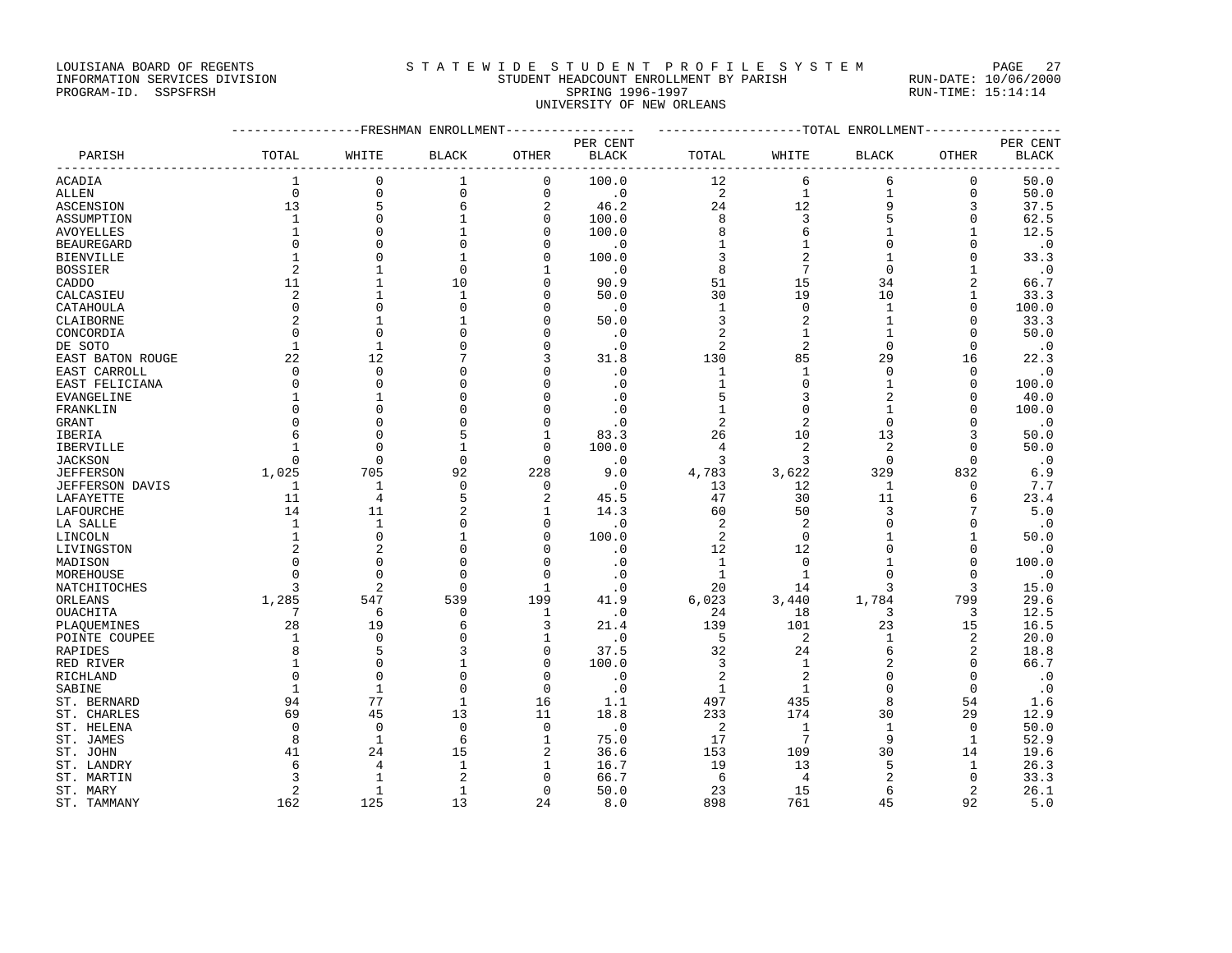#### LOUISIANA BOARD OF REGENTS STATEWIDE STUDENT PROFILE SYSTEM PAGE 28 INFORMATION SERVICES DIVISION STUDENT HEADCOUNT ENROLLMENT BY PARISH RUN-DATE: 10/06/2000 PROGRAM-ID. SSPSFRSH SPRING 1996-1997 RUN-TIME: 15:14:14 UNIVERSITY OF NEW ORLEANS

|                      |       |       | -FRESHMAN ENROLLMENT- |       | -TOTAL ENROLLMENT-       |        |       |              |       |                   |
|----------------------|-------|-------|-----------------------|-------|--------------------------|--------|-------|--------------|-------|-------------------|
| PARISH               | TOTAL | WHITE | <b>BLACK</b>          | OTHER | PER CENT<br><b>BLACK</b> | TOTAL  | WHITE | <b>BLACK</b> | OTHER | PER CENT<br>BLACK |
| TANGIPAHOA           |       |       |                       |       | 14.3                     | 31     | 20    |              |       | 19.4              |
| TENSAS               |       |       |                       |       | . 0                      |        |       |              |       | 100.0             |
| TERREBONNE           |       | 10    |                       |       | 13.3                     | 76     | 60    |              | 10    | 7.9               |
| UNION                |       |       |                       |       |                          |        |       |              |       | . 0               |
| VERMILLION           |       |       |                       |       |                          |        |       |              |       | 20.0              |
| VERNON               |       |       |                       |       | 50.0                     |        |       |              |       | 40.0              |
| WASHINGTON           |       |       |                       |       | 50.0                     |        |       |              |       | 35.3              |
| WEBSTER              |       |       |                       |       | . U                      |        |       |              |       | 50.0              |
| WEST CARROLL         |       |       |                       |       | . 0                      |        |       |              |       | $\cdot$ 0         |
| WEST FELICIANA       |       |       |                       |       | $\cdot$ 0                |        |       |              |       | .0                |
| LOUISIANA TOTALS     | 2,871 | 1,627 | 742                   | 502   | 25.8                     | 13,494 | 9,141 | 2,446        | 1,907 | 18.1              |
| OUT-OF-STATE/FOREIGN | 192   | 62    | 22                    | 108   | 11.5                     | 1,355  | 434   | 100          | 821   | 7.4               |
| INSTITUTION TOTALS   | 3,063 | 1,689 | 764                   | 610   | 24.9                     | 14,849 | 9,575 | 2,546        | 2,728 | 17.1              |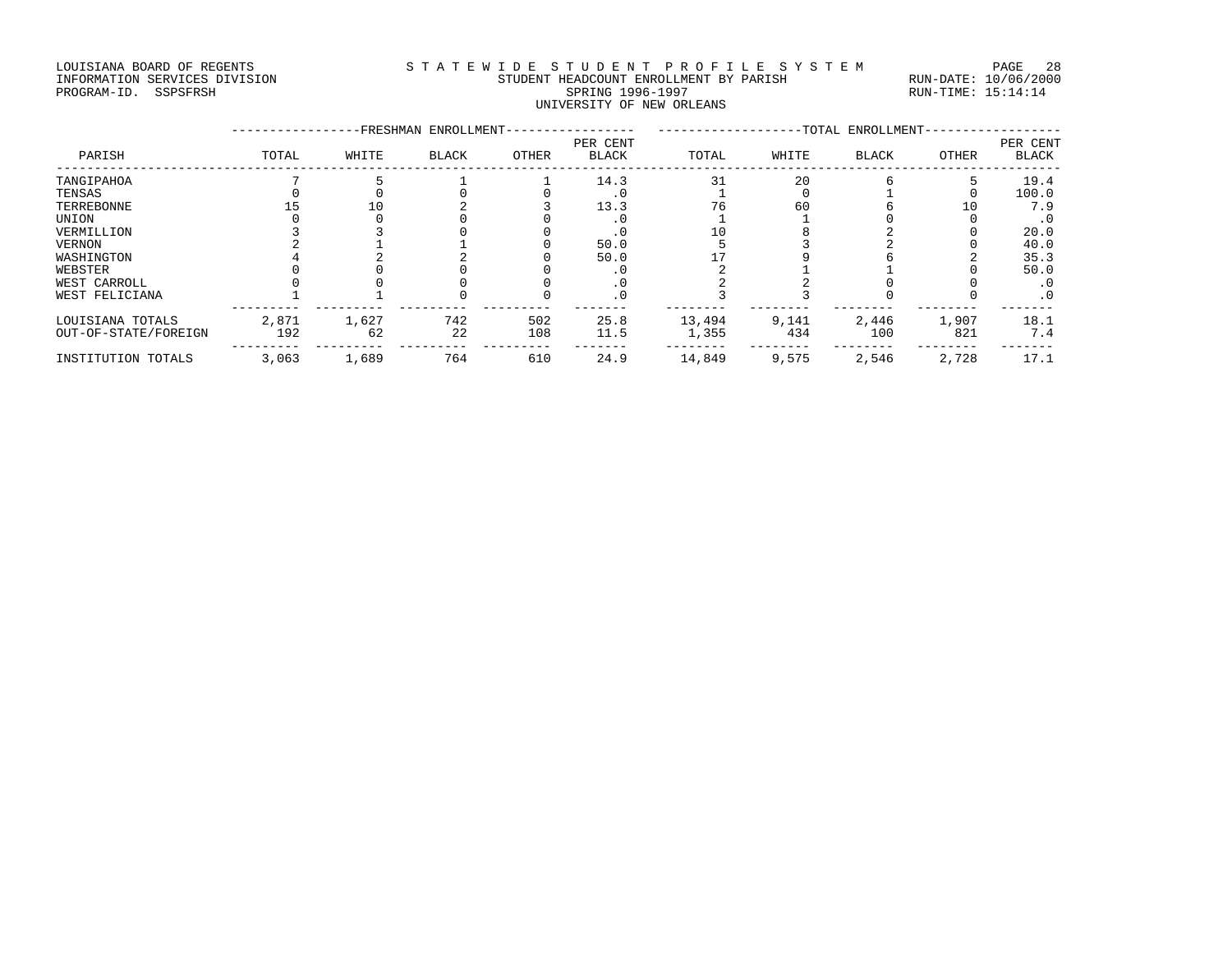LOUISIANA BOARD OF REGENTS STA TEWIDE STUDENT PROFILE SYSTEM PAGE 29

| DOOLDIAMA DOANO OF NEGENID    | UIAIULU LUULU UIVILIA INVIILULU UIULUI | . 500<br>--          |
|-------------------------------|----------------------------------------|----------------------|
| INFORMATION SERVICES DIVISION | STUDENT HEADCOUNT ENROLLMENT BY PARISH | RUN-DATE: 10/06/2000 |
| PROGRAM-ID. SSPSFRSH          | SPRING 1996-1997                       | RUN-TIME: 15:14:14   |
|                               | L.S.U. LAW CENTER                      |                      |

|                          |               | ------------FRESHMAN ENROLLMENT----------------- |              | ------------------TOTAL ENROLLMENT-------------- |              |                |                   |                |               |              |
|--------------------------|---------------|--------------------------------------------------|--------------|--------------------------------------------------|--------------|----------------|-------------------|----------------|---------------|--------------|
|                          |               |                                                  |              |                                                  | PER CENT     |                |                   |                |               | PER CENT     |
| PARISH                   | TOTAL         | WHITE                                            | <b>BLACK</b> | OTHER                                            | <b>BLACK</b> | TOTAL          | WHITE             | <b>BLACK</b>   | OTHER         | <b>BLACK</b> |
| ACADIA                   | 0             | 0                                                | $\mathbf 0$  | 0                                                | $\cdot$ 0    | 8              | 8                 | 0              | 0             | $\cdot$ 0    |
| <b>ALLEN</b>             | $\Omega$      | $\Omega$                                         | $\mathbf{0}$ | $\mathbf 0$                                      | $\cdot$ 0    | 4              | 4                 | $\mathbf 0$    | $\mathbf 0$   | $\cdot$ 0    |
| <b>ASCENSION</b>         | $\Omega$      | 0                                                | $\mathbf{0}$ | 0                                                | $\cdot$ 0    | 8              | 8                 | 0              | $\mathbf 0$   | $\cdot$ 0    |
| ASSUMPTION               | $\Omega$      | $\Omega$                                         | $\Omega$     | $\Omega$                                         | $\cdot$ 0    | 1              | $\mathbf{1}$      | $\Omega$       | $\mathbf 0$   | $\cdot$ 0    |
| <b>AVOYELLES</b>         | $\Omega$      | $\Omega$                                         | $\Omega$     | $\Omega$                                         | $\cdot$ 0    | 3              | 3                 | $\Omega$       | $\mathbf 0$   | $\cdot$ 0    |
| <b>BEAUREGARD</b>        | $\Omega$      | $\Omega$                                         | $\Omega$     | $\Omega$                                         | $\cdot$ 0    | 3              | 3                 | $\Omega$       | $\mathbf 0$   | $\cdot$ 0    |
| <b>BOSSIER</b>           | Ω             | $\Omega$                                         | $\Omega$     | $\Omega$                                         | $\cdot$ 0    | 3              | 3                 | O              | $\mathbf 0$   | $\cdot$ 0    |
| CADDO                    | U             | $\Omega$                                         | $\Omega$     | $\Omega$                                         | $\cdot$ 0    | 21             | 21                | $\Omega$       | $\mathbf 0$   | $\cdot$ 0    |
| CALCASIEU                | U             | $\Omega$                                         | $\cap$       | $\Omega$                                         | $\cdot$ 0    | 13             | 13                | $\Omega$       | $\Omega$      | $\cdot$ 0    |
| CALDWELL                 | $\cap$        | $\Omega$                                         | $\Omega$     | ∩                                                | $\cdot$ 0    | $\mathbf{1}$   | $\mathbf{1}$      | $\Omega$       | $\Omega$      | $\cdot$ 0    |
| CAMERON                  | $\Omega$      | $\Omega$                                         | $\Omega$     | $\cap$                                           | $\cdot$ 0    | 3              | 3                 | $\Omega$       | $\Omega$      | $\cdot$ 0    |
|                          | $\Omega$      | $\Omega$                                         | $\Omega$     | $\Omega$                                         | $\cdot$ 0    | $\mathbf{1}$   | $\mathbf{1}$      | $\Omega$       | $\mathbf 0$   | $\cdot$ 0    |
| CATAHOULA                | $\Omega$      | $\Omega$                                         | $\Omega$     | O                                                |              | $\mathbf{1}$   | $\mathbf{1}$      | $\Omega$       | $\mathbf 0$   | $\cdot$ 0    |
| CONCORDIA                | $\Omega$      | $\Omega$                                         | $\Omega$     | $\Omega$                                         | $\cdot$ 0    | $\mathbf{1}$   | $\mathbf{1}$      | $\Omega$       | $\mathbf 0$   |              |
| DE SOTO                  |               |                                                  | $\cap$       |                                                  | $\cdot$ 0    |                |                   |                |               | $\cdot$ 0    |
| EAST BATON ROUGE         | $\Omega$      | $\Omega$                                         |              | $\Omega$                                         | $\cdot$ 0    | 185            | 170               | 9              | 6             | 4.9          |
| EAST FELICIANA           | O             | $\Omega$                                         | ∩            | ∩                                                | $\cdot$ 0    | 1              | 1                 | $\Omega$       | $\Omega$      | $\cdot$ 0    |
| EVANGELINE               | $\Omega$      | $\Omega$                                         | $\Omega$     | ∩                                                | . 0          | $\overline{2}$ | 2                 | $\Omega$       | $\Omega$      | $\cdot$ 0    |
| FRANKLIN                 | O             | $\Omega$                                         | $\Omega$     | O                                                | $\cdot$ 0    | 3              | 3                 | $\Omega$       | $\Omega$      | $\cdot$ 0    |
| GRANT                    | U             | $\Omega$                                         | $\Omega$     | $\cap$                                           | $\cdot$ 0    | 3              | 3                 | $\Omega$       | $\mathbf 0$   | $\cdot$ 0    |
| IBERIA                   | $\Omega$      | $\Omega$                                         | $\Omega$     | $\Omega$                                         | $\cdot$ 0    | 8              | 7                 | $\mathbf{1}$   | $\Omega$      | 12.5         |
| <b>IBERVILLE</b>         | $\Omega$      | $\Omega$                                         | $\Omega$     | $\Omega$                                         | $\cdot$ 0    | 4              | $\overline{4}$    | $\Omega$       | $\mathbf 0$   | $\cdot$ 0    |
| <b>JEFFERSON</b>         | $\Omega$      | $\Omega$                                         | $\Omega$     | $\Omega$                                         | $\cdot$ 0    | 52             | 46                | $\mathbf{1}$   | 5             | 1.9          |
| <b>JEFFERSON DAVIS</b>   | $\Omega$      | $\Omega$                                         | $\Omega$     | $\Omega$                                         | $\cdot$ 0    | $\sqrt{2}$     | $\sqrt{2}$        | $\Omega$       | $\mathbf 0$   | $\cdot$ 0    |
| LAFAYETTE                | $\Omega$      | $\Omega$                                         | $\Omega$     | $\Omega$                                         | $\cdot$ 0    | 27             | 26                | $\mathbf{1}$   | $\mathbf 0$   | 3.7          |
| LAFOURCHE                | O             | $\Omega$                                         | $\Omega$     | ∩                                                | $\cdot$ 0    | 7              | 7                 | $\Omega$       | $\mathbf 0$   | $\cdot$ 0    |
| LA SALLE                 | $\Omega$      | $\Omega$                                         | $\cap$       | O                                                | $\cdot$ 0    | 1              | 1                 | $\Omega$       | 0             | $\cdot$ 0    |
| LINCOLN                  | U             | $\Omega$                                         | $\cap$       | ∩                                                | $\cdot$ 0    | 7              | 6                 | -1             | $\mathbf 0$   | 14.3         |
| LIVINGSTON               | $\Omega$      | $\Omega$                                         | $\Omega$     | ∩                                                | $\cdot$ 0    | 9              | 9                 | $\Omega$       | $\Omega$      | $\cdot$ 0    |
| MADISON                  | Ω             | $\Omega$                                         | $\Omega$     | $\Omega$                                         | $\cdot$ 0    | $\mathbf{1}$   | $\mathbf{1}$      | $\Omega$       | $\Omega$      | $\cdot$ 0    |
| MOREHOUSE                | $\Omega$      | $\Omega$                                         | $\Omega$     | O                                                | $\cdot$ 0    | 2              | $\overline{2}$    | $\Omega$       | $\mathbf 0$   | $\cdot$ 0    |
| NATCHITOCHES             | Ω             | $\Omega$                                         | $\Omega$     | $\Omega$                                         | $\cdot$ 0    | 5              | 5                 | $\Omega$       | $\mathsf 0$   | $\cdot$ 0    |
| ORLEANS                  | Ω             | $\Omega$                                         | $\Omega$     | $\Omega$                                         | $\cdot$ 0    | 30             | 24                | 5              | $\mathbf{1}$  | 16.7         |
| <b>OUACHITA</b>          | $\Omega$      | $\Omega$                                         | $\cap$       | $\Omega$                                         | $\cdot$ 0    | 22             | 20                | $\mathbf{1}$   | $\mathbf{1}$  | 4.5          |
| PLAQUEMINES              | O             | $\Omega$                                         | ∩            | ∩                                                | $\cdot$ 0    | 6              | 6                 | $\Omega$       | $\Omega$      | $\cdot$ 0    |
| POINTE COUPEE            | $\Omega$      | $\Omega$                                         | $\Omega$     | O                                                | $\cdot$ 0    | $\mathbf{1}$   | $\mathbf{1}$      | $\Omega$       | $\Omega$      | $\cdot$ 0    |
| RAPIDES                  | $\Omega$      | $\Omega$                                         | $\cap$       | O                                                | $\cdot$ 0    | 14             | 12                | $\mathbf{1}$   | 1             | 7.1          |
| RICHLAND                 | $\cap$        | $\Omega$                                         | $\Omega$     | $\cap$                                           | $\cdot$ 0    | 2              | $\overline{2}$    | $\Omega$       | 0             | $\cdot$ 0    |
| SABINE                   | $\Omega$      | $\Omega$                                         | $\Omega$     | $\Omega$                                         | $\cdot$ 0    | 3              | $\mathbf{1}$      | $\mathbf{1}$   | $\mathbf{1}$  | 33.3         |
| ST. BERNARD              | U             | $\Omega$                                         | $\Omega$     | O                                                | $\cdot$ 0    |                | 7                 | $\Omega$       | 0             | $\cdot$ 0    |
| ST. CHARLES              | $\Omega$      | $\Omega$                                         | $\Omega$     | $\Omega$                                         | $\cdot$ 0    | 1              | $\mathbf{1}$      | $\Omega$       | $\Omega$      | $\cdot$ 0    |
| ST. JAMES                | $\Omega$      | $\Omega$                                         | $\Omega$     | $\Omega$                                         | $\cdot$ 0    | 1              | $\mathbf{1}$      | $\Omega$       | $\mathbf 0$   | $\cdot$ 0    |
| ST. LANDRY               | $\Omega$      | $\Omega$                                         | $\Omega$     | $\Omega$                                         | $\cdot$ 0    | 4              | 4                 | $\Omega$       | $\Omega$      | $\cdot$ 0    |
| ST. MARTIN               | Λ             | $\Omega$                                         | $\cap$       | $\Omega$                                         | $\cdot$ 0    | 4              | 4                 | $\Omega$       | $\Omega$      | $\cdot$ 0    |
| ST. MARY                 | U             | $\Omega$                                         | $\cap$       | O                                                | $\cdot$ 0    | $\overline{a}$ | 2                 | $\Omega$       | $\Omega$      | $\cdot$ 0    |
|                          | n             | $\Omega$                                         | ∩            | ∩                                                | $\cdot$ 0    | 17             | 17                | $\Omega$       | $\mathbf 0$   | $\cdot$ 0    |
| ST. TAMMANY              | Λ             | $\Omega$                                         | $\Omega$     | ∩                                                | $\cdot$ 0    | 15             | 14                | -1             | $\Omega$      | 6.7          |
| TANGIPAHOA<br>TERREBONNE | O             | $\Omega$                                         | $\Omega$     | ∩                                                | $\cdot$ 0    | 13             | 12                | $\Omega$       | 1             | $\cdot$ 0    |
|                          |               | $\mathbf 0$                                      | $\Omega$     | O                                                |              |                |                   | $\Omega$       |               |              |
| VERMILLION               | 0<br>$\Omega$ | $\Omega$                                         | $\Omega$     | $\Omega$                                         | $\cdot$ 0    | 4              | 4<br>$\mathbf{1}$ | $\overline{1}$ | 0<br>$\Omega$ | $\cdot$ 0    |
| VERNON                   |               |                                                  |              |                                                  | $\cdot$ 0    | $\overline{2}$ |                   |                |               | 50.0         |

WASHINGTON 0 0 0 0 .0 1 1 0 0 .0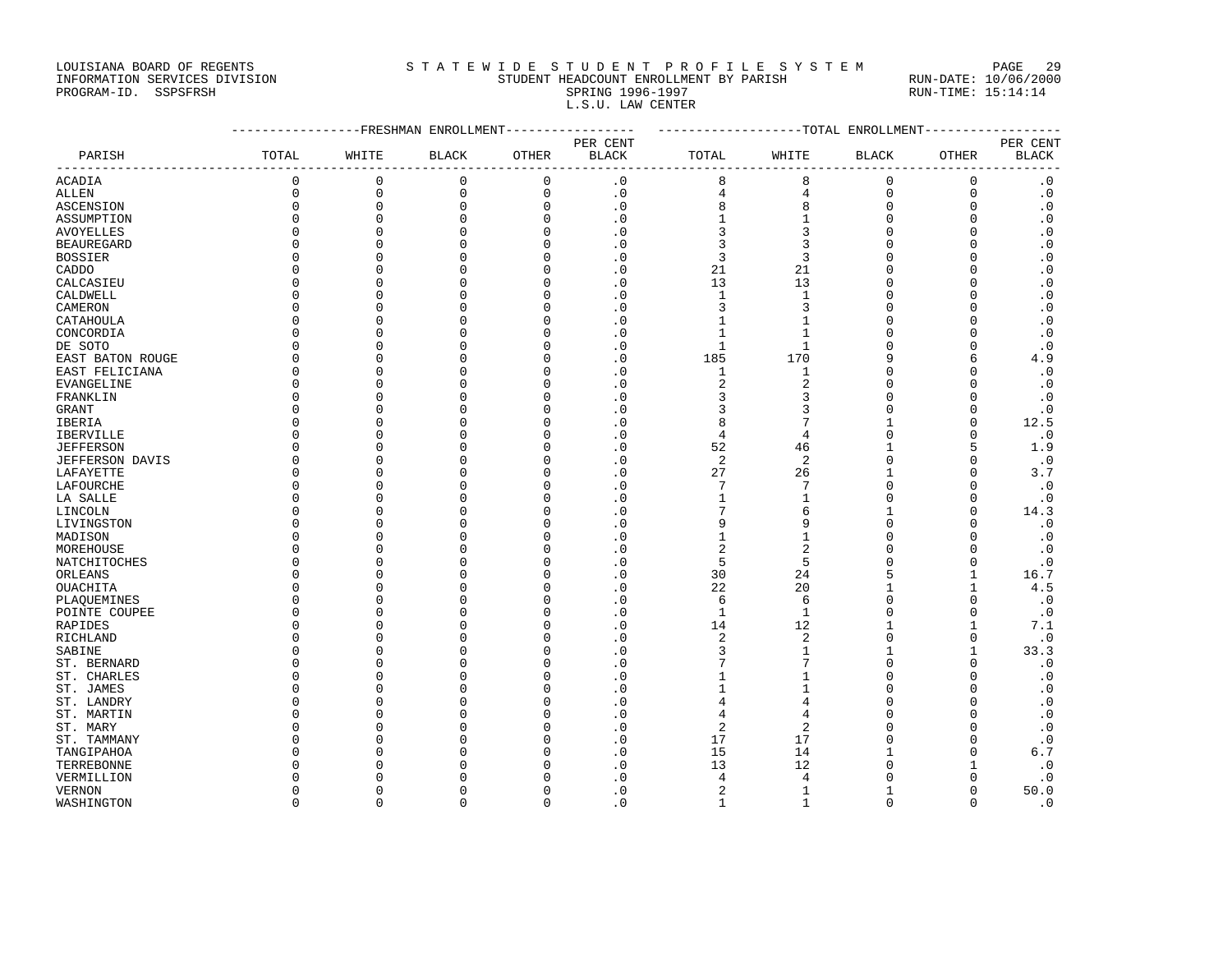#### LOUISIANA BOARD OF REGENTS STATEWIDE STUDENT PROFILE SYSTEM PAGE 30 INFORMATION SERVICES DIVISION STUDENT HEADCOUNT ENROLLMENT BY PARISH RUN-DATE: 10/06/2000 DOUISIANA BOARD OF REGENTS STATEWILD E STUDENT HEADCOUNT ENROLLMENT BY PARISH NOTION SERVICES DIVISION STUDENT HEADCOUNT ENROLLMENT BY PARISH RUN-DATE: 10/06/2000<br>PROGRAM-ID. SSPSFRSH SPRING 1996-1997 SPRING 1996-1997 RUN-L.S.U. LAW CENTER

#### -----------------FRESHMAN ENROLLMENT----------------- -------------------TOTAL ENROLLMENT------------------ PER CENT PER CENT PARISH TOTAL WHITE BLACK OTHER BLACK TOTAL WHITE BLACK OTHER BLACK ------------------------------------------------------------------------------------------------------------------------------------ WEST FELICIANA 0 0 0 0 .0 1 1 0 0 .0 WINN 0 0 0 0 .0 2 2 0 0 .0 --------- --------- --------- --------- ------- -------- -------- -------- -------- ------- LOUISIANA TOTALS 0 0 0 0 .0 542 503 23 16 4.2 OUT-OF-STATE/FOREIGN 0 0 0 0 .0 66 43 10 13 15.2 --------- --------- --------- --------- ------- -------- -------- -------- -------- ------- INSTITUTION TOTALS 0 0 0 0 .0 608 546 33 29 5.4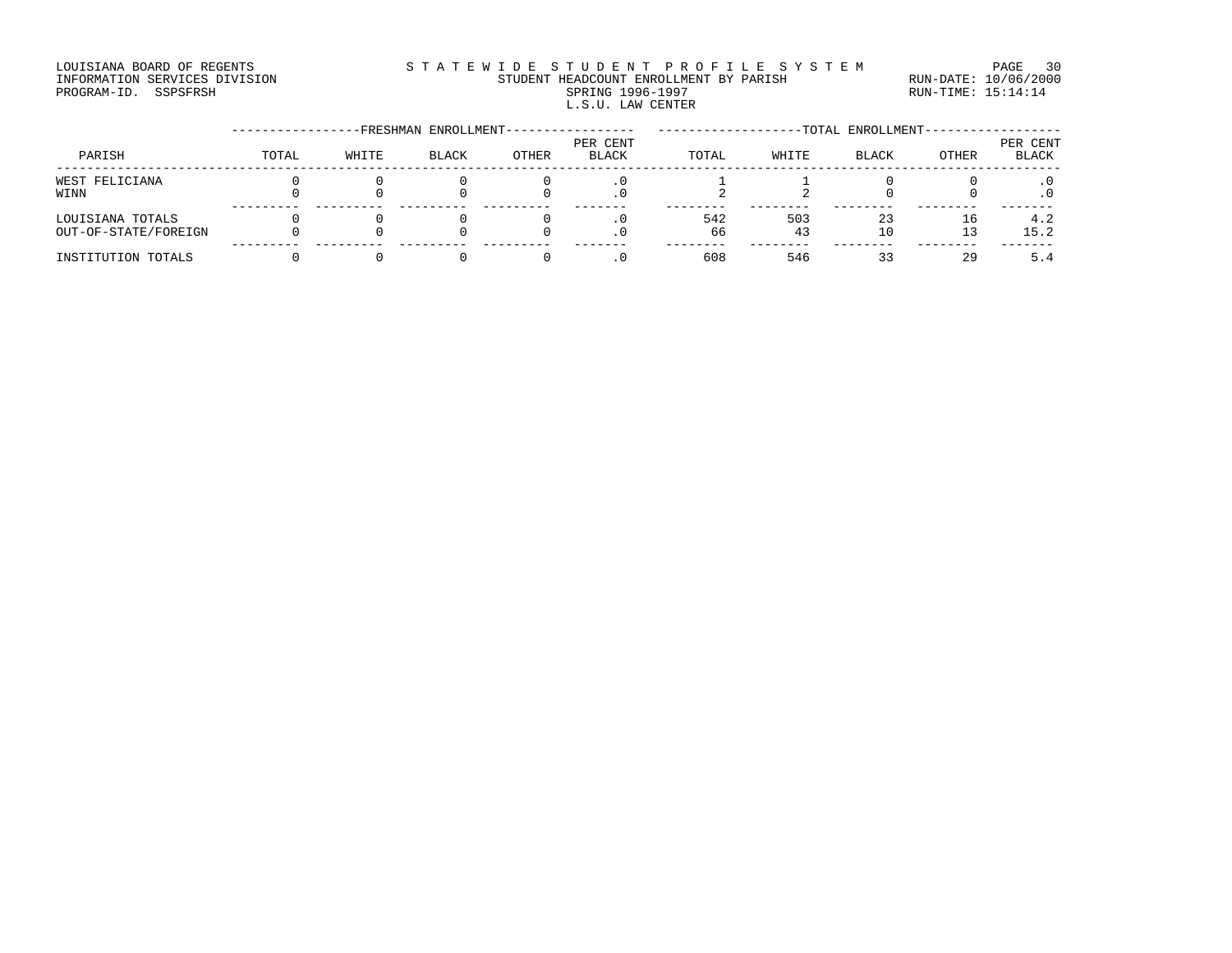LOUISIANA BOARD OF REGENTS STATEWIDE STUDENT PROFILE SYSTEM PAGE 31

### INFORMATION SERVICES DIVISION STUDENT HEADCOUNT ENROLLMENT BY PARISH RUN-DATE: 10/06/2000 PROGRAM-ID. SSPSFRSH SPRING 1996-1997 RUN-TIME: 15:14:14 SOUTHERN U. IN BATON ROUGE

|                         |                         | ------------FRESHMAN ENROLLMENT |                         |                      |                | ------------------TOTAL ENROLLMENT- |                            |                                    |                         |                                 |  |
|-------------------------|-------------------------|---------------------------------|-------------------------|----------------------|----------------|-------------------------------------|----------------------------|------------------------------------|-------------------------|---------------------------------|--|
|                         |                         |                                 |                         |                      | PER CENT       |                                     |                            |                                    |                         | PER CENT                        |  |
| PARISH                  | TOTAL                   | WHITE                           | <b>BLACK</b>            | <b>OTHER</b>         | <b>BLACK</b>   | TOTAL                               | WHITE                      | <b>BLACK</b>                       | <b>OTHER</b>            | <b>BLACK</b><br>--------------- |  |
| ACADIA                  | 13                      | $\mathbf{1}$                    | 12                      | $\mathbf 0$          | 92.3           | 41                                  | 5                          | 36                                 | $\mathbf 0$             | 87.8                            |  |
| <b>ALLEN</b>            | $\overline{4}$          | $1\,$                           | $\overline{\mathbf{3}}$ | $\mathbf 0$          | 75.0           | 17                                  | $\mathbf{1}$               | 16                                 | $\mathbf 0$             | 94.1                            |  |
| ASCENSION               | 44                      | $\overline{3}$                  | 41                      | $\mathbf 0$          | 93.2           | 176                                 | 16                         | 160                                | $\Omega$                | 90.9                            |  |
| ASSUMPTION              | 12                      | $\mathbf 0$                     | 12                      | $\mathbf 0$          | 100.0          | 46                                  | 6                          | 40                                 | $\Omega$                | 87.0                            |  |
| AVOYELLES               | 16                      | $\Omega$                        | 16                      | $\Omega$             | 100.0          | 53                                  | $\overline{4}$             | 49                                 | $\Omega$                | 92.5                            |  |
| <b>BEAUREGARD</b>       | 5                       | $\mathbf 0$                     | 5                       | $\mathbf 0$          | 100.0          | 17                                  | $\mathbf{1}$               | 16                                 | $\Omega$                | 94.1                            |  |
| <b>BIENVILLE</b>        | $\mathbf{1}$            | $\Omega$                        | $\mathbf{1}$            | $\mathbf 0$          | 100.0          | 6                                   | $\mathbf 0$                | 6                                  | $\Omega$                | 100.0                           |  |
| <b>BOSSIER</b>          | $\mathbf{1}$            | $\Omega$                        | <sup>1</sup>            | $\Omega$             | 100.0          | 13                                  | $\sqrt{2}$                 | 11                                 | $\Omega$                | 84.6                            |  |
| CADDO                   | 50                      | $\Omega$                        | 50                      | 0                    | 100.0          | 219                                 | $\overline{3}$             | 216                                | $\Omega$                | 98.6                            |  |
| CALCASIEU               | 33                      | $\Omega$                        | 33                      | $\Omega$             | 100.0          | 130                                 | $\overline{7}$             | 122                                | $\mathbf{1}$            | 93.8                            |  |
| CALDWELL                | 2                       | $\mathbf{0}$                    | 2                       | 0                    | 100.0          | 11                                  | $\mathsf 0$                | 11                                 | $\Omega$                | 100.0                           |  |
| CAMERON                 | $\mathbf{1}$            | $\mathbf{1}$                    | $\Omega$                | $\Omega$             | $\cdot$ 0      | $\overline{4}$                      | $\overline{c}$             | $\overline{\phantom{0}}^2$         | $\Omega$                | 50.0                            |  |
| CATAHOULA               | $\overline{3}$          | $\Omega$                        | 3                       | $\mathbf 0$          | 100.0          | 18                                  | $\overline{0}$             | 18                                 | $\Omega$                | 100.0                           |  |
| CLAIBORNE               | $\overline{4}$          | $\Omega$                        | 4                       | $\Omega$             | 100.0          | 11                                  | $\mathbf{1}$               | 10                                 | $\Omega$                | 90.9                            |  |
| CONCORDIA               | 10                      | $\Omega$                        | 10                      | $\Omega$             | 100.0          | 39                                  | $\mathbf{1}$               | 38                                 | $\Omega$                | 97.4                            |  |
| DE SOTO                 | $\overline{9}$          | $\Omega$                        | 9                       | $\Omega$             | 100.0          | 26                                  | 1                          | 24                                 | $\mathbf{1}$            | 92.3                            |  |
| EAST BATON ROUGE        | 922                     | 41                              | 871                     | 10                   | 94.5           | 3,108                               | 162                        | 2,920                              | 26                      | 94.0                            |  |
| EAST CARROLL            | $\overline{4}$          | $\Omega$                        | 4                       | $\Omega$             | 100.0          | 28                                  | $\overline{0}$             | 28                                 | $\Omega$                | 100.0                           |  |
| EAST FELICIANA          | 51                      | 5                               | 45                      | 1                    | 88.2           | 136                                 | 11                         | 124                                | 1                       | 91.2                            |  |
| EVANGELINE              | 13                      | $\Omega$                        | 13                      | $\Omega$             | 100.0          | 65                                  | 21                         | 44                                 | $\Omega$                | 67.7                            |  |
| FRANKLIN                | $6\overline{6}$         | $\Omega$                        | 6                       | $\Omega$             | 100.0          | 31                                  | $\Omega$                   | 31                                 | $\Omega$                | 100.0                           |  |
| <b>GRANT</b>            | $7\phantom{.0}$         | $\mathbf{0}$                    | $7\phantom{.0}$         | 0                    | 100.0          | 11                                  | $\mathsf 0$                | 11                                 | 0                       | 100.0                           |  |
| IBERIA                  | 17                      | $\Omega$                        | 17                      | $\Omega$             | 100.0          | 94                                  | $\overline{3}$             | 91                                 | $\Omega$                | 96.8                            |  |
| IBERVILLE               | 63                      | $\overline{2}$                  | 61                      | $\mathbf 0$          | 96.8           | 251                                 | 9                          | 241                                | $\mathbf{1}$            | 96.0                            |  |
| <b>JACKSON</b>          | $\overline{\mathbf{3}}$ | $\Omega$                        | $\overline{3}$          | $\Omega$             | 100.0          | 14                                  | $\overline{2}$             | 12                                 | $\Omega$                | 85.7                            |  |
| <b>JEFFERSON</b>        | 34                      | $\mathbf{1}$                    | 31                      | 2                    | 91.2           | 124                                 | 12                         | 108                                | 4                       | 87.1                            |  |
| JEFFERSON DAVIS         | $\overline{4}$          | $\Omega$                        | $\overline{4}$          | 0                    | 100.0          | 19                                  | $\overline{3}$             | 16                                 | $\Omega$                | 84.2                            |  |
| LAFAYETTE               | 19                      | $\Omega$                        | 19                      | $\mathbf 0$          | 100.0          | 118                                 | 13                         | 105                                | $\Omega$                | 89.0                            |  |
| LAFOURCHE               | 3                       | $\Omega$                        | 3                       | 0                    | 100.0          | 28                                  | 3                          | 25                                 | $\Omega$                | 89.3                            |  |
| LA SALLE                | $\mathbf{1}$            | $\Omega$                        | $\mathbf{1}$            | $\Omega$             | 100.0          | - 9                                 | $\Omega$                   | - 9                                | $\Omega$                | 100.0                           |  |
| LINCOLN                 | 3                       | $\Omega$                        | 3                       | $\Omega$             | 100.0          | 10                                  | $\mathbf{1}$               | 9                                  | $\Omega$                | 90.0                            |  |
| LIVINGSTON              | $\overline{4}$          | $\mathbf{1}$                    | 3                       | 0                    | 75.0           | 39                                  | 13                         | 25                                 | $\mathbf{1}$            | 64.1                            |  |
| MADISON                 | 10                      | $\Omega$                        | 10                      | $\Omega$             | 100.0          | 26                                  | $\mathbf{1}$               | 25                                 | $\Omega$                | 96.2                            |  |
| MOREHOUSE               | 12                      | $\mathbf{1}$                    | 11                      | $\mathbf 0$          | 91.7           | 36                                  | $1\,$                      | 35                                 | $\Omega$                | 97.2                            |  |
| NATCHITOCHES            | $\overline{4}$          | $\overline{2}$                  | -2                      | 0                    | 50.0           | 33                                  | 5                          | 28                                 | $\Omega$                | 84.8                            |  |
| ORLEANS                 | 153                     | $\Omega$                        | 153                     | $\mathbf 0$          | 100.0          | 585                                 | $\overline{7}$             | 576                                | $\overline{a}$          | 98.5                            |  |
| OUACHITA                | 29                      | $\mathbf{0}$                    | 29                      | 0                    | 100.0          | 104                                 | 5                          | 99                                 | $\Omega$                | 95.2                            |  |
| PLAQUEMINES             | $-5$                    | $\Omega$                        | -5                      | $\Omega$             | 100.0          | 19                                  | $\mathbf 0$                | 19                                 | $\Omega$                | 100.0                           |  |
| POINTE COUPEE           | 32                      | $\overline{2}$                  | 30                      | $\mathbf 0$          | 93.8           | 126                                 | 11<br>$7\phantom{.0}$      | 114                                | $\mathbf{1}$            | 90.5                            |  |
| RAPIDES                 | 31                      | $\Omega$<br>$\Omega$            | 31<br>$\mathbf{1}$      | $\Omega$             | 100.0          | 141                                 |                            | 134                                | $\Omega$                | 95.0                            |  |
| RED RIVER               | $\mathbf{1}$<br>2       | $\Omega$                        |                         | $\mathbf 0$          | 100.0          | $7\phantom{.0}$<br>7                | $\mathbf 0$<br>$\mathbf 0$ | $7\phantom{.0}$<br>$7\phantom{.0}$ | $\mathbf 0$<br>$\Omega$ | 100.0                           |  |
| RICHLAND                | $\mathbf{1}$            | $\Omega$                        | 2<br>$\mathbf{1}$       | $\Omega$<br>$\Omega$ | 100.0          | 5                                   | $\mathbf 0$                | 5                                  | $\Omega$                | 100.0                           |  |
| SABINE                  | $\overline{2}$          | $\Omega$                        | $\overline{a}$          | $\Omega$             | 100.0<br>100.0 | 8                                   | $\Omega$                   | 8                                  | $\Omega$                | 100.0<br>100.0                  |  |
| ST. BERNARD             | 6                       | $\Omega$                        | 6                       |                      |                | 17                                  | $\mathbf{1}$               | 16                                 | $\Omega$                |                                 |  |
| ST. CHARLES             | 17                      | $\Omega$                        | 17                      | 0<br>$\Omega$        | 100.0          | 68                                  | $\mathbf{1}$               | 67                                 | $\Omega$                | 94.1                            |  |
| ST. HELENA<br>ST. JAMES | 41                      | $\Omega$                        | 41                      | 0                    | 100.0<br>100.0 | 131                                 | $\mathbf{1}$               | 129                                | 1                       | 98.5<br>98.5                    |  |
| ST. JOHN                | 29                      | $\mathbf{1}$                    | 28                      | O                    | 96.6           | 84                                  | $\mathbf{1}$               | 83                                 | $\Omega$                | 98.8                            |  |
| ST. LANDRY              | 50                      | $\mathbf{1}$                    | 49                      | $\Omega$             | 98.0           | 305                                 | 12                         | 293                                | $\Omega$                | 96.1                            |  |
| ST. MARTIN              | 16                      | $\Omega$                        | 16                      | $\Omega$             | 100.0          | 51                                  | $\Omega$                   | 51                                 | $\Omega$                | 100.0                           |  |
|                         |                         |                                 |                         |                      |                |                                     |                            |                                    |                         |                                 |  |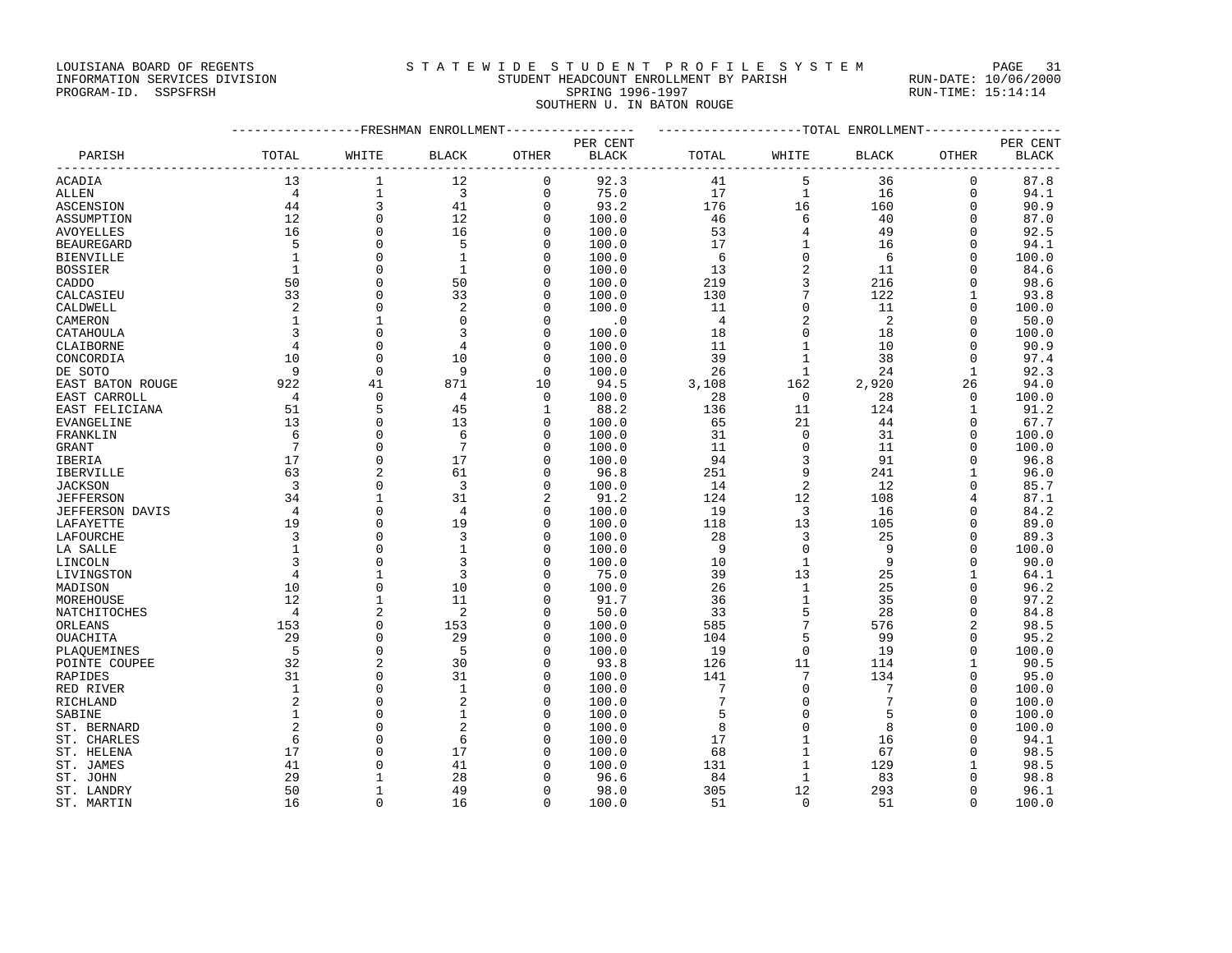## LOUISIANA BOARD OF REGENTS STATEWIDE STUDENT PROFILE SYSTEM PAGE 32 INFORMATION SERVICES DIVISION STUDENT HEADCOUNT ENROLLMENT BY PARISH RUN-DATE: 10/06/2000

## PROGRAM-ID. SSPSFRSH SPRING 1996-1997 RUN-TIME: 15:14:14 SOUTHERN U. IN BATON ROUGE

|                      |       | -FRESHMAN ENROLLMENT- | --TOTAL ENROLLMENT- |          |              |       |       |              |       |              |
|----------------------|-------|-----------------------|---------------------|----------|--------------|-------|-------|--------------|-------|--------------|
|                      |       |                       |                     |          | PER CENT     |       |       |              |       | PER CENT     |
| PARISH               | TOTAL | WHITE                 | <b>BLACK</b>        | OTHER    | <b>BLACK</b> | TOTAL | WHITE | <b>BLACK</b> | OTHER | <b>BLACK</b> |
| ST. MARY             | 30    |                       | 30                  | $\Omega$ | 100.0        | 104   |       | 98           |       | 94.2         |
| ST. TAMMANY          | 27    |                       | 25                  |          | 92.6         | 72    |       | 65           |       | 90.3         |
| TANGIPAHOA           | 32    |                       | 31                  |          | 96.9         | 117   |       | 114          |       | 97.4         |
| TENSAS               |       |                       |                     |          | 100.0        | 38    |       | 38           |       | 100.0        |
| TERREBONNE           | 19    |                       | 19                  |          | 100.0        | 69    |       | 67           |       | 97.1         |
| UNION                |       |                       |                     |          | 100.0        | 10    |       | 10           |       | 100.0        |
| VERMILLION           |       |                       |                     |          | 100.0        | 27    |       | 23           |       | 85.2         |
| <b>VERNON</b>        |       |                       |                     |          | 100.0        | 17    |       | 14           |       | 82.4         |
| WASHINGTON           |       |                       | 25                  |          | 92.6         | 87    |       | 85           |       | 97.7         |
| WEBSTER              |       |                       |                     |          | 100.0        | 40    |       | 39           |       | 97.5         |
| WEST BATON ROUGE     | 42    |                       | 39                  |          | 92.9         | 130   |       | 122          |       | 93.8         |
| WEST CARROLL         |       |                       |                     |          | 100.0        | 12    |       | 12           |       | 100.0        |
| WEST FELICIANA       | 20    |                       | 20                  |          | 100.0        | 56    |       | 51           |       | 91.1         |
| WINN                 |       |                       |                     |          | . 0          |       |       |              |       | 100.0        |
| LOUISIANA TOTALS     | 2,033 | 71                    | 1,949               | 13       | 95.9         | 7,448 | 395   | 7,012        | 41    | 94.1         |
| OUT-OF-STATE/FOREIGN | 600   | 10                    | 562                 | 28       | 93.7         | 2,077 | 44    | 1,898        | 135   | 91.4         |
| INSTITUTION TOTALS   | 2,633 | 81                    | 2,511               | 41       | 95.4         | 9,525 | 439   | 8,910        | 176   | 93.5         |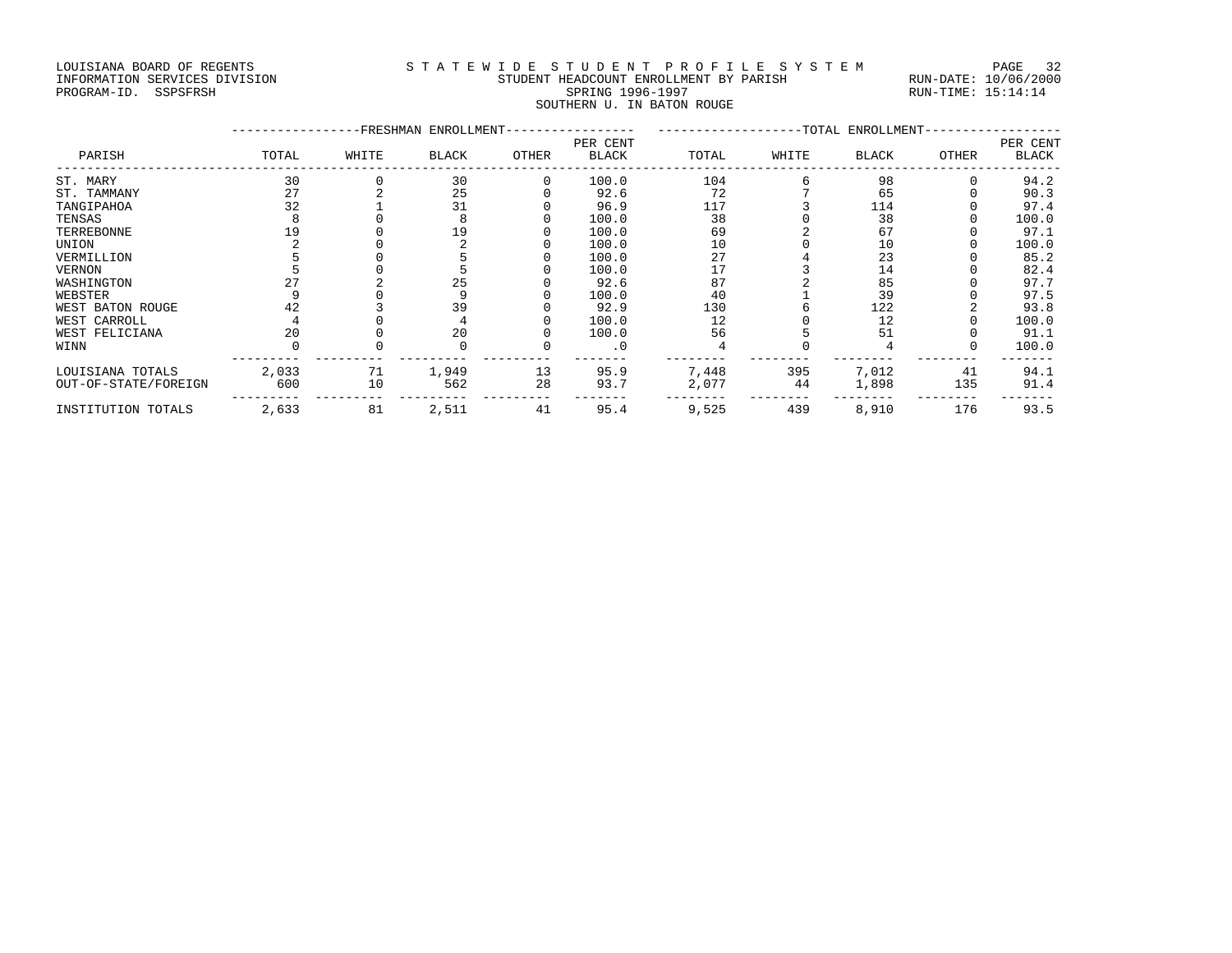#### LOUISIANA BOARD OF REGENTS STATEWIDE STUDENT PROFILE SYSTEM PAGE 33 INFORMATION SERVICES DIVISION STUDENT HEADCOUNT ENROLLMENT BY PARISH RUN-DATE: 10/06/2000

## PROGRAM-ID. SSPSFRSH SPRING 1996-1997 RUN-TIME: 15:14:14 SOUTHERN U. IN NEW ORLEANS

|                      |              |                | -------FRESHMAN ENROLLMENT |              |              | ------------TOTAL ENROLLMENT |                     |                         |              |              |  |
|----------------------|--------------|----------------|----------------------------|--------------|--------------|------------------------------|---------------------|-------------------------|--------------|--------------|--|
|                      |              |                |                            |              | PER CENT     |                              |                     |                         |              | PER CENT     |  |
| PARISH               | TOTAL        | WHITE          | BLACK                      | <b>OTHER</b> | <b>BLACK</b> | TOTAL                        | WHITE               | <b>BLACK</b>            | <b>OTHER</b> | <b>BLACK</b> |  |
| ACADIA               | $\Omega$     | $\mathbf 0$    | $\Omega$                   | $\mathbf{0}$ | $\cdot$ 0    | 1                            | $\mathbf 0$         | 1                       | $\mathbf 0$  | 100.0        |  |
| <b>ASCENSION</b>     | $\mathbf 0$  | $\mathbf{0}$   | $\mathbf 0$                | $\mathbf 0$  | $\cdot$ 0    | $\mathbf{1}$                 | $\mathbf 1$         | $\mathbf 0$             | $\mathbf 0$  | $\cdot$ 0    |  |
| ASSUMPTION           | 0            | $\mathbf 0$    | 0                          | 0            | $\cdot$ 0    | 2                            | $\mathsf{O}\xspace$ | $\overline{\mathbf{c}}$ | $\Omega$     | 100.0        |  |
| <b>AVOYELLES</b>     | $\Omega$     | $\Omega$       | $\Omega$                   | $\Omega$     | $\cdot$ 0    | 3                            | $\overline{2}$      | $\mathbf{1}$            | $\Omega$     | 33.3         |  |
| <b>BOSSIER</b>       |              | $\Omega$       |                            | $\Omega$     | $\cdot$ 0    |                              | $\mathbf{0}$        | $\mathbf{1}$            | $\Omega$     | 100.0        |  |
| CADDO                |              | $\Omega$       |                            | 0            | 100.0        |                              | $\mathbf{1}$        | 6                       | U            | 85.7         |  |
| CALCASIEU            |              | $\Omega$       |                            | $\Omega$     | $\cdot$ 0    |                              | $\Omega$            |                         | $\Omega$     | 100.0        |  |
| CALDWELL             |              | $\Omega$       |                            | $\Omega$     | 100.0        |                              | $\Omega$            |                         | $\cap$       | 100.0        |  |
| CONCORDIA            |              | $\cap$         |                            | $\cap$       | 100.0        | 3                            | $\Omega$            |                         | U            | 100.0        |  |
| DE SOTO              |              | $\Omega$       |                            | $\Omega$     | $\cdot$ 0    | $\mathbf{1}$                 | $\Omega$            | 1                       | $\Omega$     | 100.0        |  |
| EAST BATON ROUGE     |              | $\Omega$       |                            | $\Omega$     | 100.0        | 26                           | $\Omega$            | 26                      | Ω            | 100.0        |  |
| EAST CARROLL         | $\Omega$     | $\Omega$       |                            | O            | $\cdot$ 0    | $\overline{2}$               | $\Omega$            | $\overline{a}$          | $\Omega$     | 100.0        |  |
| EAST FELICIANA       | $\Omega$     | $\Omega$       |                            |              | $\cdot$ 0    | $\overline{2}$               | $\Omega$            | $\overline{2}$          | Ω            | 100.0        |  |
| EVANGELINE           | $\Omega$     | $\Omega$       |                            |              | $\cdot$ 0    | 3                            |                     |                         | $\cap$       | 66.7         |  |
| FRANKLIN             |              | $\Omega$       |                            | U            | 100.0        |                              | $\Omega$            |                         | $\cap$       | 100.0        |  |
| IBERIA               |              | $\Omega$       |                            |              | 100.0        |                              | $\mathbf{1}$        | б                       | $\cap$       | 85.7         |  |
| <b>IBERVILLE</b>     | $\Omega$     | $\Omega$       | $\Omega$                   |              | $\cdot$ 0    | 4                            | $\Omega$            | 4                       | $\Omega$     | 100.0        |  |
| <b>JEFFERSON</b>     | 103          | $\overline{a}$ | 100                        |              | 97.1         | 417                          | 37                  | 370                     | 10           | 88.7         |  |
| JEFFERSON DAVIS      | $\Omega$     | $\Omega$       | $\Omega$                   | $\Omega$     | $\cdot$ 0    | 3                            | $\overline{2}$      | $\mathbf{1}$            | 0            | 33.3         |  |
| LAFAYETTE            | $\Omega$     | $\Omega$       | $\Omega$                   | $\Omega$     | $\cdot$ 0    | $\overline{4}$               | $\mathbf{1}$        | 3                       | $\Omega$     | 75.0         |  |
| LAFOURCHE            |              | $\Omega$       |                            | U            | 100.0        | 13                           | 3                   | 10                      | $\Omega$     | 76.9         |  |
| LA SALLE             |              | $\Omega$       |                            | U            | $\cdot$ 0    | 1                            | $\Omega$            | $\mathbf{1}$            | $\Omega$     | 100.0        |  |
| LINCOLN              |              | $\Omega$       | n                          | U            | $\cdot$ 0    | $\mathbf{1}$                 | $\Omega$            | $\mathbf{1}$            | n            | 100.0        |  |
| MADISON              |              | $\Omega$       |                            | O            | 100.0        | $\mathbf{1}$                 | $\Omega$            |                         | $\Omega$     | 100.0        |  |
| NATCHITOCHES         | $\Omega$     | $\Omega$       | $\Omega$                   |              | $\cdot$ 0    | 3                            | $\Omega$            |                         | $\Omega$     | 100.0        |  |
| ORLEANS              | 895          | 8              | 879                        | 8            | 98.2         | 3,494                        | 143                 | 3,291                   | 60           | 94.2         |  |
| OUACHITA             | $\mathbf{1}$ | $\Omega$       | $\mathbf{1}$               | $\Omega$     | 100.0        | 3                            | $\mathbf{0}$        | 3                       | $\Omega$     | 100.0        |  |
| PLAQUEMINES          | 4            | $\mathbf{1}$   | 3                          | $\cap$       | 75.0         | 26                           | $\mathbf{1}$        | 25                      | $\cap$       | 96.2         |  |
| POINTE COUPEE        | $\cap$       | $\Omega$       | n                          | ∩            | $\cdot$ 0    | $\overline{2}$               | $\mathbf{0}$        | $\overline{c}$          | $\Omega$     | 100.0        |  |
| RAPIDES              |              | $\Omega$       |                            |              | $\cdot$ 0    | $\overline{4}$               | $\mathbf 1$         | 3                       |              | 75.0         |  |
| SABINE               |              | $\Omega$       | $\cap$                     | $\Omega$     | $\cdot$ 0    | $\overline{2}$               |                     | $\mathbf{1}$            | $\Omega$     | 50.0         |  |
| ST. BERNARD          | 3            | $\Omega$       | $\overline{a}$             |              | 66.7         | 25                           | 5                   | 18                      |              | 72.0         |  |
| ST. CHARLES          | 15           | $\Omega$       | 15                         | $\Omega$     | 100.0        | 50                           | $\Omega$            | 50                      |              | 100.0        |  |
| ST. HELENA           | $\Omega$     | $\Omega$       | $\Omega$                   |              | $\cdot$ 0    | $\overline{a}$               | $\Omega$            | $\overline{2}$          | $\Omega$     | 100.0        |  |
| ST. JAMES            |              | $\Omega$       |                            | $\Omega$     | $\cdot$ 0    | $\overline{4}$               | $\Omega$            | $\overline{4}$          | $\Omega$     | 100.0        |  |
| ST. JOHN             |              | $\Omega$       |                            | $\Omega$     | 100.0        | 30                           | $\mathbf{1}$        | 29                      | $\Omega$     | 96.7         |  |
| ST. LANDRY           |              | $\Omega$       |                            | $\Omega$     | 100.0        | 5                            | $\Omega$            | 5                       |              | 100.0        |  |
| ST. MARTIN           |              | $\Omega$       |                            | $\cap$       | $\cdot$ 0    | $\overline{2}$               | $\Omega$            |                         | $\cap$       | 100.0        |  |
| ST. MARY             |              | $\Omega$       |                            | $\Omega$     | 100.0        | 9                            | $\mathbf{1}$        | 8                       |              | 88.9         |  |
| ST. TAMMANY          | 10           |                | 9                          | $\Omega$     | 90.0         | 29                           | $\overline{2}$      | 27                      |              | 93.1         |  |
| TANGIPAHOA           | 2            | $\Omega$       |                            | $\Omega$     | 100.0        | 10                           | $\mathbf{1}$        | 9                       | $\Omega$     | 90.0         |  |
| TENSAS               |              | $\Omega$       | $\cap$                     | $\Omega$     | $\cdot$ 0    | 1                            | $\mathbf{0}$        | $\mathbf{1}$            | $\cap$       | 100.0        |  |
| TERREBONNE           | 2            | $\Omega$       |                            | $\Omega$     | 100.0        | 17                           | 1                   | 15                      | 1            | 88.2         |  |
| WASHINGTON           | 2            | $\Omega$       |                            | 0            | 100.0        | 11                           | $\mathbf{0}$        | 11                      | 0            | 100.0        |  |
|                      |              |                |                            |              |              |                              |                     |                         |              |              |  |
| LOUISIANA TOTALS     | 1,053        | 12             | 1,031                      | 10           | 97.9         | 4,241                        | 206                 | 3,962                   | 73           | 93.4         |  |
| OUT-OF-STATE/FOREIGN | 57           | 2              | 24                         | 31           | 42.1         | 176                          | 6                   | 88                      | 82           | 50.0         |  |
| INSTITUTION TOTALS   | 1,110        | 14             | 1,055                      | 41           | 95.0         | 4,417                        | 212                 | 4,050                   | 155          | 91.7         |  |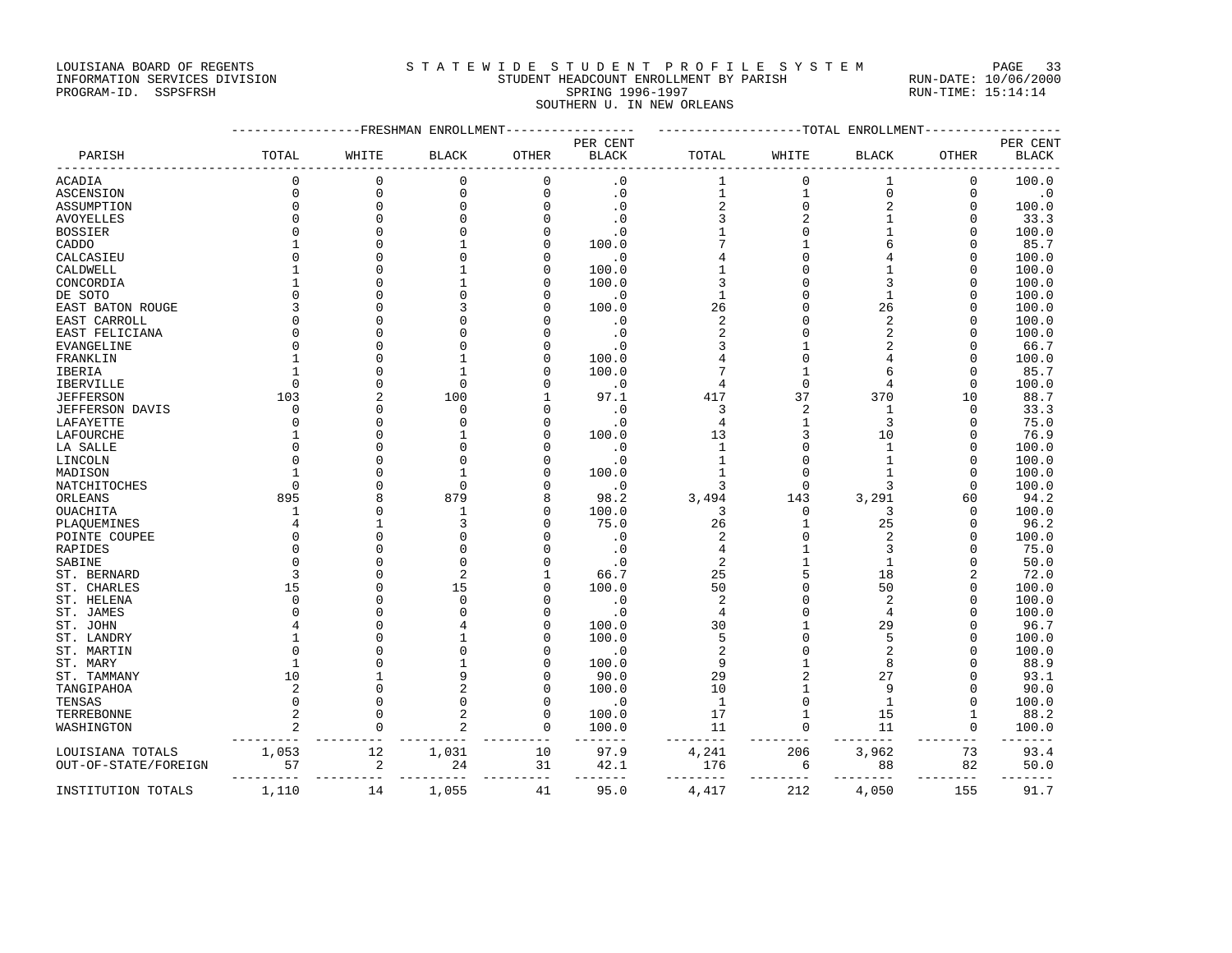#### LOUISIANA BOARD OF REGENTS STATEWIDE STUDENT PROFILE SYSTEM PAGE 34 INFORMATION SERVICES DIVISION STUDENT HEADCOUNT ENROLLMENT BY PARISH RUN-DATE: 10/06/2000 PROGRAM-ID. SSPSFRSH SPRING 1996-1997 RUN-TIME: 15:14:14 SOUTHERN U. IN SHREVEPORT

|                      |              |              | -FRESHMAN ENROLLMENT |              | -------TOTAL ENROLLMENT  |                |                |              |              |                          |
|----------------------|--------------|--------------|----------------------|--------------|--------------------------|----------------|----------------|--------------|--------------|--------------------------|
| PARISH               | TOTAL        | WHITE        | <b>BLACK</b>         | <b>OTHER</b> | PER CENT<br><b>BLACK</b> | TOTAL          | WHITE          | <b>BLACK</b> | <b>OTHER</b> | PER CENT<br><b>BLACK</b> |
| ASSUMPTION           |              | $\mathbf 0$  |                      | $\mathbf 0$  | 100.0                    | 1              | $\mathbf 0$    |              | 0            | 100.0                    |
| <b>AVOYELLES</b>     | $\Omega$     | $\mathbf 0$  | $\Omega$             | $\mathbf 0$  | $\cdot$ 0                | 1              | $\mathbf 0$    | 1            | $\Omega$     | 100.0                    |
| <b>BEAUREGARD</b>    |              |              |                      | $\Omega$     | $\cdot$ 0                |                |                |              | $\cap$       | $\cdot$ 0                |
| <b>BIENVILLE</b>     |              |              | 6                    |              | 85.7                     | 9              | $\overline{c}$ |              | $\Omega$     | 77.8                     |
| <b>BOSSIER</b>       | 46           | -1           | 44                   |              | 95.7                     | 83             | 12             | 70           |              | 84.3                     |
| CADDO                | 698          | 38           | 657                  |              | 94.1                     | 1,045          | 74             | 967          |              | 92.5                     |
| CALCASIEU            | 2            | $\mathbf{1}$ |                      |              | 50.0                     | 2              | $\mathbf{1}$   |              | $\Omega$     | 50.0                     |
| CATAHOULA            | $\Omega$     | $\Omega$     |                      | O            | $\cdot$ 0                | 2              | $\Omega$       |              | $\cap$       | 100.0                    |
| CLAIBORNE            | 4            | $\cap$       |                      | $\Omega$     | 100.0                    | 8              |                |              | $\Omega$     | 87.5                     |
| CONCORDIA            | $\mathbf{1}$ |              |                      | O            | 100.0                    | $\overline{a}$ | $\Omega$       |              | $\cap$       | 100.0                    |
| DE SOTO              | 46           |              | 46                   | U            | 100.0                    | 69             |                | 66           | $\cap$       | 95.7                     |
| EAST BATON ROUGE     | 5            |              |                      | O            | 100.0                    | 5              |                |              | $\Omega$     | 100.0                    |
| EAST FELICIANA       |              |              |                      | O            | 100.0                    |                | $\Omega$       |              | $\Omega$     | 100.0                    |
| FRANKLIN             |              | n            |                      | O            | 100.0                    | 3              | $\cap$         |              | $\Omega$     | 100.0                    |
| IBERVILLE            |              |              |                      | 0            | 100.0                    | 2              |                |              | $\Omega$     | 100.0                    |
| <b>JACKSON</b>       |              |              |                      | O            | 100.0                    |                |                |              | $\Omega$     | 100.0                    |
| LA SALLE             | 2            |              |                      | O            | 100.0                    | 2              |                |              | $\Omega$     | 100.0                    |
| LINCOLN              |              |              |                      | U            | 100.0                    |                |                |              | $\cap$       | 100.0                    |
| MADISON              |              |              |                      | $\Omega$     | 100.0                    |                | $\cap$         |              | $\Omega$     | 100.0                    |
| MOREHOUSE            |              |              |                      | 0            | 100.0                    |                |                |              | $\Omega$     | 100.0                    |
| NATCHITOCHES         |              |              |                      | O            | 100.0                    |                |                |              | $\cap$       | 100.0                    |
| ORLEANS              |              |              |                      | U            | 100.0                    | ζ              |                |              | $\cap$       | 66.7                     |
| <b>OUACHITA</b>      |              |              |                      |              | $\cdot$ 0                |                |                |              | $\Omega$     | 100.0                    |
| POINTE COUPEE        |              |              |                      | O            | 100.0                    |                | $\Omega$       |              | $\Omega$     | 100.0                    |
| RAPIDES              | ς            |              |                      |              | 33.3                     | 5              |                |              | $\cap$       | 60.0                     |
| RED RIVER            |              |              |                      |              | 66.7                     |                |                |              |              | 50.0                     |
| RICHLAND             |              |              |                      | O            | $\cdot$ 0                | 3              |                |              | $\Omega$     | $\cdot$ 0                |
| ST. CHARLES          |              |              |                      | O            | 100.0                    |                |                |              | $\Omega$     | 100.0                    |
| ST. HELENA           |              |              |                      | O            | 100.0                    |                |                |              | $\Omega$     | 100.0                    |
| ST. LANDRY           |              |              |                      | U            | 100.0                    |                |                |              | $\cap$       | 100.0                    |
| ST. MARY             |              |              |                      | O            | 100.0                    |                |                |              | $\Omega$     | 100.0                    |
| UNION                |              |              |                      | O            | 100.0                    |                |                |              | $\cap$       | 100.0                    |
| VERMILLION           |              |              |                      | O            | 100.0                    |                |                |              | $\cap$       | 100.0                    |
| VERNON               |              |              |                      | O            | 100.0                    | 2              |                |              | $\Omega$     | 50.0                     |
| WASHINGTON           |              |              |                      | O            | 85.7                     | 11             |                |              | $\Omega$     | 81.8                     |
| WEBSTER              | 19           | 3            | 16                   | $\mathbf 0$  | 84.2                     | 32             | 4              | 28           | $\Omega$     | 87.5                     |
| WEST FELICIANA       |              | $\Omega$     |                      | $\mathbf{0}$ | 100.0                    | $\mathbf{1}$   | $\Omega$       |              | $\Omega$     | 100.0                    |
| LOUISIANA TOTALS     | 865          | 50           | 810                  | 5            | 93.6                     | 1,317          | 110            | 1,201        | 6            | 91.2                     |
| OUT-OF-STATE/FOREIGN | $\mathbf 0$  | 0            | $\mathbf 0$          | 0            | $\cdot$ 0                | 1              | 0              | 1            | 0            | 100.0                    |
| INSTITUTION TOTALS   | 865          | 50           | 810                  | 5            | 93.6                     | 1,318          | 110            | 1,202        | 6            | 91.2                     |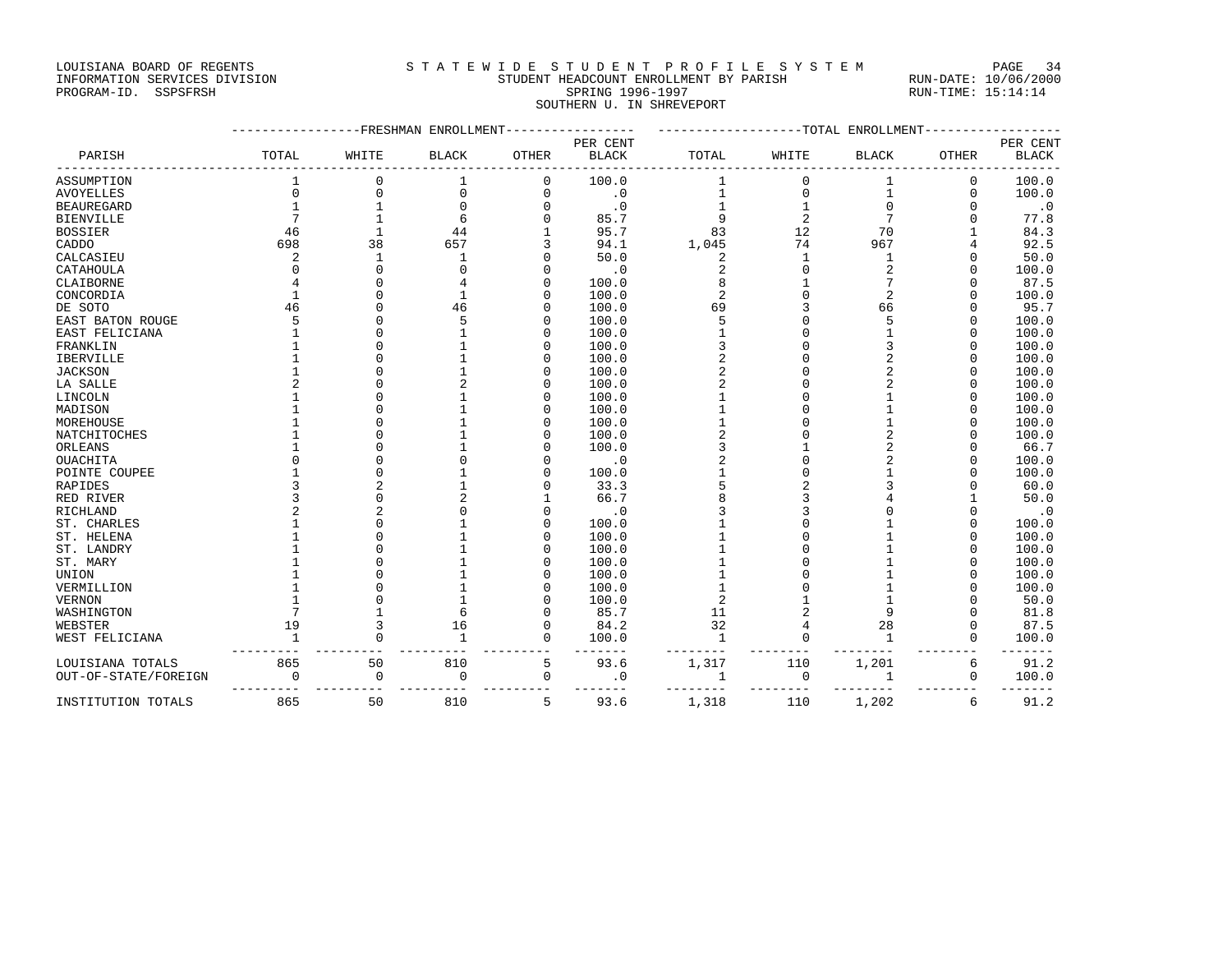LOUISIANA BOARD OF REGENTS SAND STATEWIDE STUDENT PROFILE SYSTEM PAGE 35

### INFORMATION SERVICES DIVISION STUDENT HEADCOUNT ENROLLMENT BY PARISH RUN-DATE: 10/06/2000 PROGRAM-ID. SSPSFRSH SPRING 1996-1997 RUN-TIME: 15:14:14 PUBLIC INSTITUTIONS TOTALS

|                        | ----------------FRESHMAN ENROLLMENT---------------- | -------------------TOTAL ENROLLMENT----------------- |              |                      |              |            |            |              |                |              |
|------------------------|-----------------------------------------------------|------------------------------------------------------|--------------|----------------------|--------------|------------|------------|--------------|----------------|--------------|
|                        |                                                     |                                                      |              |                      | PER CENT     |            |            |              |                | PER CENT     |
| PARISH                 | TOTAL                                               | WHITE                                                | <b>BLACK</b> | OTHER                | <b>BLACK</b> | TOTAL      | WHITE      | <b>BLACK</b> | OTHER          | <b>BLACK</b> |
| ACADIA                 | 524                                                 | 440                                                  | 77           | 7                    | 14.7         | 1,566      | 1,307      | 239          | 20             | 15.3         |
| ALLEN                  | 161                                                 | 126                                                  | 27           | 8                    | 16.8         | 514        | 411        | 87           | 16             | 16.9         |
| ASCENSION              | 570                                                 | 454                                                  | 102          | 14                   | 17.9         | 1,836      | 1,484      | 310          | 42             | 16.9         |
| ASSUMPTION             | 150                                                 | 93                                                   | 53           | $\overline{4}$       | 35.3         | 557        | 393        | 156          | 8              | 28.0         |
| AVOYELLES              | 417                                                 | 325                                                  | 81           | 11                   | 19.4         | 962        | 750        | 191          | 21             | 19.9         |
| <b>BEAUREGARD</b>      | 227                                                 | 181                                                  | 36           | 10                   | 15.9         | 803        | 665        | 106          | 32             | 13.2         |
| <b>BIENVILLE</b>       | 115                                                 | 46                                                   | 66           | $\overline{3}$       | 57.4         | 410        | 202        | 188          | 20             | 45.9         |
| <b>BOSSIER</b>         | 561                                                 | 374                                                  | 120          | 67                   | 21.4         | 2,485      | 1,901      | 406          | 178            | 16.3         |
| CADDO                  | 1,978                                               | 779                                                  | 1,138        | 61                   | 57.5         | 6,752      | 3,778      | 2,744        | 230            | 40.6         |
| CALCASIEU              | 1,514                                               | 1,107                                                | 367          | 40                   | 24.2         | 5,304      | 4,086      | 1,074        | 144            | 20.2         |
| CALDWELL               | 89                                                  | 72                                                   | 15           | 2                    | 16.9         | 248        | 201        | 37           | 10             | 14.9         |
| CAMERON                | 79                                                  | 72                                                   | - 6          |                      | 7.6          | 246        | 230        | 12           | $\overline{4}$ | 4.9          |
| CATAHOULA              | 169                                                 | 122                                                  | 41           | 6                    | 24.3         | 422        | 315        | 98           | 9              | 23.2         |
| CLAIBORNE              | 80                                                  | 31                                                   | 49           | $\Omega$             | 61.3         | 325        | 170        | 150          | 5              | 46.2         |
| CONCORDIA              | 140                                                 | 94                                                   | 45           |                      | 32.1         | 465        | 308        | 149          | 8              | 32.0         |
| DE SOTO                | 191                                                 | 68                                                   | 119          | 4                    | 62.3         | 654        | 339        | 294          | 21             | 45.0         |
| EAST BATON ROUGE       | 3,726                                               | 2,343                                                | 1,208        | 175                  | 32.4         | 15,447     | 10,354     | 4,192        | 901            | 27.1         |
| EAST CARROLL           | 63                                                  | 19                                                   | 43           | 1                    | 68.3         | 229        | 87         | 140          | 2              | 61.1         |
| EAST FELICIANA         | 114                                                 | 50                                                   | 60           | $\overline{4}$       | 52.6         | 369        | 186        | 174          | 9              | 47.2         |
| EVANGELINE             | 350                                                 | 267                                                  | 80           | 3                    | 22.9         | 1,010      | 818        | 182          | 10             | 18.0         |
| FRANKLIN               | 181                                                 | 116                                                  | 62           | 3                    | 34.3         | 644        | 423        | 212          | 9              | 32.9         |
| GRANT                  | 185                                                 | 142                                                  | 31           | 12                   | 16.8         | 459        | 365        | 71           | 23             | 15.5         |
| IBERIA                 | 549                                                 | 353                                                  | 168          | 28                   | 30.6         | 2,012      | 1,394      | 533          | 85             | 26.5         |
| IBERVILLE              | 219                                                 | 111                                                  | 97           | 11                   | 44.3         | 735        | 367        | 349          | 19             | 47.5         |
| <b>JACKSON</b>         | 115                                                 | 65                                                   | 49           | $\overline{1}$       | 42.6         | 483        | 297        | 175          | 11             | 36.2         |
| <b>JEFFERSON</b>       | 4,844                                               | 3,068                                                | 993          | 783                  | 20.5         | 14,451     | 9,912      | 2,270        | 2,269          | 15.7         |
| <b>JEFFERSON DAVIS</b> | 225                                                 | 178                                                  | 44           | 3                    | 19.6         | 823        | 691        | 117          | 15             | 14.2         |
| LAFAYETTE              | 1,891                                               | 1,383                                                | 401          | 107                  | 21.2         | 8,290      | 6,560      | 1,273        | 457            | 15.4         |
| LAFOURCHE              | 793                                                 | 669                                                  | 84           | 40                   | 10.6         | 2,822      | 2,433      | 257          | 132            | 9.1          |
| LA SALLE               | 173                                                 | 154                                                  | $_{\rm 8}$   | 11                   | 4.6          | 436        | 386        | 28           | 22             | 6.4          |
| LINCOLN                | 469                                                 | 277                                                  | 176          | 16                   | 37.5         | 2,040      | 1,384      | 589          | 67             | 28.9         |
| LIVINGSTON             | 672                                                 | 625                                                  | 32           | 15                   | 4.8          | 2,194      | 2,059      | 92           | 43             | 4.2          |
| MADISON                | 111                                                 | 37                                                   | 72           | 2                    | 64.9         | 363        | 140        | 220          | $\overline{3}$ | 60.6         |
| MOREHOUSE              | 251                                                 | 126                                                  | 125          | $\mathbf 0$          | 49.8         | 808        | 442        | 362          | $\overline{4}$ | 44.8         |
| NATCHITOCHES           | 489                                                 | 268                                                  | 165          | 56                   | 33.7         | 1,776      | 1,129      | 510          | 137            | 28.7         |
| ORLEANS                | 6,678                                               | 1,816                                                | 4,273        | 589                  | 64.0         | 19,583     | 7,281      | 10,503       | 1,799          | 53.6         |
| OUACHITA               | 1,449                                               | 947                                                  | 473          | 29                   | 32.6         | 5,304      | 3,764      | 1,397        | 143            | 26.3         |
| PLAOUEMINES            | 433<br>151                                          | 274<br>101                                           | 131<br>46    | 28<br>$\overline{4}$ | 30.3<br>30.5 | 914<br>601 | 608<br>421 | 244          | 62             | 26.7<br>27.6 |
| POINTE COUPEE          | 1,614                                               | 1,109                                                | 424          | 81                   | 26.3         | 3,893      | 2,728      | 166<br>984   | 14<br>181      | 25.3         |
| RAPIDES                | 94                                                  | 35                                                   | 53           | 6                    | 56.4         | 282        | 159        | 110          | 13             | 39.0         |
| RED RIVER<br>RICHLAND  | 176                                                 | 117                                                  | 56           | 3                    | 31.8         | 623        | 462        | 156          | 5              | 25.0         |
| SABINE                 | 231                                                 | 155                                                  | 39           | 37                   | 16.9         | 693        | 515        | 86           | 92             | 12.4         |
| ST. BERNARD            | 1,215                                               | 1,067                                                | 60           | 88                   | 4.9          | 2,568      | 2,282      | 110          | 176            | 4.3          |
| ST. CHARLES            | 459                                                 | 319                                                  | 111          | 29                   | 24.2         | 1,358      | 1,012      | 269          | 77             | 19.8         |
| ST. HELENA             | 54                                                  | $-5$                                                 | 49           | $\Omega$             | 90.7         | 195        | 37         | 158          | $\Omega$       | 81.0         |
| ST. JAMES              | 183                                                 | 91                                                   | 87           | 5                    | 47.5         | 554        | 308        | 237          | 9              | 42.8         |
| ST. JOHN               | 415                                                 | 235                                                  | 152          | 28                   | 36.6         | 1,286      | 846        | 377          | 63             | 29.3         |
| ST. LANDRY             | 870                                                 | 567                                                  | 285          | 18                   | 32.8         | 2,804      | 1,774      | 974          | 56             | 34.7         |
| ST. MARTIN             | 334                                                 | 203                                                  | 116          | 15                   | 34.7         | 1,126      | 764        | 322          | 40             | 28.6         |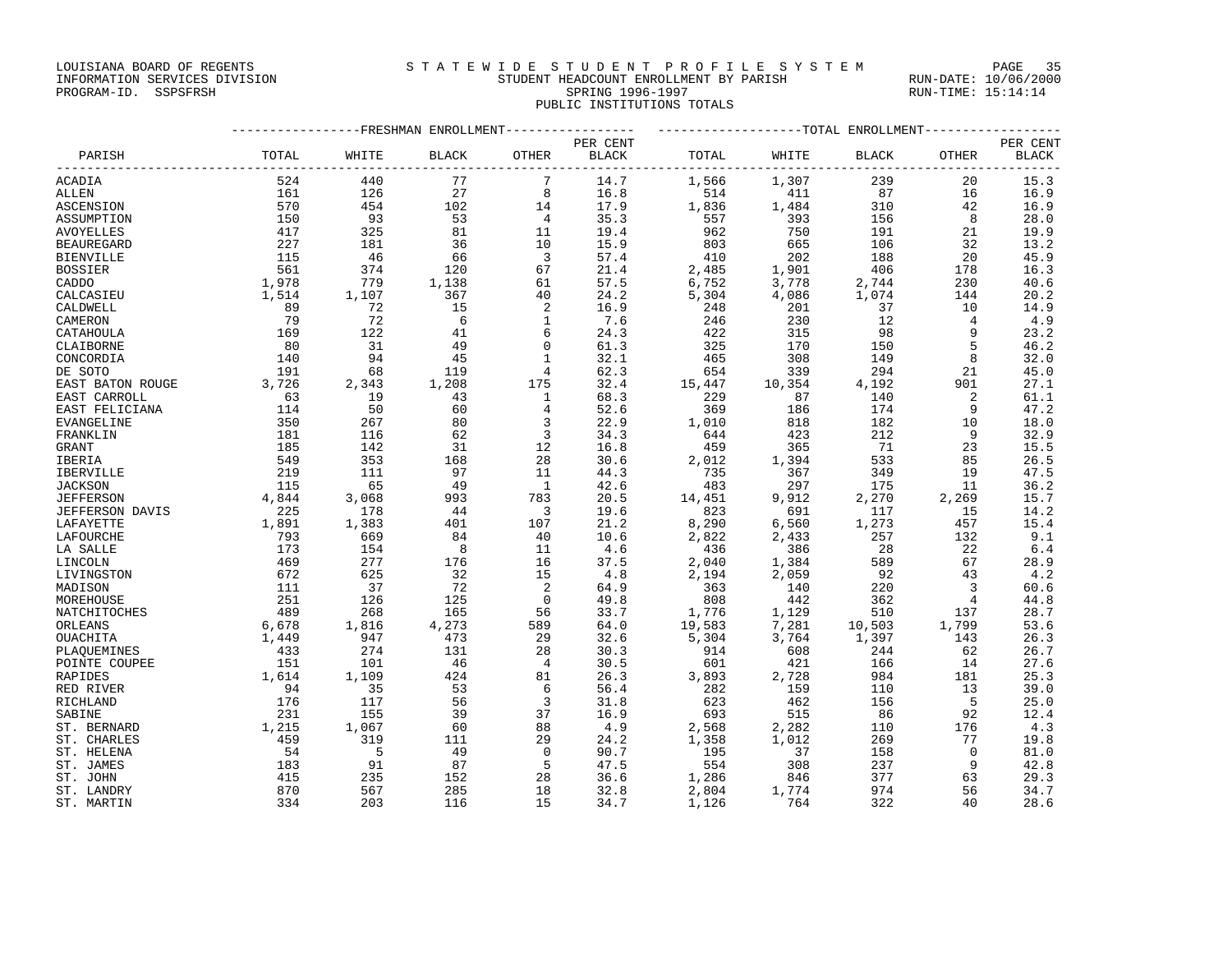#### LOUISIANA BOARD OF REGENTS SAND STATEWIDE STUDENT PROFILE SYSTEM PAGE 36 INFORMATION SERVICES DIVISION STUDENT HEADCOUNT ENROLLMENT BY PARISH RUN-DATE: 10/06/2000 PROGRAM-ID. SSPSFRSH SPRING 1996-1997 RUN-TIME: 15:14:14 PUBLIC INSTITUTIONS TOTALS

|                      | -FRESHMAN ENROLLMENT- |        |        |       |                   | --TOTAL ENROLLMENT- |         |        |        |                   |
|----------------------|-----------------------|--------|--------|-------|-------------------|---------------------|---------|--------|--------|-------------------|
| PARISH               | TOTAL                 | WHITE  | BLACK  | OTHER | PER CENT<br>BLACK | TOTAL               | WHITE   | BLACK  | OTHER  | PER CENT<br>BLACK |
| ST. MARY             | 447                   | 274    | 136    | 37    | 30.4              | 1,484               | 981     | 406    | 97     | 27.4              |
| ST. TAMMANY          | 1,851                 | 1,550  | 194    | 107   | 10.5              | 5,894               | 5,103   | 487    | 304    | 8.3               |
| TANGIPAHOA           | 1,261                 | 960    | 270    | 31    | 21.4              | 3,748               | 2,929   | 729    | 90     | 19.5              |
| TENSAS               | 54                    | 14     | 38     |       | 70.4              | 212                 | 87      | 120    |        | 56.6              |
| TERREBONNE           | 872                   | 690    | 133    | 49    | 15.3              | 2,865               | 2,345   | 370    | 150    | 12.9              |
| UNION                | 151                   | 100    | 48     |       | 31.8              | 534                 | 393     | 129    | 12     | 24.2              |
| VERMILLION           | 405                   | 326    | 51     | 28    | 12.6              | 1,404               | 1,164   | 164    | 76     | 11.7              |
| VERNON               | 580                   | 377    | 117    | 86    | 20.2              | 1,738               | 1,230   | 286    | 222    | 16.5              |
| WASHINGTON           | 224                   | 128    | 94     |       | 42.0              | 910                 | 602     | 301    |        | 33.1              |
| WEBSTER              | 198                   | 103    | 86     |       | 43.4              | 827                 | 533     | 273    | 21     | 33.0              |
| WEST BATON ROUGE     | 144                   | 92     | 48     |       | 33.3              | 464                 | 302     | 148    | 14     | 31.9              |
| WEST CARROLL         | 106                   | 82     | 22     |       | 20.8              | 340                 | 284     | 51     |        | 15.0              |
| WEST FELICIANA       | 68                    | 41     | 27     |       | 39.7              | 243                 | 176     | 64     |        | 26.3              |
| WINN                 | 233                   | 155    | 59     | 19    | 25.3              | 692                 | 506     | 156    | 30     | 22.5              |
| LOUISIANA TOTALS     | 43,335                | 26,568 | 13,918 | 2,849 | 32.1              | 142,079             | 95,563  | 37,764 | 8,752  | 26.6              |
| OUT-OF-STATE/FOREIGN | 3,641                 | 1,211  | 1,676  | 754   | 46.0              | 16,988              | 6,014   | 5,870  | 5,104  | 34.6              |
| PUBLIC TOTALS        | 46,976                | 27,779 | 15,594 | 3,603 | 33.2              | 159,067             | 101,577 | 43,634 | 13,856 | 27.4              |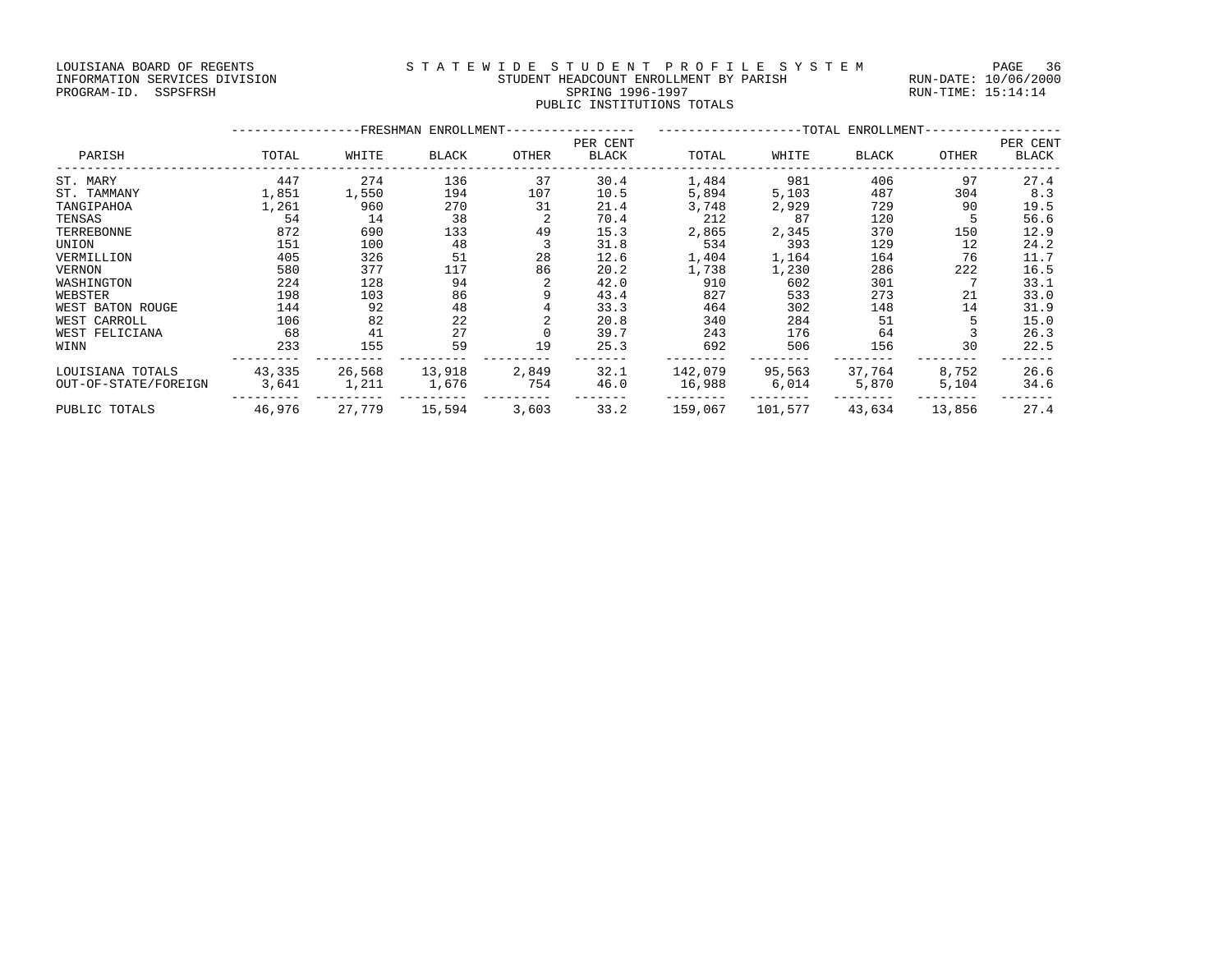#### LOUISIANA BOARD OF REGENTS STATEWIDE STUDENT PROFILE SYSTEM PAGE 37 INFORMATION SERVICES DIVISION STUDENT HEADCOUNT ENROLLMENT BY PARISH RUN-DATE: 10/06/2000 PROGRAM-ID. SSPSFRSH SPRING 1996-1997 RUN-TIME: 15:14:14 PRIVATE INSTITUTIONS TOTALS

|       | --FRESHMA |              | ROLLMENT |              |          | TOTA.    | 'JLMENT<br><b>FMPC</b> |       |              |
|-------|-----------|--------------|----------|--------------|----------|----------|------------------------|-------|--------------|
|       |           |              |          | PER CENT     |          |          |                        |       | CENT<br>모모님  |
| TOTAL | WHITE     | <b>BLACK</b> | OTHER    | <b>BLACK</b> | TOTAL    | WHITE    | <b>BLACK</b>           | OTHER | <b>BLACK</b> |
|       |           |              |          |              |          |          |                        |       |              |
|       |           |              | ----     | -------      | .        | -------- | .                      | ----- | -------      |
|       |           |              |          | -------      | -------- | -------- | -----                  | ----- | -------      |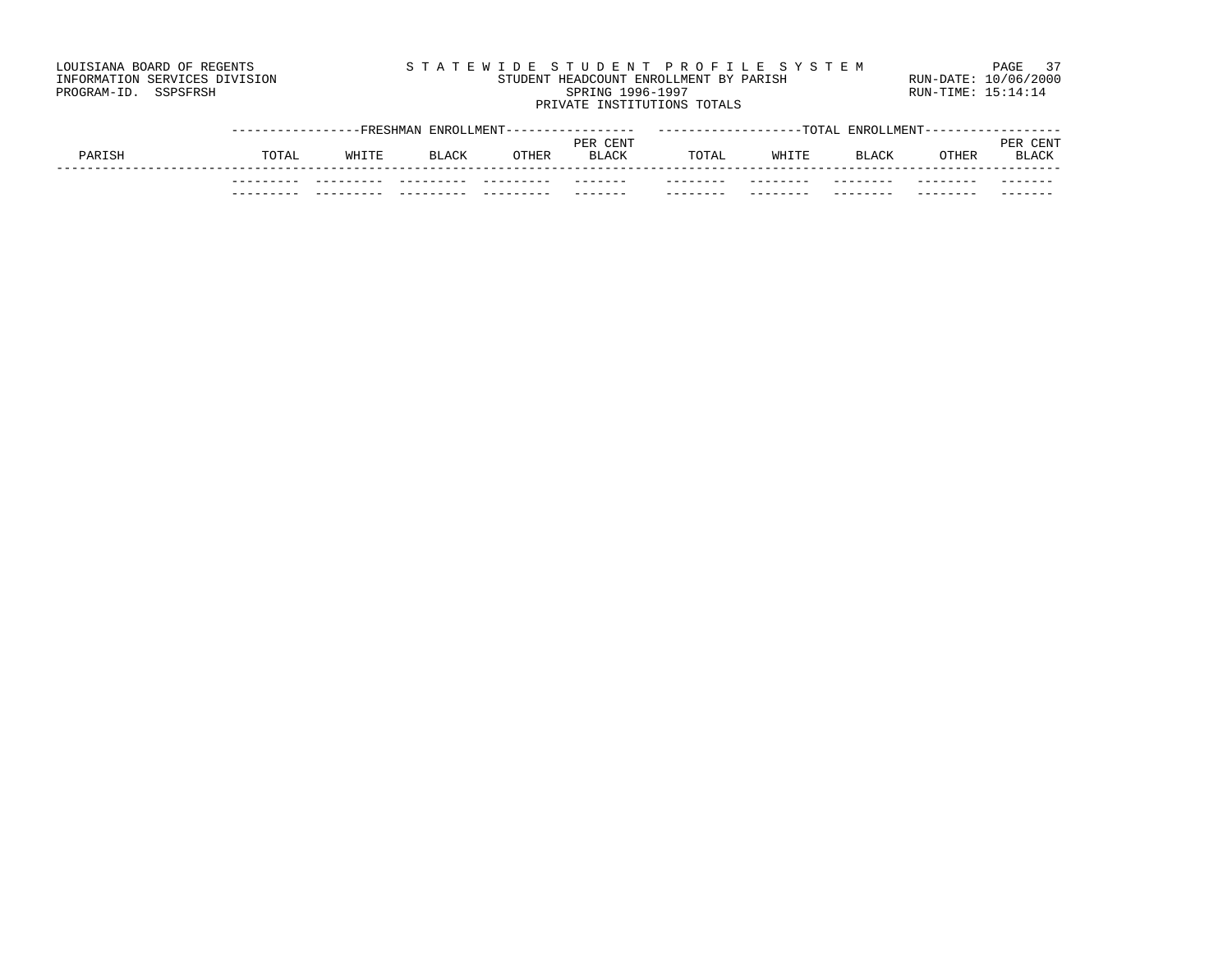LOUISIANA BOARD OF REGENTS STRTEWIDE STUDENT PROFILE SYSTEM PAGE 38

### INFORMATION SERVICES DIVISION STUDENT HEADCOUNT ENROLLMENT BY PARISH RUN-DATE: 10/06/2000 PROGRAM-ID. SSPSFRSH SPRING 1996-1997 RUN-TIME: 15:14:14 STATE TOTALS

| PARISH           |                                                |       |                 |                          | PER CENT |        |        |             |                         | PER CENT     |  |
|------------------|------------------------------------------------|-------|-----------------|--------------------------|----------|--------|--------|-------------|-------------------------|--------------|--|
|                  | TOTAL                                          | WHITE | BLACK           | OTHER                    | BLACK    | TOTAL  |        | WHITE BLACK | OTHER                   | <b>BLACK</b> |  |
| ACADIA           | 524                                            | 440   | 77              | $7\phantom{.0}$          | 14.7     | 1,566  | 1,307  | 239         | 20                      | 15.3         |  |
| ALLEN            | 161                                            | 126   | 27              | 8                        | 16.8     | 514    | 411    | 87          | 16                      | 16.9         |  |
| ASCENSION        | 570                                            | 454   | 102             | 14                       | 17.9     | 1,836  | 1,484  | 310         | 42                      | 16.9         |  |
| ASSUMPTION       | 150                                            | 93    | 53              | $\overline{4}$           | 35.3     | 557    | 393    | 156         | 8 <sup>8</sup>          | 28.0         |  |
| AVOYELLES        | 417                                            | 325   | 81              | 11                       | 19.4     | 962    | 750    | 191         | 21                      | 19.9         |  |
| BEAUREGARD       | 227                                            | 181   | 36              | 10                       | 15.9     | 803    | 665    | 106         | 32                      | 13.2         |  |
| BIENVILLE        | 115                                            | 46    | 66              | $\overline{\phantom{a}}$ | 57.4     | 410    | 202    | 188         | 20                      | 45.9         |  |
| BOSSIER          | 561                                            | 374   | 120             | 67                       | 21.4     | 2,485  | 1,901  | 406         | 178                     | 16.3         |  |
| CADDO            | 1,978<br>1,514                                 | 779   | 1,138<br>367    | 61                       | 57.5     | 6,752  | 3,778  | 2,744       | 230                     | 40.6         |  |
| CALCASIEU        |                                                | 1,107 |                 | 40                       | 24.2     | 5,304  | 4,086  | 1,074       | 144                     | 20.2         |  |
| CALDWELL         | 89                                             | 72    | 15              | 2                        | 16.9     | 248    | 201    | 37          | 10                      | 14.9         |  |
| CAMERON          | 79                                             | 72    | $6\overline{6}$ | 1                        | 7.6      | 246    | 230    | 12          | $\overline{4}$          | 4.9          |  |
| CATAHOULA        | 169                                            | 122   | 41              | 6                        | 24.3     | 422    | 315    | 98          | 9                       | 23.2         |  |
| CLAIBORNE        | 80                                             | 31    | 49              | $\overline{0}$           | 61.3     | 325    | 170    | 150         | 5                       | 46.2         |  |
| CONCORDIA        | 140                                            | 94    | 45              | $\overline{1}$           | 32.1     | 465    | 308    | 149         | 8                       | 32.0         |  |
| DE SOTO          | 191                                            | 68    | 119             | 4                        | 62.3     | 654    | 339    | 294         | 21                      | 45.0         |  |
| EAST BATON ROUGE | 3,726                                          | 2,343 | 1,208           | 175                      | 32.4     | 15,447 | 10,354 | 4,192       | 901                     | 27.1         |  |
| EAST CARROLL     | 63<br>$\begin{array}{c} 63 \\ 114 \end{array}$ | 19    | 43              | $\overline{\phantom{a}}$ | 68.3     | 229    | 87     | 140         | 2                       | 61.1         |  |
| EAST FELICIANA   |                                                | 50    | 60              | $\overline{4}$           | 52.6     | 369    | 186    | 174         | - 9                     | 47.2         |  |
| EVANGELINE       | 350                                            | 267   | 80              | 3                        | 22.9     | 1,010  | 818    | 182         | 10                      | 18.0         |  |
| FRANKLIN         | 181                                            | 116   | 62              | $\overline{\mathbf{3}}$  | 34.3     | 644    | 423    | 212         | - 9                     | 32.9         |  |
| GRANT            | 185                                            | 142   | 31              | 12                       | 16.8     | 459    | 365    | 71          | 23                      | 15.5         |  |
| IBERIA           | 549                                            | 353   | 168             | 28                       | 30.6     | 2,012  | 1,394  | 533         | 85                      | 26.5         |  |
| IBERVILLE        | 219                                            | 111   | 97              | 11                       | 44.3     | 735    | 367    | 349         | 19                      | 47.5         |  |
| JACKSON          | 115                                            | 65    | 49              | $\overline{1}$           | 42.6     | 483    | 297    | 175         | 11                      | 36.2         |  |
| <b>JEFFERSON</b> | 4,844                                          | 3,068 | 993             | 783                      | 20.5     | 14,451 | 9,912  | 2,270       | 2,269                   | 15.7         |  |
| JEFFERSON DAVIS  | 225                                            | 178   | 44              | $\overline{\phantom{a}}$ | 19.6     | 823    | 691    | 117         | 15                      | 14.2         |  |
| LAFAYETTE        | 1,891                                          | 1,383 | 401             | 107                      | 21.2     | 8,290  | 6,560  | 1,273       | 457                     | 15.4         |  |
| LAFOURCHE        | 793                                            | 669   | 84              | 40                       | 10.6     | 2,822  | 2,433  | 257         | 132                     | 9.1          |  |
| LA SALLE         | 173                                            | 154   | 8               | 11                       | 4.6      | 436    | 386    | 28          | 22                      | 6.4          |  |
| LINCOLN          | 469                                            | 277   | 176             | 16                       | 37.5     | 2,040  | 1,384  | 589         | 67                      | 28.9         |  |
| LIVINGSTON       | 672                                            | 625   | 32              | 15                       | 4.8      | 2,194  | 2,059  | 92          | 43                      | 4.2          |  |
| MADISON          | 111                                            | 37    | 72              | 2                        | 64.9     | 363    | 140    | 220         | $\overline{\mathbf{3}}$ | 60.6         |  |
| MOREHOUSE        | 251                                            | 126   | 125             | $\overline{0}$           | 49.8     | 808    | 442    | 362         | $\overline{4}$          | 44.8         |  |
| NATCHITOCHES     | 489                                            | 268   | 165             | 56                       | 33.7     | 1,776  | 1,129  | 510         | 137                     | 28.7         |  |
| ORLEANS          | 6,678                                          | 1,816 | 4,273           | 589                      | 64.0     | 19,583 | 7,281  | 10,503      | 1,799                   | 53.6         |  |
| OUACHITA         | 1,449                                          | 947   | 473             | 29                       | 32.6     | 5,304  | 3,764  | 1,397       | 143                     | 26.3         |  |
| PLAOUEMINES      | 433                                            | 274   | 131             | 28                       | 30.3     | 914    | 608    | 244         | 62                      | 26.7         |  |
| POINTE COUPEE    | 151<br>1,614                                   | 101   | 46              | $\overline{4}$           | 30.5     | 601    | 421    | 166         | 14                      | 27.6         |  |
| RAPIDES          |                                                | 1,109 | 424             | 81                       | 26.3     | 3,893  | 2,728  | 984         | 181                     | 25.3         |  |
| RED RIVER        | 94                                             | 35    | 53              | 6                        | 56.4     | 282    | 159    | 110         | 13                      | 39.0         |  |
| RICHLAND         | 176                                            | 117   | 56              | $\overline{3}$           | 31.8     | 623    | 462    | 156         | 5                       | 25.0         |  |
| SABINE           | 231                                            | 155   | 39              | 37                       | 16.9     | 693    | 515    | 86          | 92                      | 12.4         |  |
| ST. BERNARD      | 1,215                                          | 1,067 | 60              | 88                       | 4.9      | 2,568  | 2,282  | 110         | 176                     | 4.3          |  |
| ST. CHARLES      | 459                                            | 319   | 111             | 29                       | 24.2     | 1,358  | 1,012  | 269         | 77                      | 19.8         |  |
| ST. HELENA       | 54                                             | $-5$  | 49              | $\overline{0}$           | 90.7     | 195    | 37     | 158         | $\bigcirc$              | 81.0         |  |
| ST. JAMES        | 183                                            | 91    | 87              | -5                       | 47.5     | 554    | 308    | 237         | - 9                     | 42.8         |  |
| ST. JOHN         | 415                                            | 235   | 152             | 28                       | 36.6     | 1,286  | 846    | 377         | 63                      | 29.3         |  |
| ST. LANDRY       | 870                                            | 567   | 285             | 18                       | 32.8     | 2,804  | 1,774  | 974         | 56                      | 34.7         |  |
| ST. MARTIN       | 334                                            | 203   | 116             | 15                       | 34.7     | 1,126  | 764    | 322         | 40                      | 28.6         |  |